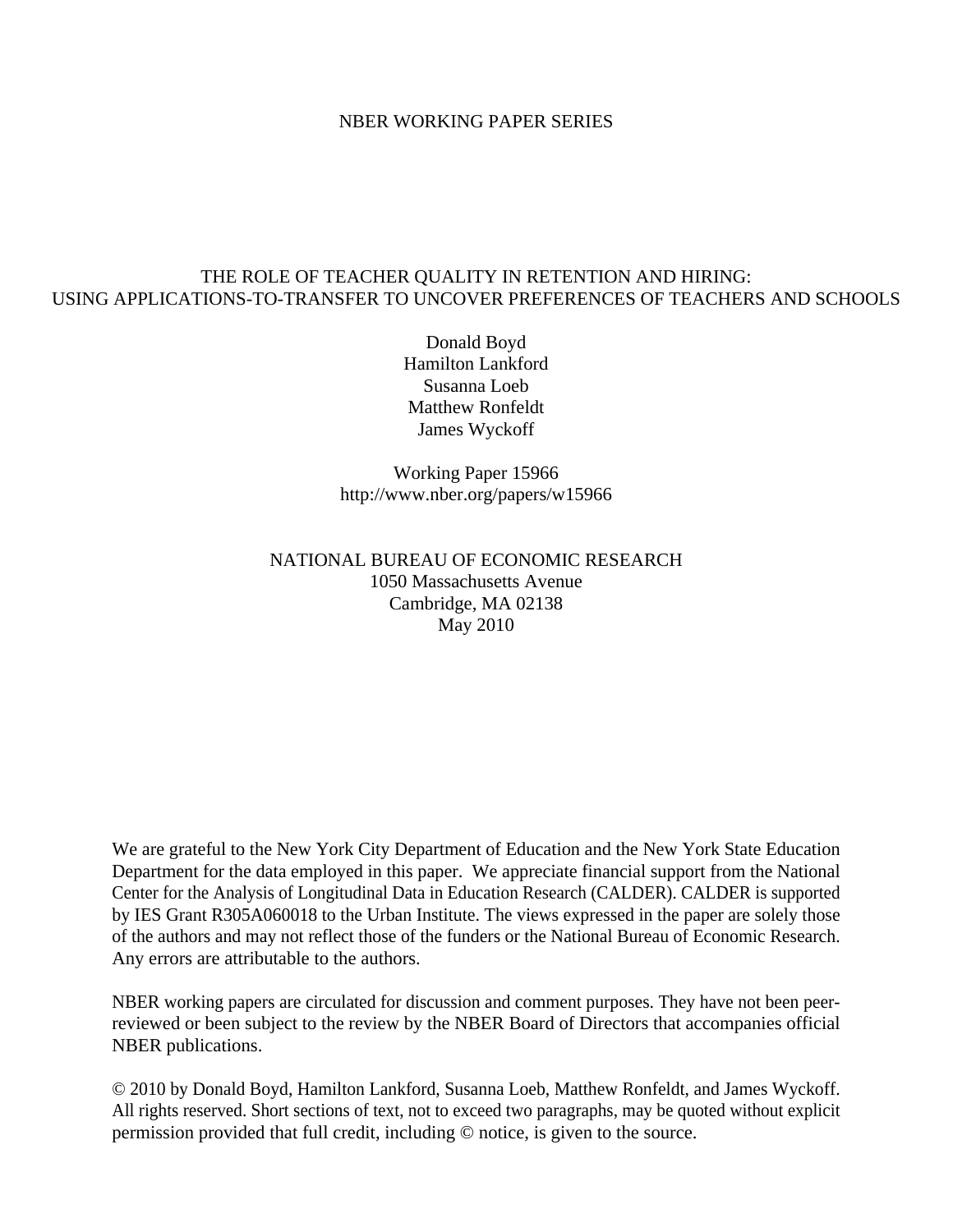The Role of Teacher Quality in Retention and Hiring: Using Applications-to-Transfer to Uncover Preferences of Teachers and Schools Donald Boyd, Hamilton Lankford, Susanna Loeb, Matthew Ronfeldt, and James Wyckoff NBER Working Paper No. 15966 May 2010 JEL No. J2,J22,J23,J24,J63,J68,J81,J88

## **ABSTRACT**

Many large urban school districts are rethinking their personnel management strategies, often giving increased control to schools in the hiring of teachers, reducing, for example, the importance of seniority. If school hiring authorities are able to make good decisions about whom to hire, these reforms have the potential to benefit schools and students. Prior research on teacher transfers uses career history data, identifying the school in which a teacher teaches in each year. When this data is used to see which teachers transfer, it is unclear the extent to which the patterns are driven by teacher preferences or school preferences, since the matching of teachers to schools is a two-sided choice. This study uses applications-to-transfer data to examine separately which teachers apply for transfer and which get hired and, in so doing, differentiates teacher from school preferences. Holding all else equal, we find that teachers with better pre-service qualifications (certification exam scores; college competitiveness) are more likely to apply for transfer, while teachers whose students demonstrate higher achievement growth are less likely. On the other hand, schools prefer to hire "higher quality" teachers across measures that signal quality. The results suggest not only that more effective teachers prefer to stay in their school, but that when given the opportunity schools are able to identify and hire the best candidates.

Donald Boyd The Center for Policy Research University of Albany 135 Western Ave. Albany, NY 12222 boydd@rockinst.org

Hamilton Lankford School of Education, ED 317 University at Albany State University of New York Albany, NY 12222 hamp@albany.edu

Susanna Loeb 524 CERAS, 520 Galvez Mall Stanford University Stanford, CA 94305 and NBER sloeb@stanford.edu

Matthew Ronfeldt Usephatf "Woks gtuky 504 CERAS, 520 Galvez Mall Stanford, CA 94305 ronfeldt@stanford.edu

James Wyckoff Curry School of Education University of Virginia P.O. Box 400277 Charlottesville, VA 22904-4277 wyckoff@virginia.edu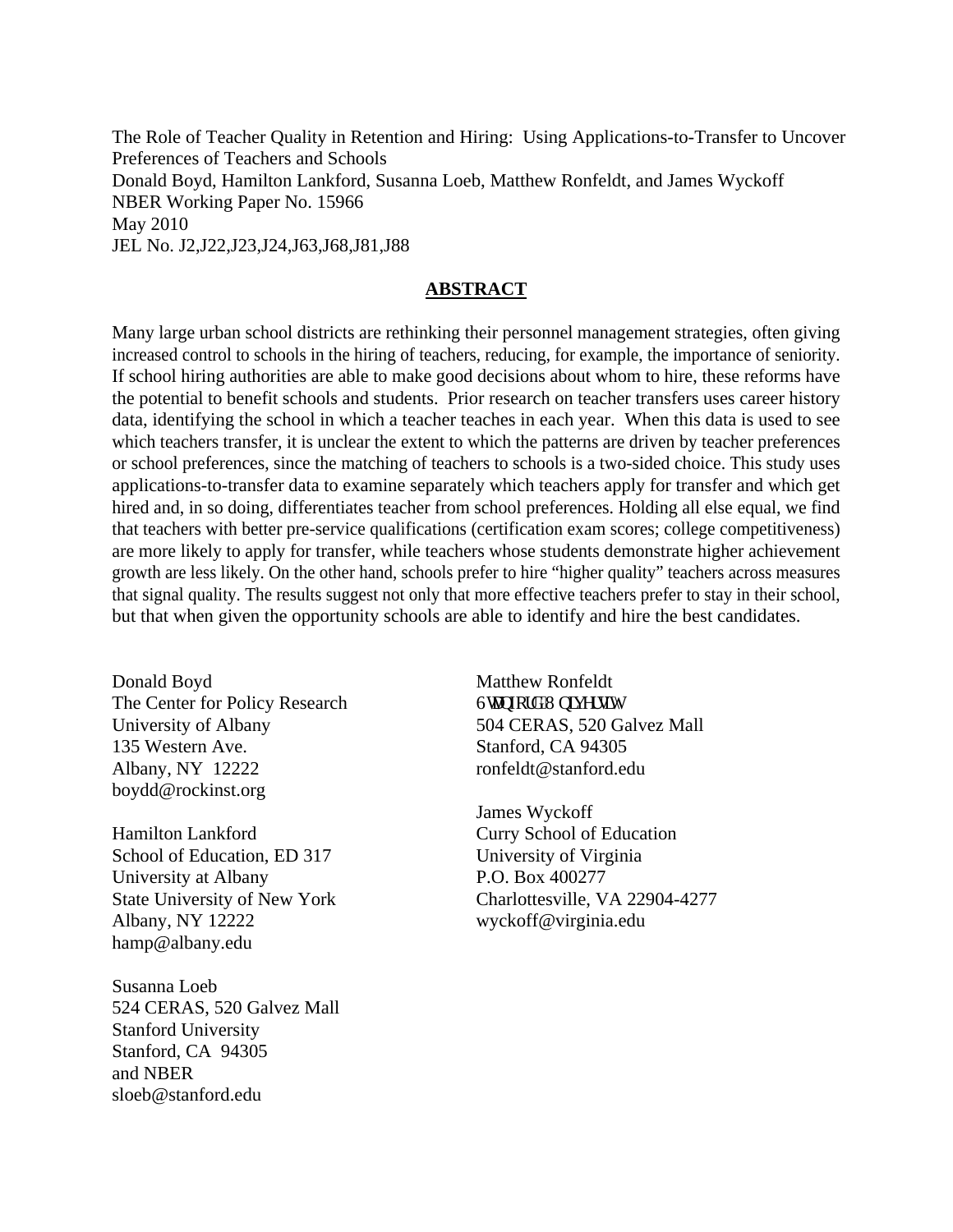#### **INTRODUCTION**

Current education policy discussions often focus on the importance of teachers and the need to improve teacher quality. In order to achieve and maintain a strong workforce, schools need to attract high-quality teachers, select the best teachers from the pool of candidates available, and retain those teachers who are particularly effective. The current research literature describes the career paths of teachers and how those vary by teacher quality (see Boyd et. al., 2005; Hanushek, Kain, O'Brien, & Rivkin, 2005; and Goldhaber, Gross, & Player, 2007 for examples). However, this research does not distinguish between the preferences of teachers and those of employers. Do higher quality teachers seek to leave schools? Do schools select high-quality candidates from the pool of teachers interested in their positions? How do these relationships differ across different dimensions of quality and across teachers in different types of schools? This paper sheds light on these questions by examining teachers' applications to transfer, which allow the separation of teachers' decisions to apply from schools' decisions to hire. Understanding the role of teachers in comparison to the role of school hiring authorities in determining the sorting of teachers across schools allows policy makers both to more effectively target the causes of the disparities in the teacher workforce across schools and to better predict the effects of new policies such as those that give schools greater flexibility in hiring.

Teacher quality is an imprecise concept. At times, research and policy discussions use proxies for teacher quality based on teachers' pre-service qualifications such as certification status, teachers' own test performance, or the characteristics of their college or graduate education. At other times, researchers and policy-makers proxy teacher quality by using practice-based measures such as teaching experience or the test performance gains of students, often referred to as teachers' value-added to student achievement. Studies show that teachers with higher pre-service qualifications are typically more likely to transfer across schools and leave teaching altogether (Boyd et. al., 2005; Goldhaber et al., 2007). Boyd et. al. (2005) find that this relationship is especially strong in low-achieving schools. On the other hand, research on practice-based measures, such as teacher experience and value-added to student achievement scores, demonstrate the opposite result. Experienced teachers are less likely to leave schools than are their less experienced peers (Ingersoll & Smith, 2003; Marvel, Lyter, Peltola, Strizek, & Morton, 2007); and, more effective teachers are less likely to transfer and leave the profession than are less effective teachers (Boyd et. al., 2007; Hanushek et al., 2005; Goldhaber et al., 2007). For example, Goldhaber et. al. (2007) find that the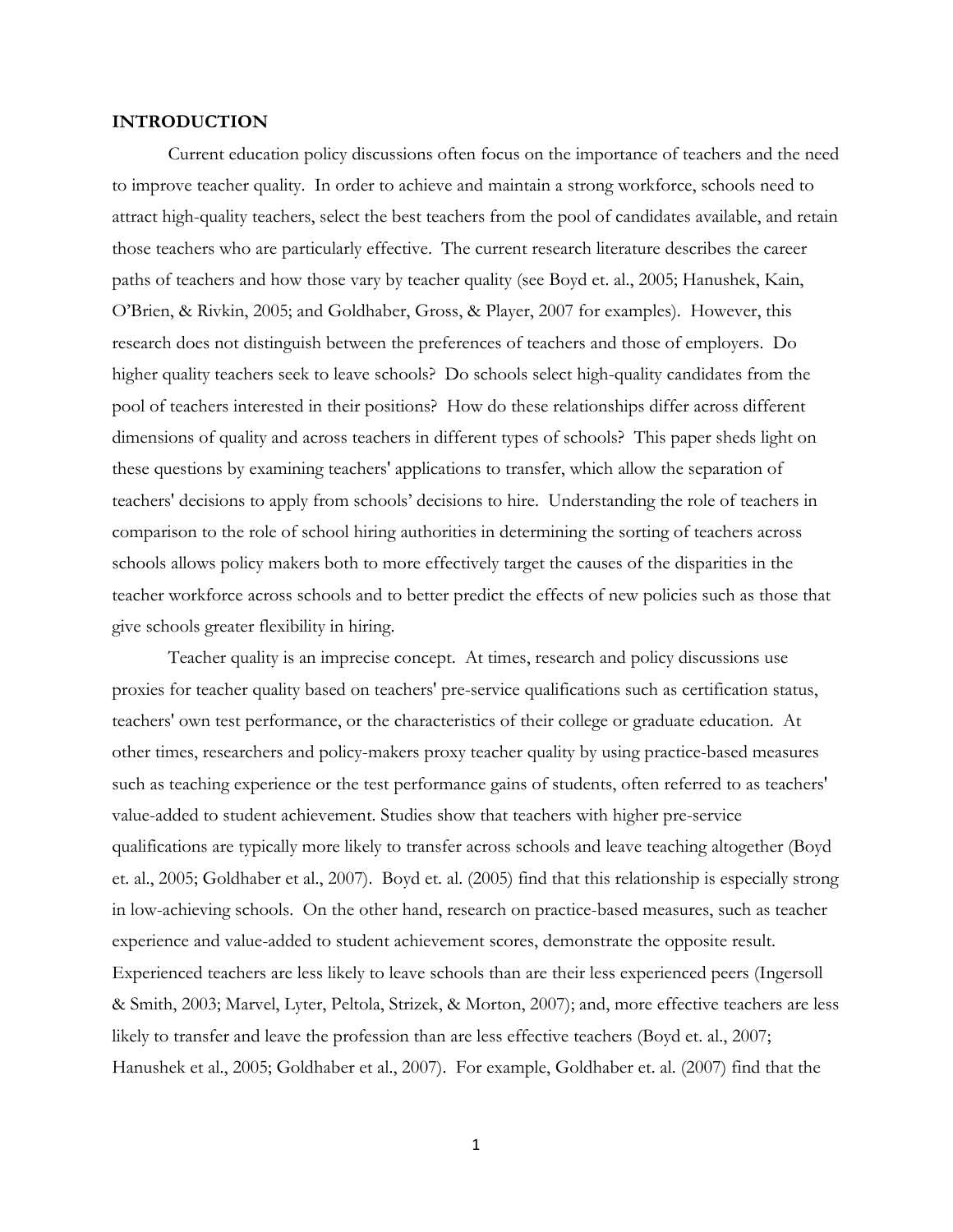most effective teachers remain in teaching and in the same school for the longest period of time.<sup>1</sup> Moreover, this holds true for effective teachers at both low and high achieving schools.

Prior studies of teacher turnover have depended upon career history data to estimate teachers' preferences for specific schools and features of schools. The drawback of this approach is that career moves, particularly transfers across schools, are not driven solely by teachers' choices. The choices of school hiring authorities as well as the requirements of institutional structures and policies, such as seniority transfer rights, can mask the relationship between teachers' preferences and job changes.<sup>2</sup> Work history data can tell us when movement occurs but does not capture the joint nature of hiring decisions - where both a teacher's decision to apply for transfer and a school's decision to hire that teacher determine the final matching. We do not know, for example, whether teachers with higher pre-service qualifications are more likely to transfer because they are in higher demand or because they are more likely to seek transfer in the first place. Likewise, we are unsure whether more effective teachers, as measured by student test score gains, tend to stay because they prefer their current settings or because their effectiveness is not currently rewarded in school hiring practices.

This study begins to untangle supply from demand characteristics in teacher transfer by focusing on applications-to-transfer data files which provide a unique view into the teacher labor market. Examining which teachers apply for transfer sheds light on teacher preferences. At the same time, we can look at which applicants are selected for hire and which are not in order to estimate school preferences for teachers. Two substantive questions guide our study: Which teachers are more likely to request transfers? What kinds of teachers do schools choose to hire? Additionally, we ask the methodological question: What do we learn from applications data that we would not have learned from work history files alone?

#### **Change in NYC Transfer Request System**

This study draws on data from an open-market system for NYC teachers to apply for transfer. In 2005, the Department of Education and its teachers union decided to reform prior hiring policies to move away from a system that was based on seniority and gave teachers and

<sup>1</sup> The authors measure teacher effectiveness as the teacher's value-added contribution towards student achievement on standardized tests.

<sup>&</sup>lt;sup>2</sup> In related research, Boyd et. al. (2009) employ a matching model to estimate the preferences of school hiring authorities and prospective teachers for the initial match of teachers to schools. They find that employers generally value teacher quality as measured by credentials and that teachers value salary and school working conditions, including distance from their home.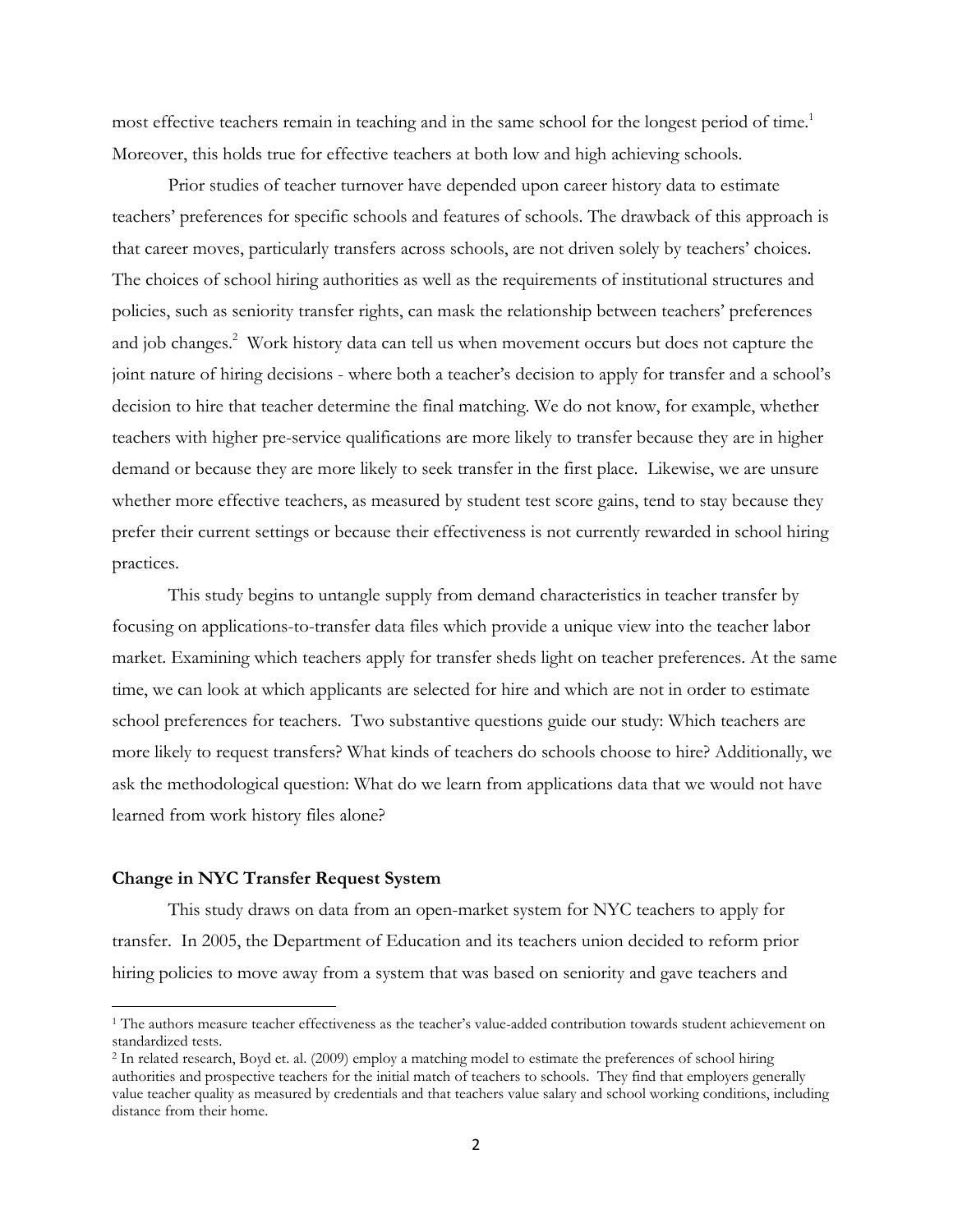principals little input in hiring decisions to a more free-market approach. Previously, teachers applied for and received transfers through the central Human Resources or district offices, "a behind the scenes process that many teachers and schools found inscrutable" (Daly et al., 2008, p. 14). Human Resources staff assigned new placements to "excessed" teachers - who had been displaced from their jobs for any number of reasons, such as school closure or changing enrollment - often without teacher or principal input. The new policy requires that all teachers seeking transfer – both voluntary and involuntary - enter an open, applications system where hiring decisions are made mutually by teacher and principal. Senior teachers can no longer claim the positions of novice teachers due to seniority, a practice that that previously tied the hands of principals in the hiring process. To achieve these objectives, the district instituted a more centralized hiring system, including an online infrastructure for searching job postings and applying to them directly. The open market system allows for transfers during a window that begins the last week in April and closes the first week in August. Transfers that occur outside of this period are not subject to the open market process and all hiring occurs from the teachers who had been excessed and had not found jobs.

#### **Expanding the Signals of Teacher Quality**

The two dimensions of teacher quality measurement discussed so far – pre-service qualifications and practice-based measures – are incomplete characterizations of quality. While we cannot hope to capture the full complexity of teacher quality, we do explore two additional characteristics of teachers that schools may consider in their estimations of teacher quality during hiring decisions – preparation pathway and race or ethnicity. A teacher's pathway into teaching may proxy for better preparation or better recruitment and selection. And, given the over-representation of white teachers relative to student demographics, schools may view recruiting a more racially diverse teaching force as a means for improving the overall ability of its staff and program to serve students. Some evidence also supports the possibility that black teachers can be particularly effective for black students (Dee, 2004).

Teacher turnover does vary by teacher preparation pathway. Overall, teachers with regular or standard certification types are the less likely to move schools or leave teaching than teachers with provisional certification, and teachers from alternative routes are more likely to leave teaching and to transfer across schools than teachers from traditional routes (Marvel et al., 2001; Fisk, Prowda, & Beaudin, 2001; Fowler, 2003). Most relevant to our work, Boyd et. al. (2006) describe these programs in more detail and find significant variation by pathway in NYC teacher attrition.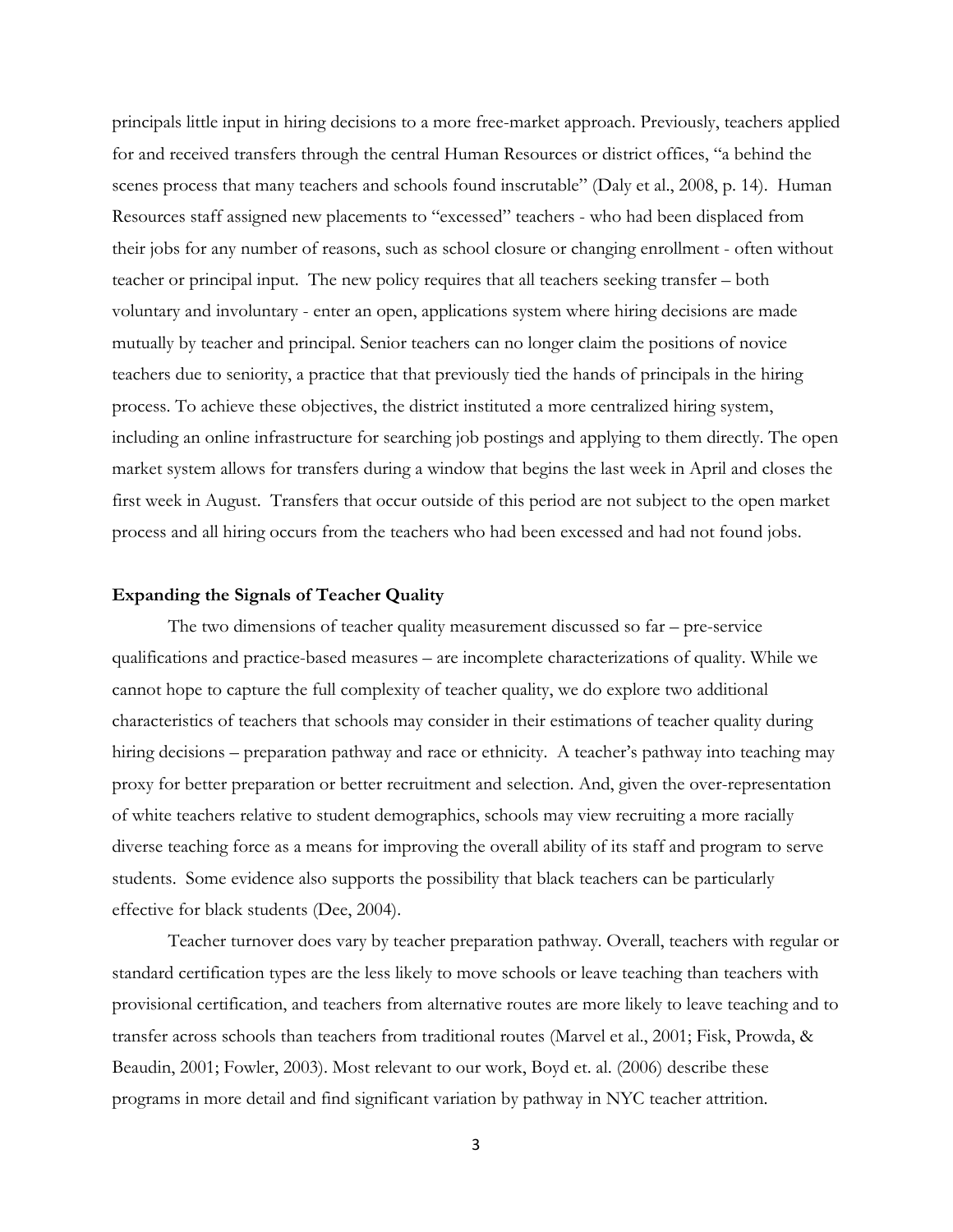Compared to college-recommending or traditional route teachers, Boyd et. al. report that substantially fewer Teaching Fellows and Teach for America (TFA) teachers – the two largest alternative pathways serving NYC – left teaching after the first year. By the end of the fourth year, college-recommending teachers were much less likely to have left the profession (44.6 percent) than teachers from the Teaching Fellows program (54.7 percent), who in turn experienced much lower attrition than TFA teachers (81.3 percent). The higher likelihood among TFA teachers to remain in teaching after the first year and to leave after the second year likely reflects the programmatic expectation to commit to two years of teaching.

Teacher turnover also varies by teacher race and ethnicity. Using national averages, Marvel et al. (2001) report that white teachers (83.9 percent) are more likely to stay in the same school than black (79.3 percent) or Hispanic (80.6 percent) teachers. About ten percent of Hispanic and black teachers migrate schools as compared to about eight percent of white teachers. Black teachers are the most likely to leave the profession altogether. However, national average statistics may mask important differences in variation by teacher race or ethnicity because they do not account for differential sorting into and out of certain kinds of schools or districts, nor do they account for other teacher characteristics that may be associated with race or ethnicity. For example, migration and attrition rates that appear to vary by teacher race or ethnicity may simply reflect that teachers of different race and ethnicity tend to teach at different types of schools. Among studies that control for school, district, and other teacher characteristics, white teachers generally are less likely to stay in a school from year to year than are non-white teachers (Ingersoll, 2001; Kirby, Berends, & Naftel , 1999; Murnane et al., 1991). Boyd et. al. (2005) and Hanushek, Kain, & Rivkin (2004) also find significant interactions between teacher race and racial composition of student body in predicting the probability of transferring within NYC schools. Namely, white and Hispanic teachers are more likely to leave schools with increasing proportions of black students and decreasing proportions of white students, while there is no significant relationship between retention and student racial composition for black teachers.

#### **DATA**

#### **NYC Administrative Dat**a

The primary data for this paper come from the New York City Department of Education Transfer Request System. The data include the applications for open positions for the 2006-07 and 2007-08 academic years. Each application identifies the teacher as well as characteristics of the open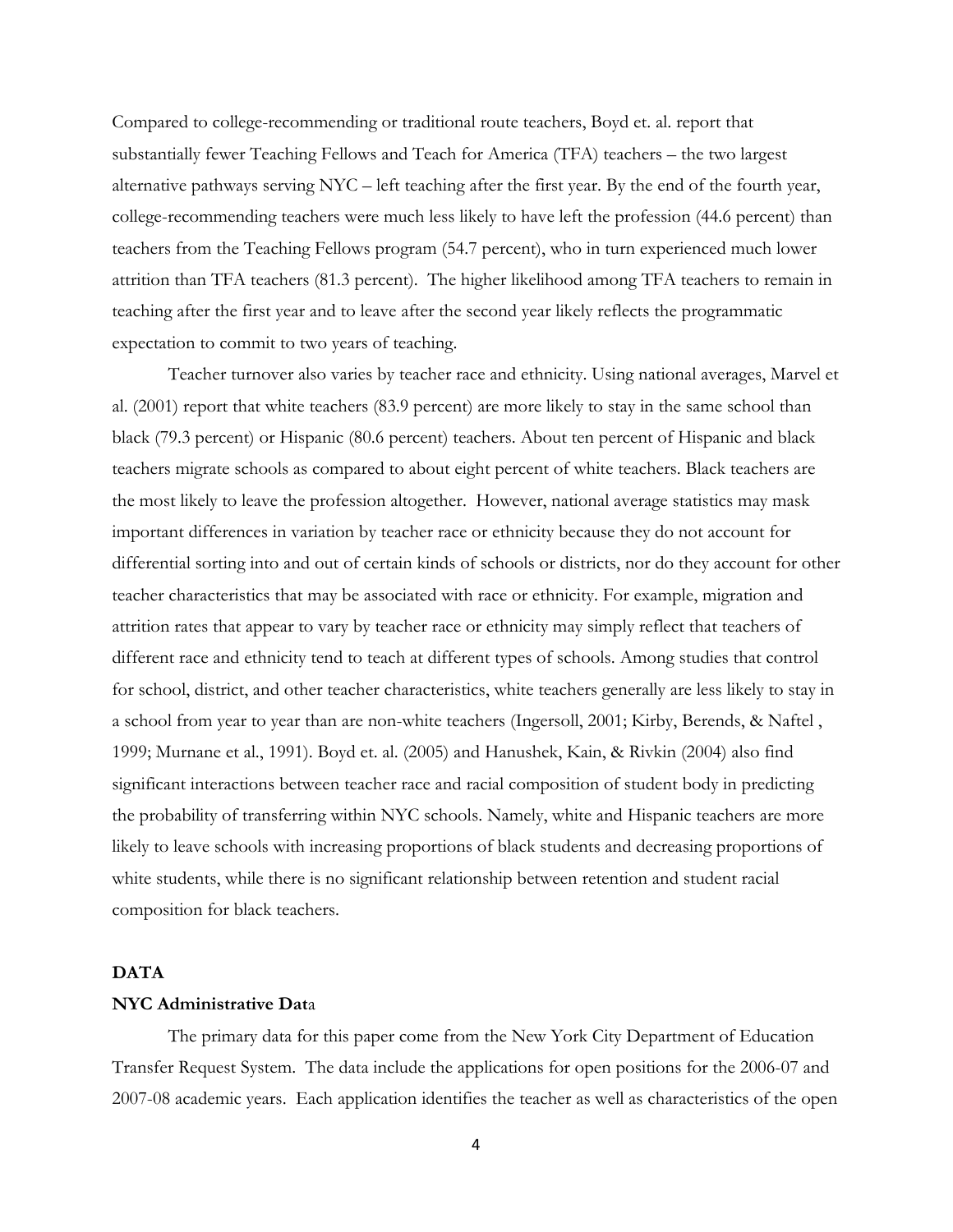positions such as the school and the subject area. This data also indicates which applicants were hired for a given position.<sup>3</sup>

To this data, we have linked an array of additional data on teachers and schools in the New York City School District. Data on teacher characteristics include demographic information (race, gender, age); information on professional preparation pathway; and measures for teacher quality – including years of experience and pre-service qualifications (LAST teacher certification exam score and whether teachers attended a competitive undergraduate college). Additionally, we have used student achievement data for a subset of teachers in our study to estimate their effectiveness by calculating teachers' value-added to student achievement scores (described in more detail below). Data on schools include school level (elementary, middle, high school, or other grade combination), student race and ethnicity, student eligibility for free or reduced-price lunch, student English learner status, when the schools was established, the experience of teachers in the school, school enrollment, crime rates, and a host of other variables.<sup>4</sup>

Teachers: Table 1 presents summary statistics on characteristics of the 80,898 active teachers in our sample.<sup>5</sup> About 13 percent of teachers became appliers at least once over two years; of those who became appliers, 42 percent successfully transferred through the Transfer Request System at least one time over two years.<sup>6</sup> Of all active teachers in NYC, three quarters were female and 62 percent were white. On average, teachers were about 41 years old with seven and a half years of experience. Most had initially entered teaching through college-recommending (traditional) routes (43 percent).

 Table 1 demonstrates also that teachers who applied for transfer differed somewhat from the overall population of active teachers. Appliers were less likely to be female and white, were less experienced, a bit younger, and less likely to come from a college-recommending teacher preparation

<sup>&</sup>lt;sup>3</sup> We know if a teacher was hired, but do not know who else may have received a job offer for the same position. In terms of estimating school preferences for teachers, we would prefer to know all teachers who received job offers.<br><sup>4</sup> Boyd et. al. (2005) provides more detail on the sources of this data.<br><sup>5</sup> By "active" we mean teachers

school year who are working at 70 percent of full-time or more. Teachers who had taken leave, quit, or were of unknown status were dropped from our sample. Though teachers who quit or were on leave, for instance, make up some of the teachers who entered the Transfer Request System, there were relatively few. It did not make sense to include these teachers because we were interested in accounting for the effects of teachers' current school workplace on their applying and transferring behaviors, often with school fixed effects. Given these teachers were not currently in schools, such models could not apply. Our sample includes teachers who taught in NYC classrooms during either or both of the 2006-2007 and 2007-2008 academic years. In 2006-2007 there were 72,323 teachers in our sample. Most of these teachers were still active in NYC classrooms in 2007-2008, though some left teaching or left the state. Still other teachers entered teaching or the district in the second year of our study, resulting in 73,370 active teachers in our 2007- 2008 sample. Altogether, 80,898 teachers were active in NYC classrooms in either or both academic years we studied. 6 9.7 percent of active teachers became appliers in 2006-2007 and 8.0 percent became appliers in 2007-2008.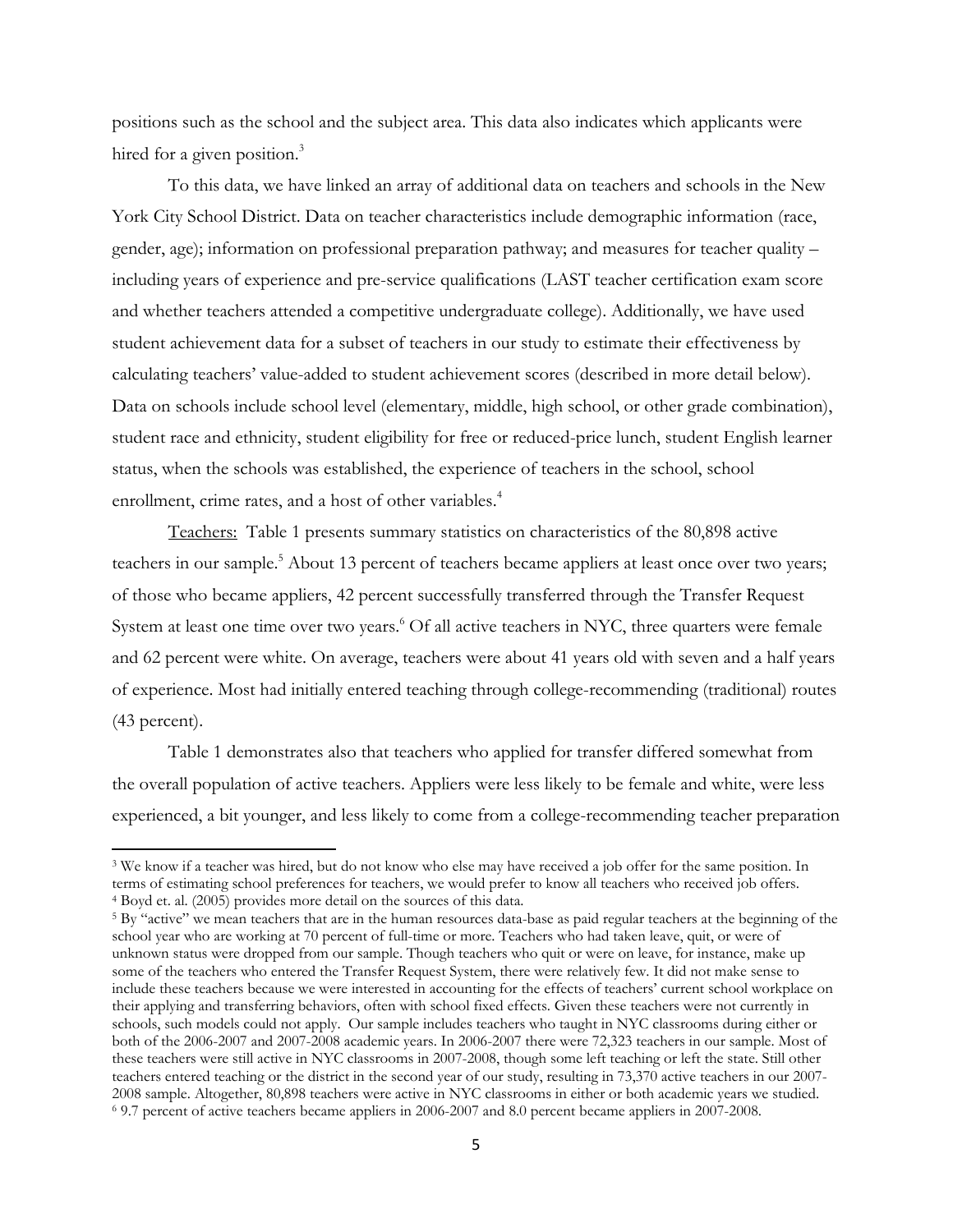pathway. Those who entered teaching through the Teaching Fellows program, in particular, made up a relatively high proportion of appliers. Compared to all who applied for transfer, those who were successful (movers) were less likely to be white and were younger. They were also slightly less experienced, but had higher LAST certification exam scores and were more likely to come from colleges ranked as competitive by Barrons. Compared to teachers who initially entered the profession with a temporary license, Teaching Fellows made up a lower concentration of active teachers and appliers in NYC, but a higher concentration of movers. 7

By examining whether active teachers are in a different placement in 2007-2008 than they are in 2006-2007 according to work history files, we can estimate the total number of movers and compare this number to the Transfer Request System data.<sup>8</sup> As described earlier, the Transfer Request System is in place only from April until August. Since schools need to fill vacancies throughout the year, transfer hires that occur outside of the system draw from the pool of excessed teachers who had not previously found work. Approximately half of all migration of NYC teachers occurred within the Transfer Request System. Given that they had previously been excessed and were unable to find jobs while the open-market Transfer Request System was active, one might expect those who migrated outside the Transfer Request System to differ from those who migrated within it. To assess this, we used multivariate, logistic regression to model whether migrating teachers used the Transfer Request System as a function of teacher characteristics.<sup>9</sup> Those who migrated through the Transfer Request System were more likely to be younger, less experienced, Hispanic, from a selective college, have higher certification exam scores, and have entered teaching through the Teaching Fellows program. Most schools received transfers from both inside and outside of the Transfer Request System.

Teacher Quality: Our analyses include three dimensions and six measures of teacher quality:

- 1. Pre-service Quality Measures (Qualifications)
	- a. Whether a teacher attended a competitive college
	- b. Teacher Certification (LAST) exam score
- 2. Practice-Based Quality Measures

a. Teacher experience (in years)

<sup>7</sup> Beginning in the fall of 2003, new temporary license (uncertified) teachers were permitted only in extraordinary circumstances. However, a large number of teachers who had previously entered the system as uncertified remain, having since acquired certification.<br><sup>8</sup> We use the beginning-of-year placement in both academic years to estimate current school placement for a given year.<br><sup>9</sup> The specifics of these models and results are available upon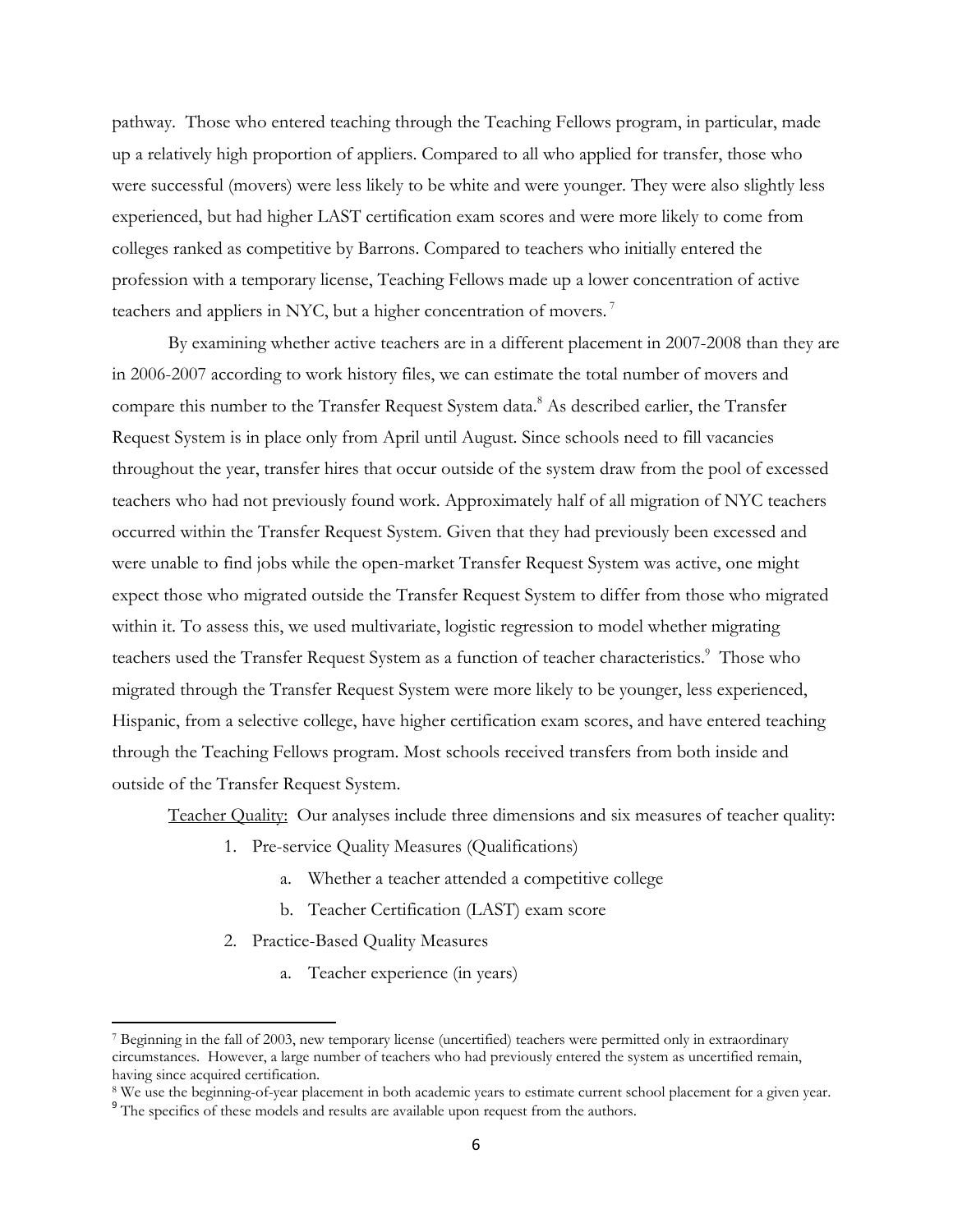- b. Teacher effectiveness: value-added to student achievement scores
- 3. Additional Signals
	- a. Teacher race and ethnicity
	- b. Pathway into teaching

About 33 percent of teachers in our sample graduated from colleges rated in the top two out of four tiers of competitiveness according to Barron's ratings. As part of their NYC certification requirements, teachers had to take the Liberal Arts and Sciences Test (LAST) intended to measure "knowledge and skills in the liberal arts and sciences, in teaching theory and practice, and in the content area of the candidate's field of certification" (NYSTCE, 2009). The exam includes a multiple-choice section covering scientific, mathematical, and technological processes; historical and social scientific awareness; artistic expression and humanities; communication and research skills; and written analysis and expression. There is also a written component requiring teachers to prepare a response to an assigned topic. Teachers had an average score on the LAST exam of 248 (s.d. = 30).

Regarding practice-based measures, teachers average approximately seven and a half years of teaching experience. Over a third of teachers (36 percent) have three or fewer years of experience; slightly under a third (32 percent) have more than ten years of experience. In terms of teachers' value-added to student achievement, we modeled student achievement in math<sup>10</sup> as a function of student fixed-effects, student time-varying characteristics, classroom characteristics, school characteristics, grade and year fixed effects, and teacher fixed-effects.<sup>11</sup> Because math is tested only in grades three through eight and not all teachers teach math, we only have value-added scores for a subset of teachers (n=13,223). Teachers in this study have a mean value-added score of -0.33 (s.d.=0.24) with a minimum score of -2.5 and a maximum of  $+1.1^{12}$  The time-varying student characteristics in the models include prior math and English language arts scores (both linear and squared), whether they changed schools that year, whether their home language is English, whether

 <sup>10</sup> Our main analyses focus on value-added to student achievement in math. However, we also ran models with a measure for teacher effectiveness that uses value-added to student achievement in English Language Arts (ELA). Our results are similar, so we report primarily on the math value-added measure. In our results sections we note how results using ELA value-added measure are similar and different. Student achievement was normalized to have a zero mean and unit standard deviation.

<sup>11</sup> Prior to 2006, New York State administered examinations in mathematics and English language arts for grades four and eight. In addition, the New York City Department of Education tested 3rd, 5th, 6th and 7<sup>th</sup> graders in these subjects. All the exams are aligned to the New York State learning standards and IRT methods were used to convert raw scores (e.g., number or percent of questions correctly answered) into scale scores. New York State began administering all the tests in 2006. For more detail on the tests, see CTB/McGraw-Hill (2006).<br><sup>12</sup> See Appendix Figure A for the distribution of LAST score, years of experience, and teacher value-added scores.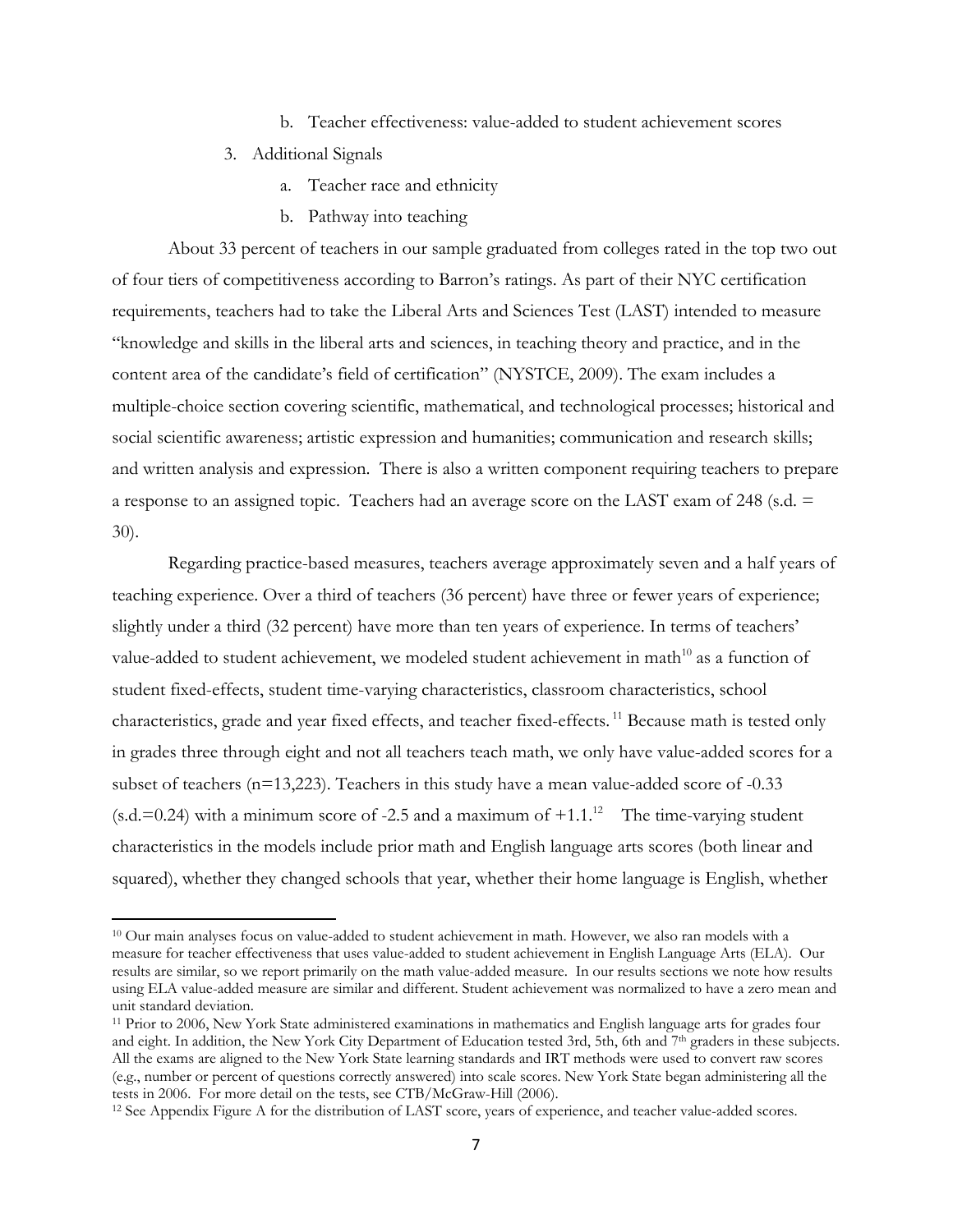they are eligible for free lunch, whether they are eligible for reduced-price lunch, whether they are English language learners, their prior-year absences, and their prior year suspensions. The classroom-level controls include the percent of Hispanic students, black students, Asian students, other non-white students, English language learners, students whose home language is English, free lunch eligible students, and reduced-priced lunch eligible students. They also include class size, the standard deviation of lagged math score and lagged English language arts scores, and the average lag absences, lag suspensions, lagged math score, and lagged English language arts scores. The schoollevel controls include enrollment, the percent of black students, the percent of Hispanic students, the percent of free lunch students, the percent of English language learners, and the expenditures per pupil.

Sixty two percent of active teachers in our sample are non-Hispanic whites, with another 19 percent black and 13 percent Hispanic. Approximately 43 percent of teachers in the district entered teaching through traditional college-recommending pathways, while others entered through alternative early-entry routes such as the New York City Teaching Fellows (12 percent) and Teach for America (two percent). Many teachers entered without initial certification, through temporary licensure (22 percent).

Schools: The teachers in our sample teach at 1366 different schools, over one-half of which are elementary schools, about one-fourth high schools, one-fifth middle schools, and less than one percent falling outside of these designations ("other").<sup>13</sup> Table 2 describes the schools. On average, over three-fourths of students are Hispanic or black in NYC schools, with a slightly higher concentration of Hispanic than black students overall. About 70 percent of students qualify for school lunch and almost 15 percent of students scored in the lowest-level on their math achievement exam.

 Teachers sort by quality measures into schools serving different student demographics. Table 3 shows that black teachers teach in schools with the highest concentration of black students while Hispanic teachers teach in schools with the highest concentration of Hispanic students. Relative to teachers from other racial or ethnic backgrounds, white teachers teach in schools with the fewest poor and lowest-achieving students. Compared to teachers from early-entry pathways, college-recommending teachers teach in schools with the lowest concentrations of black, Hispanic,

<sup>&</sup>lt;sup>13</sup> Because we have value-added data only on teachers in grades 4-8, we run many models without value-added as a predictor to utilize our full sample. Thus, we present summary statistics on schools in our full sample, which include all grade levels, and not just grades 4-8.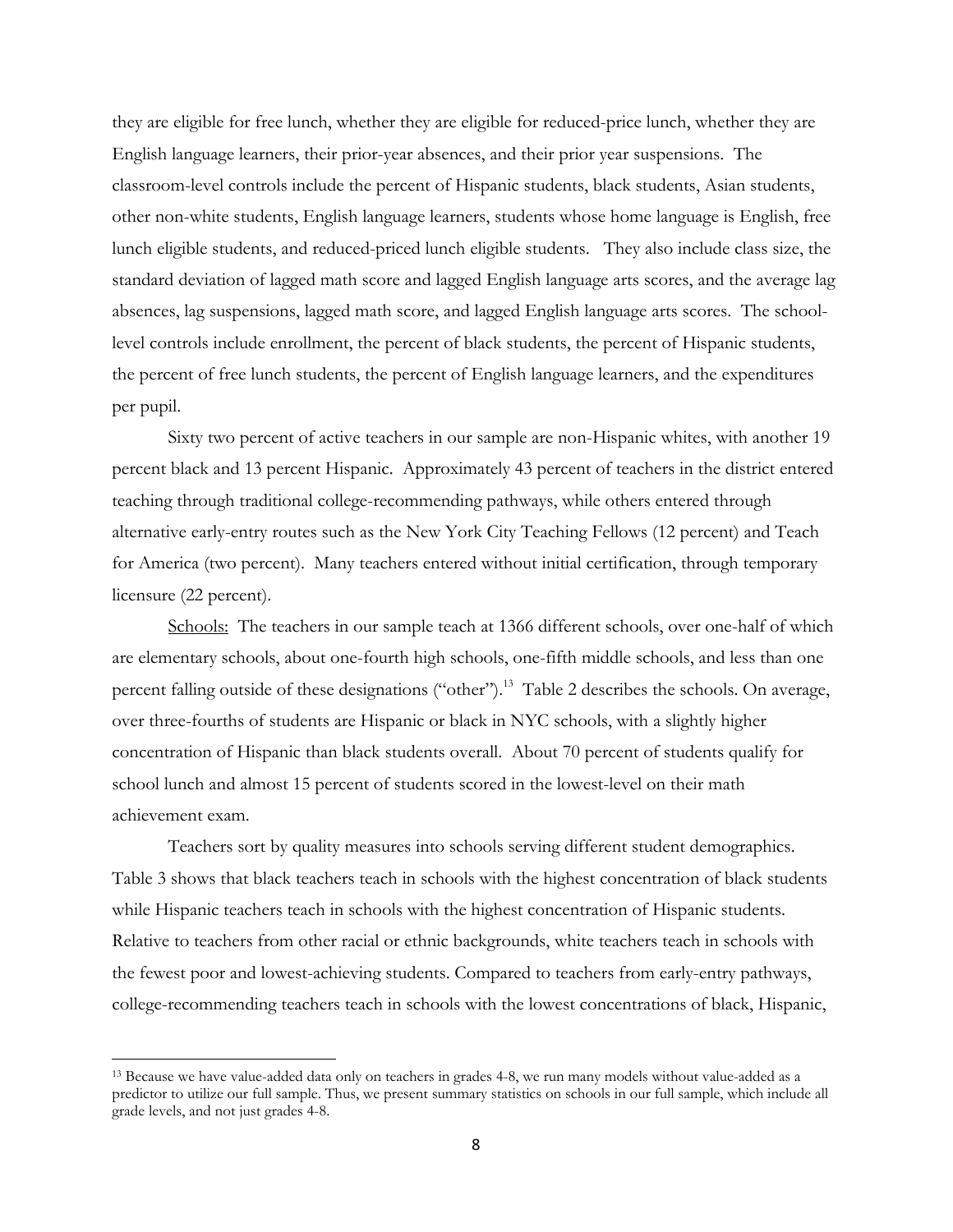poor, and lowest-achieving students; TFA teachers, in particular, work in schools with the highest proportion of students across these demographic groups.

 By most measures that signal teacher quality, Table 3 demonstrates that high quality teachers generally teach in schools with fewer black, Hispanic, poor and low-performing students. This trend holds for LAST score, undergraduate competitiveness, and experience. Exceptions are that teachers from the most competitive colleges teach at schools with higher proportions of Hispanic students than do teachers from the least competitive colleges. Similarly, teachers from the top quartile in LAST scores teach in schools with more Hispanic students than do teachers from the bottom quartile. One possible explanation for these exceptions is that the Teaching Fellows and TFA programs tend to recruit teachers with strong pre-service qualifications and place their teachers in the hardest-to-staff schools which typically have higher proportions of non-white students.

#### **METHODS**

#### **Question 1: Which teachers are more likely to request a transfer?**

To model teachers' choices to apply for a transfer we use logit models at the teacher-level and include all active teachers in NYC. We model the likelihood of applying for transfer as a function of teacher characteristics and fixed-effects for teachers' current schools. The fixed effects controlled for both measured and unmeasured characteristics of schools that might affect a teacher's likelihood of applying for transfer. For example, if teachers with one characteristic tended to be in less desirable schools we might think that teachers with that characteristic are more likely to request transfers, unless we account for school-specific differences in applications. With these controls we estimate the extent to which a teacher with a given characteristic is more or less likely to apply relative to a teacher within the same school but without that characteristic. Equation 1 describes these analyses:

$$
P_{\text{txy}}\left(\text{requests transfer }\right) = \frac{e^f}{1 + e^f} \quad \text{where}
$$
\n
$$
f = \beta_0 + X_{\text{txy}}\beta_1 + \delta_y + \mu_s + \varepsilon_{\text{txy}} \tag{1}
$$

In the above equation, the probability that teacher *t*, in school *s*, and in year *y* requests a transfer is a function of teacher characteristics  $X_{tsy}$  (gender, race, preparation pathway, quality), a school year indicator variable  $\delta_y$ , school fixed effects  $\mu_s$ , and a random error term  $\epsilon_{\text{fyy}}$ .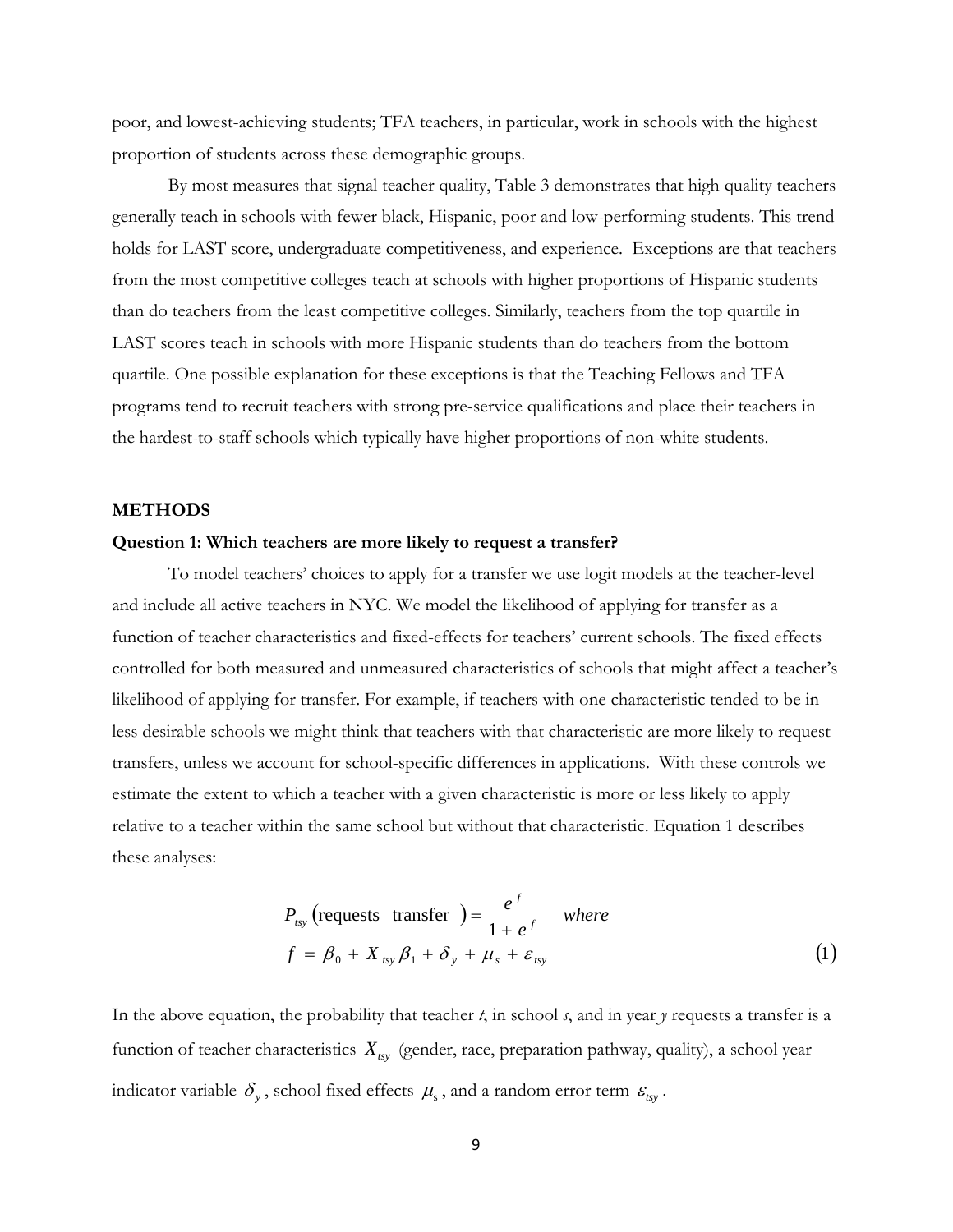#### **Question 2: What kinds of teachers do schools want?**

To model school choices for hiring teachers, we use application-level models where the likelihood of a school selecting (hiring) an applicant - from the set of applicants to a school – is as a function of teacher characteristics. Equation 2 describes the conditional logit model:

$$
P_{ts_{t_o}y}(\text{hired}) = \frac{e^s}{1 + e^s} \quad \text{where}
$$
  
 
$$
g = \alpha_0 + X_{as_{t_o}y}\alpha_1 + \lambda_y + \varpi_{s_o} + \varepsilon_{as_{t_o}y}
$$
 (2)

In Equation 2, the probability that teacher *t* is hired by school  $s<sub>i</sub>$  in year *y*, conditional on applying to school  $s_{\omega}$ , is a function of teacher characteristics  $X_{as_{\omega}y}$  (gender, race, preparation pathway, quality), a school year indicator  $\lambda_y$ , school fixed effects  $\sigma_{s_{\alpha}}$ , and a random error term  $\varepsilon_{a s_{\alpha} y}$ .

# **Question 3: What do we learn from applications data that we would not have learned from work-history files alone?**

Finally, we want to assess the additional information gained by using transfer data instead of the work history files that have been used in prior studies. In order to make this comparison, we estimate the likelihood of transferring based on the work-history files of all active teachers in NYC. Using fixed-effects on current schools, we model the likelihood of transferring as a function of teacher characteristics. Equation 3 describes the model:

$$
P(\text{transfer}) = \frac{e^f}{1 + e^f} \quad \text{where}
$$
  

$$
f = \beta_0 + X_{\text{txy}}\beta_1 + \delta_y + \mu_s + \varepsilon_{\text{txy}}
$$
 (3)

In the above equation, the probability that teacher *t*, in school *s*, and in year *y* transfers is a function of teacher characteristics  $X_{tsy}$  (gender, race, preparation pathway, quality), a school year indicator variable  $\delta_y$ , school fixed effects  $\mu_s$ , and a random error term  $\varepsilon_{\text{txy}}$ .

### **RESULTS**

Before addressing our three research questions, we look briefly at the kinds of schools from which and to which teachers tend to apply. Table 4 gives the results of our estimates modeling the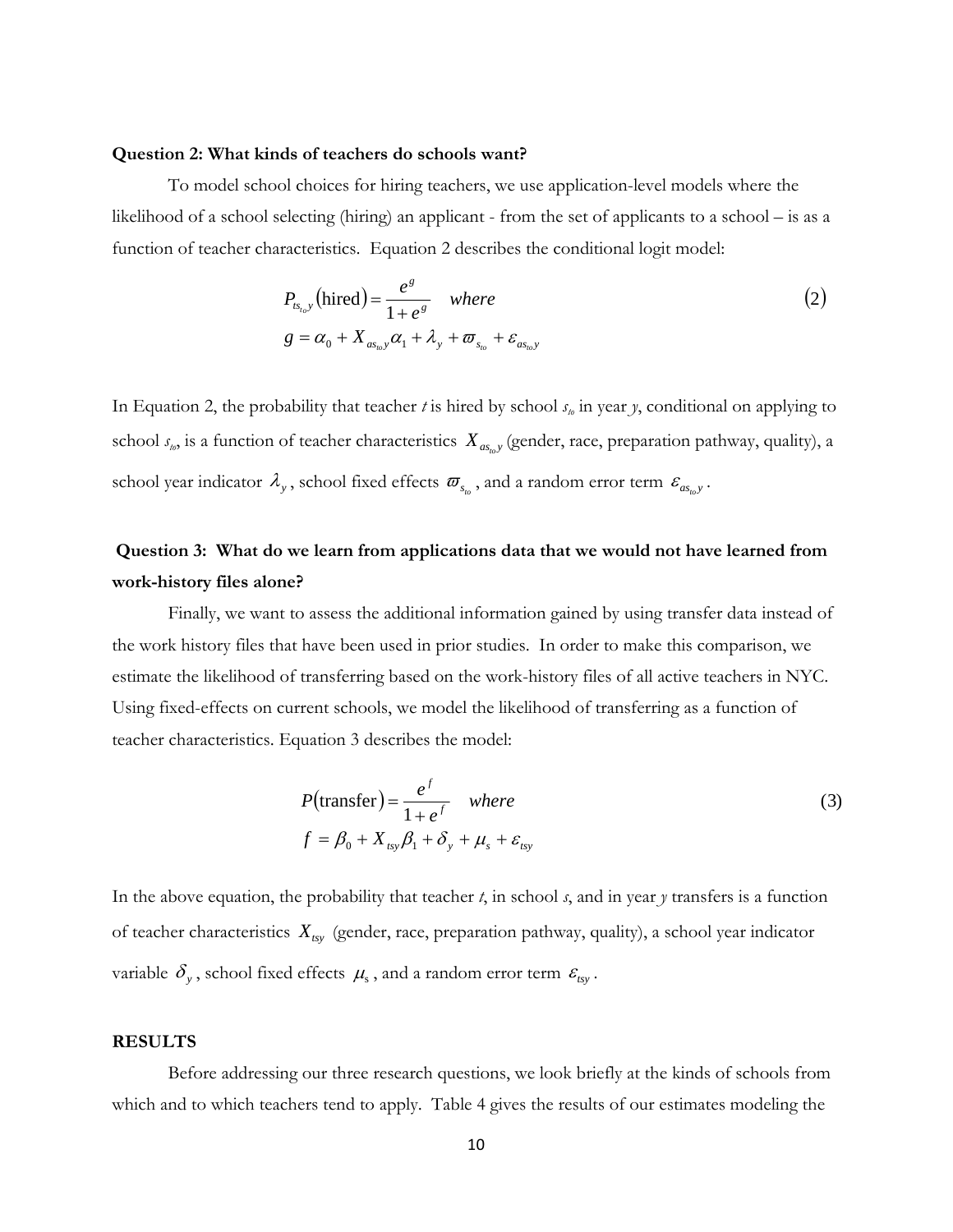log of the number of applicants that schools receive per vacancy and of the estimates modeling the log of the number of requests for transfer away from schools per enrollment as a function of school characteristics.14 Because school-level data on the proportion of lowest-achieving students was available only for grades four and eight, including this predictor in our analyses removes most high schools and greatly diminishes our sample. Thus, we run analyses both without (Model 1) and with (Model 2) the proportion of lowest-achieving students.<sup>15</sup>

The kinds of schools that receive the fewest applicants are in many ways similar to the kinds of schools that teachers want to leave. In keeping with previous studies, these schools have higher concentrations of students that are typically underserved - Hispanic, black, low-income, and lowachieving students. Compared to elementary schools, middle schools receive significantly fewer applicants to them and more requests for transfer away from them. Controlling for other school features, middle schools receive about 40 percent fewer applicants to them and about 40 percent more away from them. Additionally, schools with lower attendance rates, fewer experienced faculty, and higher suspension rates receive more requests for transfer away from them. On the other hand, low-crime schools receive more applicants per vacancy to them. School enrollment is the only predictor in our models whose effect is both significant and in the same direction across dependent variables. Low-enrollment schools get more applicants to them and away from them. One possible explanation, though we cannot test it, is that small schools are appealing to teachers because of their intimacy, resulting in more applications. However, once there, teachers find that while some lowenrollment schools do have great benefits, others lack resources or sources of support that larger schools are able to provide given economies of scale.

Given how requests for transfer vary significantly by school type, subsequent analyses rely upon models with school fixed-effects. Such school fixed-effects models compare teachers only to

<sup>&</sup>lt;sup>14</sup> We use logs because of the positive skew of these distributions. The coefficients can then be interpreted as approximate percent change. Appendix Figure B provides the distributions of the original variables and the transformed variables. School characteristics were based on school averages using administrative data over the years 2003-2006; crime and suspension data are based on school averages over 2000-2006 because of missing data on these measures. We also ran the "applicants away" analyses again, but after dropping schools that closed anytime during the two years that we have applications data. We were concerned because school closures would result in an unusually high percentage of teachers from a closing school into the Transfer Request System. Given that certain kinds of schools may be more likely to close – e.g. underserved, under-performing, etc. – we worried this would bias our estimates. However, our results remained consistent even after dropping schools that closed during our time frame. While we do not present the results here, they are available upon request from the authors.<br><sup>15</sup> Results between Models 1 and 2 differ, in part, because they are looking at different samples of schools. Also, the

proportion of lowest-achieving students is related to other predictors in our model. For example, schools with higher proportions of black students also typically have higher proportions of lowest-achieving students. Thus, including the proportion of lowest-achieving students in models may change the point estimates on the proportion of black students.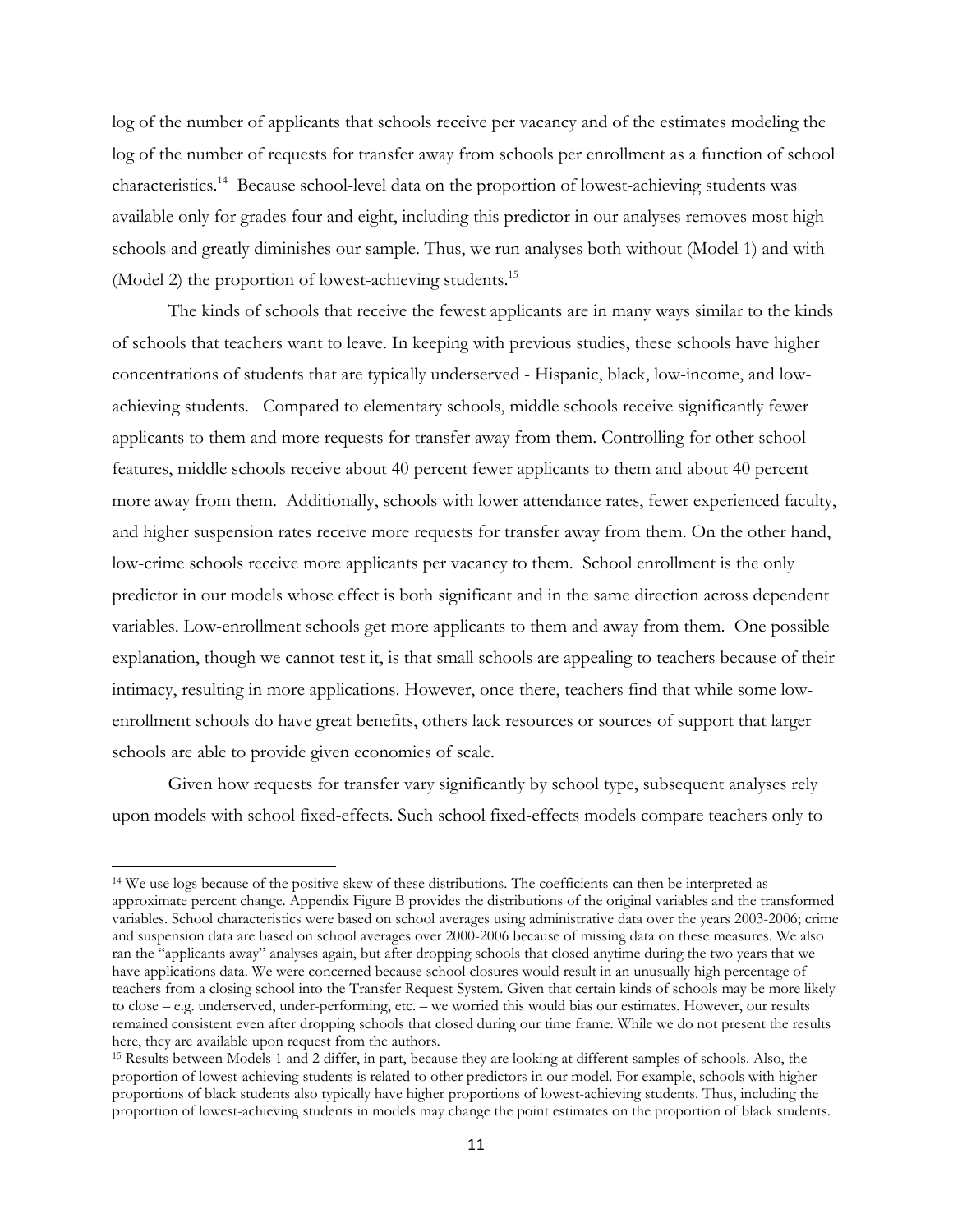their colleagues currently teaching in the same school so separate teacher effects from school effects on application behaviors. This allows us to estimate how teacher characteristics predict the likelihood of requesting a transfer in ways that account for the fact that certain kinds of teachers sort into certain kinds of schools.

#### **Question 1: Which teachers are more likely to request transfers?**

As discussed in the introduction, transfer behavior may not be a good measure of teacher preferences because - while teachers prefer to transfer if they apply - they must be selected by a school in order to actually transfer. Here we test whether requests for transfer vary by these teacher quality measures and thus target teachers' choices by separating teachers' choices to enter the applications-for-transfer pool from schools' choices to hire certain applicants. Table 5 presents the estimates in odds ratios for the likelihood of requesting a transfer as a function of teacher characteristics, including our four primary teacher quality measures, race and ethnicity, preparation route, as well as current school fixed-effects.16

 Of all teachers in NYC, teachers with higher pre-service qualifications are more likely to request transfers. Controlling for other teacher characteristics and fixing the effects of their current schools, teachers with higher LAST scores and those from the most competitive colleges are significantly more likely to request transfers. Teachers with one standard deviation higher LAST scores are more likely to apply for transfer by a factor of 1.06 to 1.08, depending on model specification. Having graduated from a competitive college increases a teacher's likelihood of requesting a transfer by 10 to 20 percent. These results provide evidence that the increased likelihood to transfer among teachers with better pre-service qualifications is driven, at least in part, by such teachers being more likely to enter the job market in the first place.

 Are teachers with higher practice-based measures of quality also more likely to request transfers? Again the results are consistent with prior literature based on work histories – more experienced and more effective (higher value-added to student achievement) teachers are significantly less likely to apply for transfer. In fact, the likelihood of a first year teacher requesting transfer is 1.5 times greater than it is for other teachers. Increasing a teachers' value-added score by

<sup>&</sup>lt;sup>16</sup> Because we do not have college competitiveness data on our full sample, we run Model 1 without college competitiveness as an indicator. As discussed previously, we have value-added data only on teachers in grades 4-8. Since we wanted to show results for our full sample in our other models, we include value-added as a quality indicator only in Model 6. We re-ran all models on the reduced sample of teachers for whom we have both value-added and college competitiveness data and got similar results. These models are available upon request from the authors.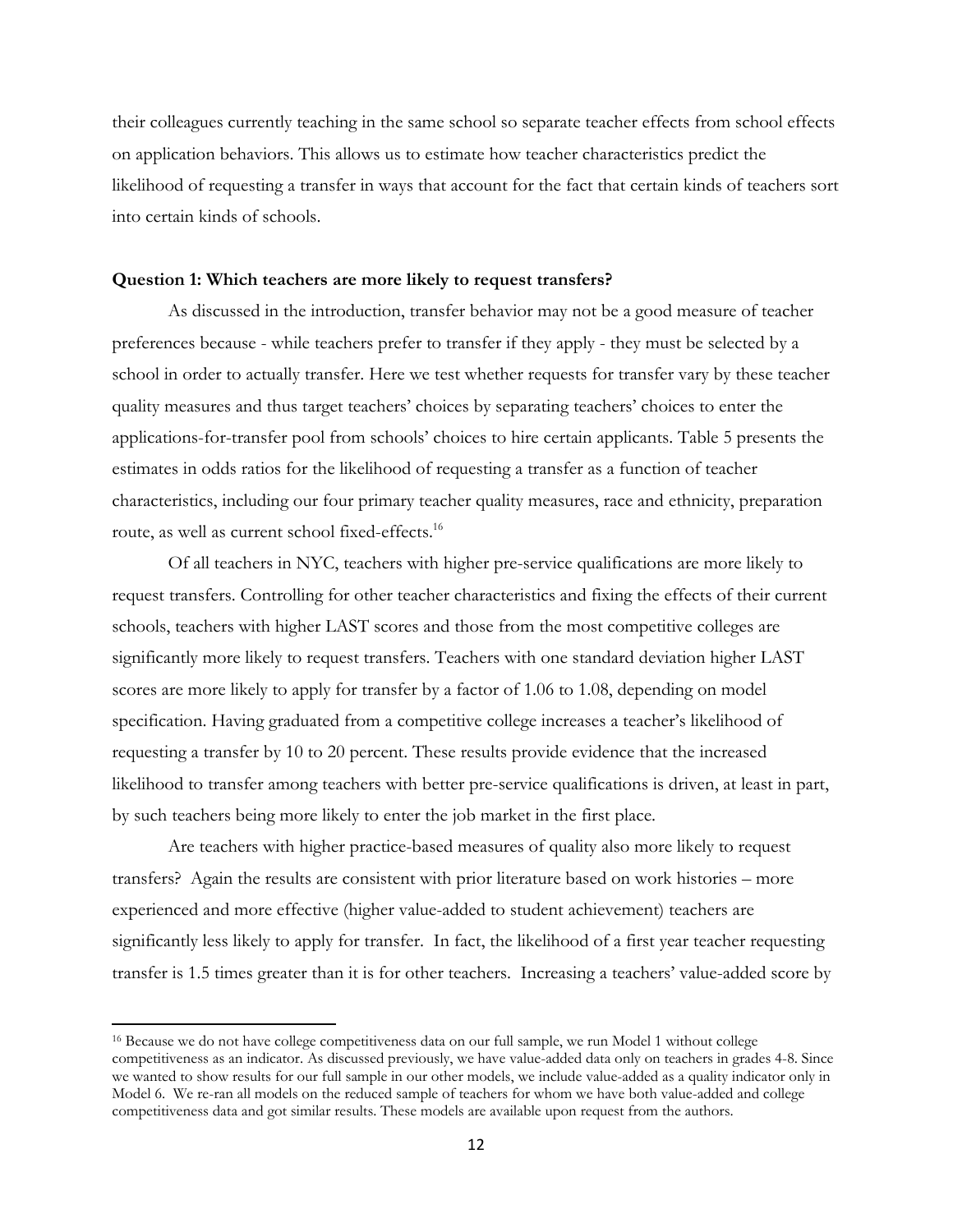one standard deviation reduces the odds of requesting a transfer by ten percent.<sup>17</sup> Somewhat unexpectedly, we found that this value-added effect was strongest among middle school teachers. Appendix Table 1, which shows the results at each school level, demonstrates that an increase of one standard deviation on value-added reduces the odds of requesting a transfer among middle school teachers by almost twenty percent.

Table 5 also shows a significant relationship between the likelihood of requesting a transfer and a teacher's preparation pathway. In general, teachers from early-entry (alternative) routes are more likely to request transfers than are teachers from college-recommended (traditional) pathways. Across preparation routes and models, the odds that an early-entry teacher will enter the applications pool are a factor of between 1.1 and 1.5 times higher than for a college-recommending teacher. The exception is TFA teachers who are significantly less likely to request transfers than collegerecommending teachers. This is unsurprising given that TFA teachers have a programmatic commitment to serve in certain kinds of schools for two years, so are unlikely to enter the applications pool during this time.

 Teacher race and ethnicity also predicts requests for transfer. Black and Hispanic teachers are significantly less likely to apply for transfer than are white teachers working in the same schools. Being black or Hispanic decreases the odds of applying for transfer about as much as a four standard deviation increase in effectiveness. When we ran these models without school fixed effects, black and Hispanic teachers were significantly more likely to apply for transfer.<sup>18</sup> Taken together, these results suggest that black and Hispanic teachers tend to teach in schools from which teachers are more likely to request transfers in general.

 While our modeling strategy is effective for estimating preferences for certain kinds of teachers across all schools, perhaps a more policy-relevant concern is whether these preferences may vary across different kinds of teachers and schools. For example, teachers may base their preferences upon the "fit" or "match" they may have with the schools. To begin to examine this fit hypothesis, we include interactions between teachers' and students' on race and academic achievement. Appendix Table 4 presents estimates for the effects of these interactions on likelihood of applying. It shows that black teachers are less likely to apply for transfer from schools with higher concentrations of black students; likewise, Hispanic teachers are less likely to apply for transfer from

<sup>17</sup> When using teachers' value-added to student achievement in ELA instead of math, we find that teachers with higher value-added scores are still less likely to apply for transfer, though the point estimates are smaller in magnitude and only moderately significant.

<sup>&</sup>lt;sup>18</sup> We do not present these results here, but they are available upon request from the authors.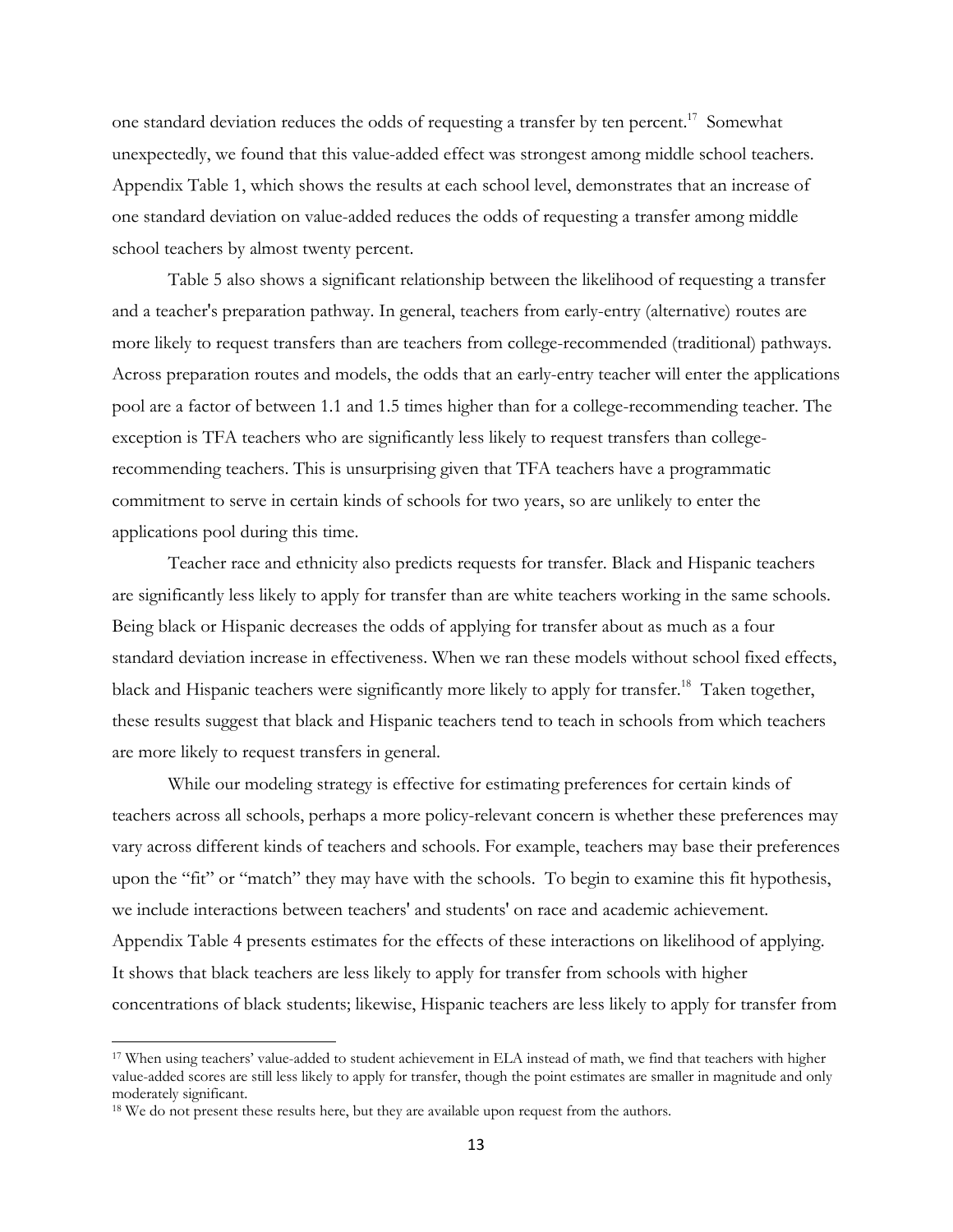schools with higher concentrations of Hispanic students. Given that these findings indicate that similarity between teachers and student demographics may drive teacher preferences, one might expect that teachers with higher LAST scores to be more likely to leave schools with higher concentrations of lowest-achieving students. However, Appendix Table 4 shows that, while teachers with higher LAST scores are more likely to apply for transfer in general, this effect is not higher in schools with higher proportions of lowest-achieving students. Similarity appears to affect preferences in regards to race, but not with regard to academic achievement.

A major obstacle to identifying the preferences among certain kinds of teachers to apply for transfer is disentangling these teacher preferences from school preferences to push out certain kinds of teachers. Are white or less experienced teachers, for example, more likely to enter the applications pool because these types of teachers prefer to do so? Or, alternatively, are these teachers more likely to enter the applications pool because schools are more likely to push them out of their current placements, thus leading teachers to seek new jobs? We make some headway in disentangling these explanations by identifying, and removing, teachers who were excessed - displaced from their jobs because of a number of factors such as falling enrollment and school closures. We began by identifying schools in our work history file that existed in either 2006-2007 or 2007-2008 but were absent the subsequent year. By identifying teachers who were in these schools during their final year of operation, we were able to remove all teachers who were excessed as a result of school closure. In total, we identified 75 schools that closed over two years, and dropped 992 teachers associated with these schools. We then used human resources data from the NYC Department of Education to identify an additional 1,464 teachers who had transferred as a result of being excessed for other factors beyond school closure. After omitting a total of 2,456 excessed teachers, we replicated our models and obtained similar results.19

Dropping excessed teachers in these ways gave us more confidence that our models had estimated the preferences of certain kinds of teachers. However, there are likely other ways that schools push out teachers that may be difficult to observe and that our data cannot capture. One can imagine, for example, that school administrators could make life difficult for some teachers (e.g. assigning too many preps or preps outside of one's specialty; assigning teachers to the most difficult classrooms<sup>20</sup>, etc.) as a way to encourage these teachers to apply for transfer. Moreover, it is quite possible that schools might systematically push out certain kinds of teachers, e.g. those of lower

<sup>&</sup>lt;sup>19</sup> See Appendix Table 2 for results after excessed teachers and closing schools were removed.<br><sup>20</sup> Feng (2009), for example, finds evidence that classroom characteristics, like disciplinary incidents, indeed may influence teacher mobility.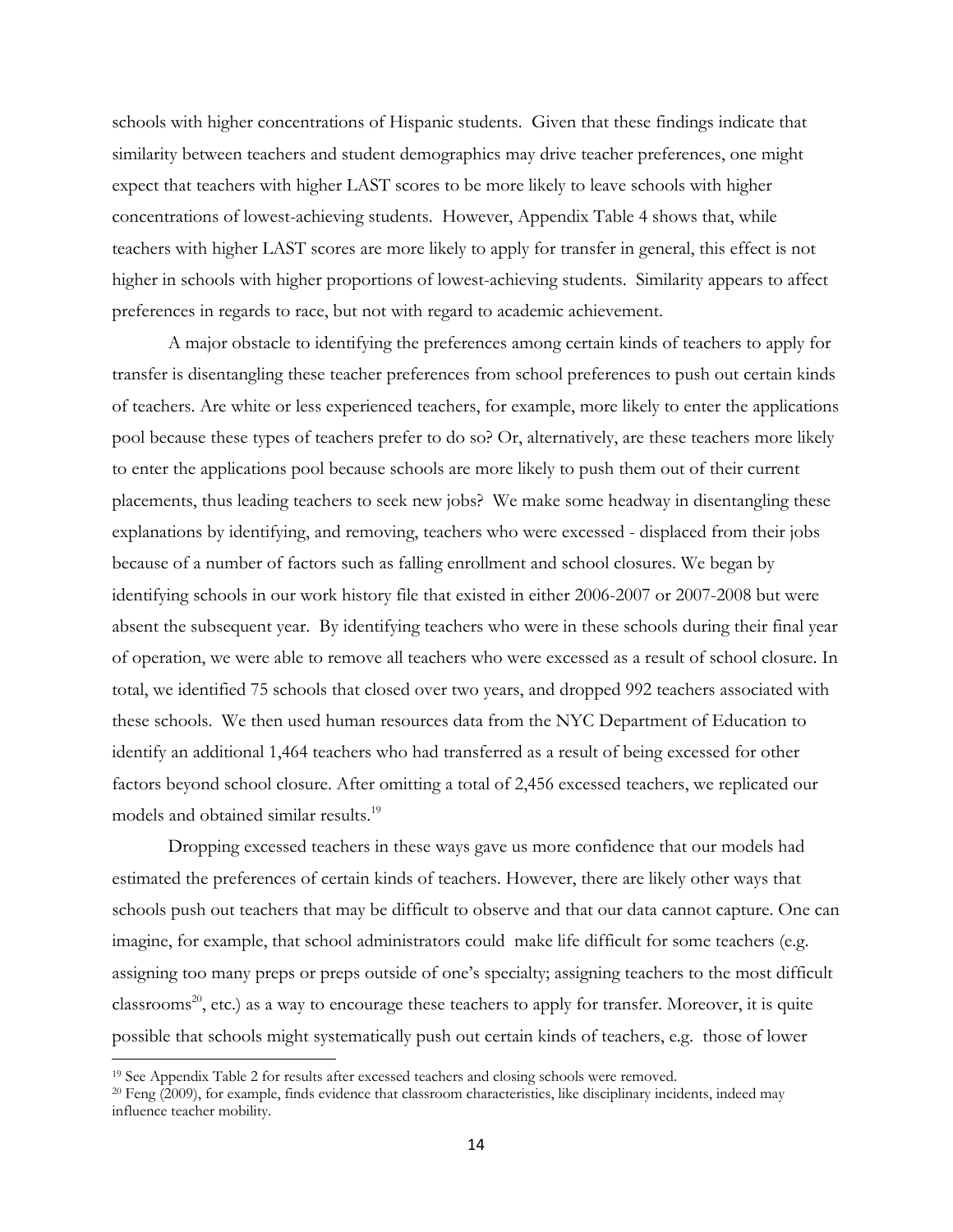quality.<sup>21</sup> Thus, some of the associations we observe may result from this more subtle counseling out of certain kinds of teachers by schools, as opposed to preferences among certain kinds of teachers. Even so, we suspect that that the number of remaining teachers effected in these ways would be relatively small and unlikely to alter our results significantly.

In summary, we find evidence that teachers with stronger pre-service qualifications are more likely to seek transfer. This result is consistent with the hypothesis that such teachers likely have better alternative options and are therefore less likely to stay at a job that is not satisfying. We also find that teachers who are higher quality according to practice-based measures are less likely to seek transfer. One can imagine, for example, that having success with improving student achievement may be associated with job and placement satisfaction. That more experienced teachers are less likely to request transfers also makes intuitive sense. Those who have been teaching longer are more likely to have already found a better workplace match. Finally, Teaching Fellows are more likely to request transfer, while Teach for America, black, and Hispanic teachers are less likely.

### **Question 2: What kinds of teachers do schools want?**

To model the likelihood of being hired as a function of teacher characteristics, we structure our data at the application-level. By using a conditional logit model we are able to estimate likelihood of being hired conditional on the set of applicants who had applied to a given school. Table 6 presents the results.<sup>22</sup> As mentioned before, it would be more desirable to know which teachers received offers than merely who was hired. Though imperfect, knowing which kinds of teachers schools tend to hire gets us closer to understanding school demand for certain kinds of teachers than most prior research which used transfer data as a way to estimate school preferences for teachers.

 Across our four main teacher quality measures, schools are more likely to hire "higher quality" teachers. Schools are significantly more likely to hire teachers with better pre-service

<sup>&</sup>lt;sup>21</sup> We did look at descriptive statistics on those teachers we had identified and removed as excessed for reasons other than school closure. Compared to all active teachers in NYC, there were higher proportions of male, older, and black teachers. A higher proportion of excessed teachers were also from temporary license and "other" paths. They had lower LAST scores and were less likely to come from competitive undergraduate colleges. However, their average experience and value-added scores were almost identical.

<sup>&</sup>lt;sup>22</sup> As discussed previously, we have value-added data only on teachers in grades 4-8. We also have data on college competitiveness for a subset of our full sample. Because we want to estimate the effects of our other predictors on our full sample, Model 1 does not include value-added or college competitiveness. Model 2 includes college competitiveness and Model 3 includes value-added. We re-ran all three models on our constrained sample of teachers for whom we have both value-added and college competitiveness data and got similar results. These models are available upon request from the authors.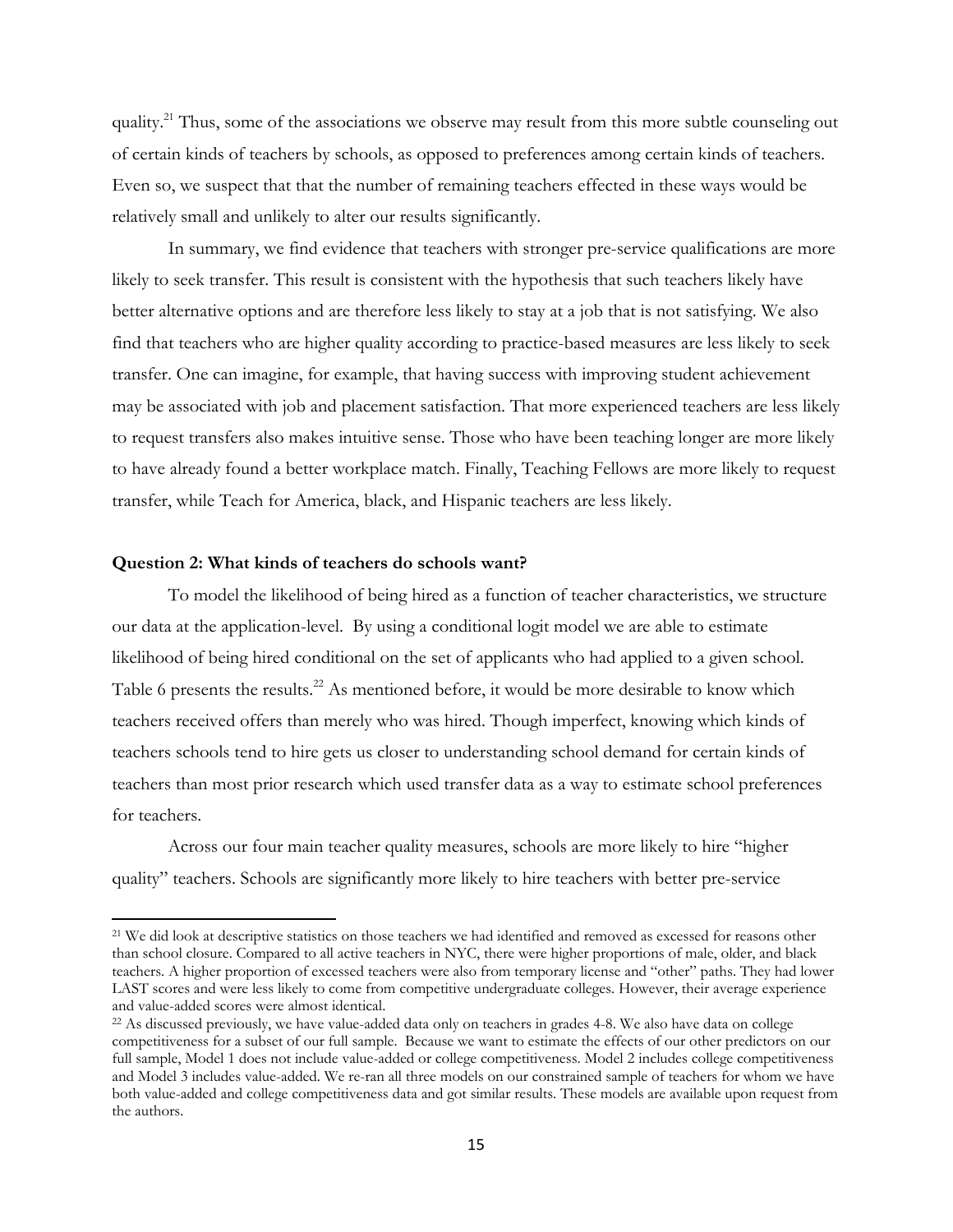qualifications – LAST score and being from a most competitive college. Schools are also significantly more likely to hire more experienced and more effective teachers.<sup>23</sup> The effect of one year of experience is comparable in size to being from a competitive undergraduate college, increasing the likelihood of being hired by 10 percent. Being an effective teacher also increases the likelihood of successfully transferring. An improvement in a teacher's value-added score of one standard deviation increases the likelihood of being hired by 20 percent. $^{24}$  This result is somewhat surprising given that school hiring authorities do not have access to teachers' value-added measures of effectiveness.

Controlling for other teacher attributes, black and Hispanic teachers are less likely than white teachers to enter the applications pool; however, those who do so have a much higher likelihood of getting hired. Hispanic teachers appear to be in particularly high demand. Schools are about 1.5 times more likely to hire a Hispanic teacher as compared to a white one, other things equal. Black teachers are about 1.3 times more likely than white teachers to be hired. Appendix Table 3 demonstrates that high schools, in particular, prefer to hire Hispanic teachers, where the odds of being hired if Hispanic are over 1.7 times the odds of being hired if white. The hiring advantage that black teachers have over white teachers mostly occurs in middle and high schools, whereas there is no statistically significant difference at the elementary level.

Table 6 also indicates that the likelihood of being hired varies by preparation pathway, even when controlling for other teacher characteristics that may vary by pathway. As compared to college-recommending teachers, schools are significantly more likely to hire Teaching Fellows (an increase in the odds ratio by about 30 percent) and Teach for America (an increase in the odds ratio by a factor of 1.7 to 2.0) teachers. As shown in Appendix Table 3, Teaching Fellows have the strongest advantage of being hired at high schools while TFA teachers are more likely to be hired at middle schools. In fact, the odds of being hired by a middle school are over three times greater for TFA teachers than for college-recommending teachers, even in the most conservative estimates.

<sup>&</sup>lt;sup>23</sup> Here we report teacher effectiveness using teachers' value-added to student achievement in math. However, we find that the results are similar when using teachers' value-added to student achievement in ELA. The point estimate on teacher effectiveness in ELA is still positive and statistically significant, though smaller in magnitude – an increase of one standard deviation increases the likelihood of being hired by about 10 percent (in ELA) instead <sup>24</sup> We re-ran these estimates using two other approaches. In one case, we added school fixed effects on the schools *from* which teachers applied for transfer in addition to school fixed-effects on the schools *to* which they applied. In another case, we controlled for various school features of teachers' current placements while still including fixed-effects on the schools to which they applied. The size and significance levels of estimates in both cases were consistent with models presented here in Table 10. We do not present these models but they are available upon request from the authors.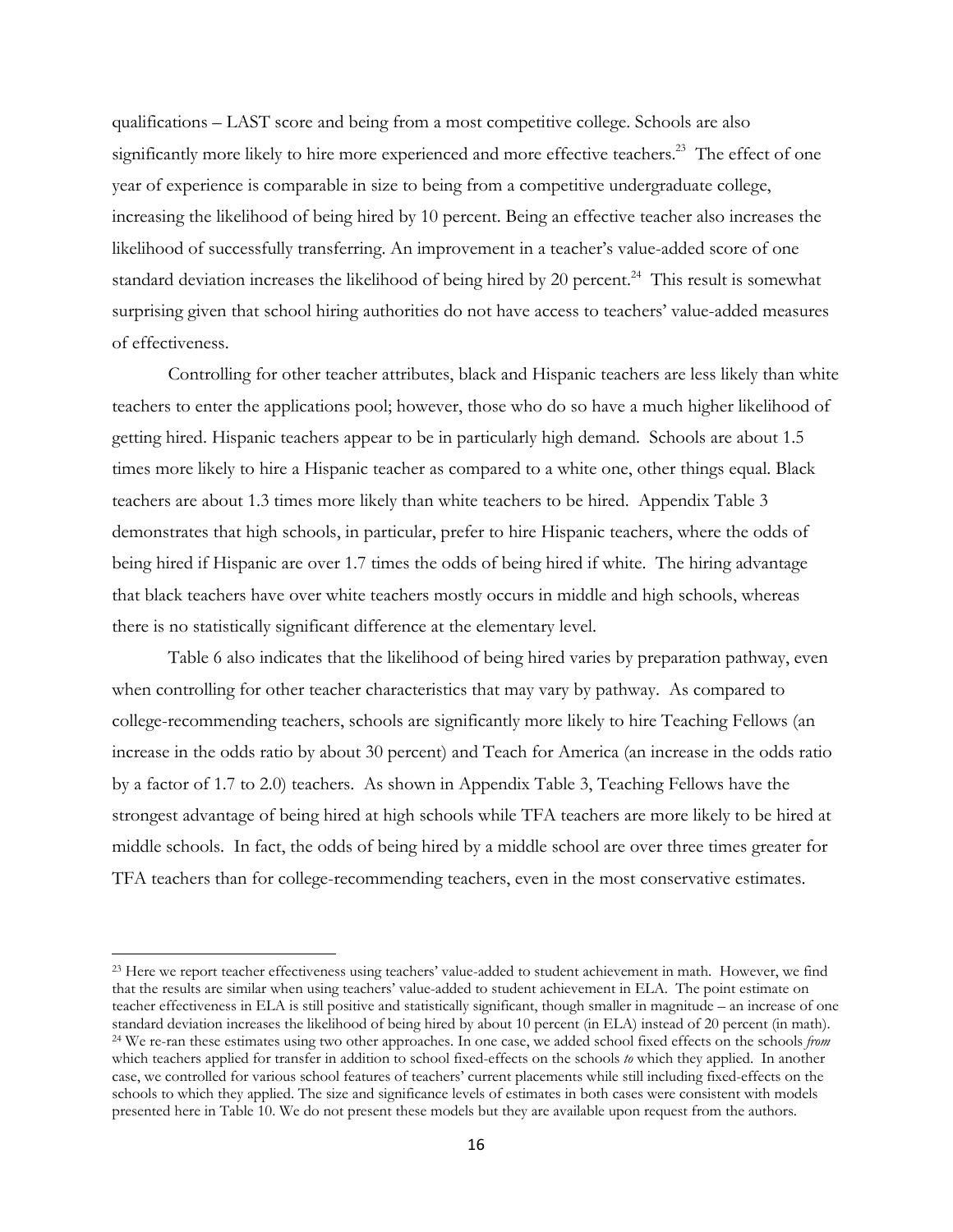Though TFA teachers are the only early-route teachers less likely than collegerecommending teachers to enter the applications pool in the first place, they are the teachers with the highest probability of getting hired. Given that we control for LAST scores and competitiveness of college, schools preference for TFA teachers may reflect other academic qualifications or characteristics on which TFA selects its members, such as leadership skills and responsibility. What does account for this apparent school preference for hiring TFA teachers is a compelling question for further study. While teachers from "other" pathways are significantly more likely to enter the applications pool than college-recommending teachers, they are significantly less likely to get hired.

As described last section, we found evidence that similarity between teacher and student characteristics affect the decision to apply for transfer. Here we assess whether teacher-student similarity also influences hiring decisions. Appendix Table 4 presents estimates for the likelihood of being hired as a function of interactions between teacher and student characteristics. Across characteristics, we find that schools are more likely to hire teachers who share the characteristics of the student body. Schools with more black students are more likely to hire black teachers; schools with more Hispanic students are more likely to hire Hispanic teachers; and schools with more lowachieving students are more likely to hire teachers with lower LAST scores. These results, while potentially resulting from differential school preferences, might also be driven by differences across schools in their ability to hire their applicants. We do not observe job offers, only the final match. Some schools are likely to have more difficulty securing their first choice applicant, as that applicant may have other preferable job offers.

# **Question 3: What do we learn from applications data that we would not have from work history files alone?**

To unpack the methodological advantages of having access to applications data, let us first consider what we would have known without it. Table 7 presents results using work-history files only – examining who moves and stays among all active NYC teachers over the same two academic years.<sup>25</sup> We see that teachers with higher pre-service qualifications – better LAST scores and degrees from competitive colleges – are more likely to transfer. On the other hand, more experienced and

<sup>&</sup>lt;sup>25</sup> Because we do not have college competitiveness data on our full sample, we run Model 1 without college competitiveness as an indicator. As discussed previously, we have value-added data only on teachers in grades 3-8. Since we wanted to show results for our full sample in our other models, we include value-added as a quality indicator only in Model 6. We re-ran all models on teachers for whom we have both value-added and college competitiveness data and got similar results. These models are available upon request from the authors.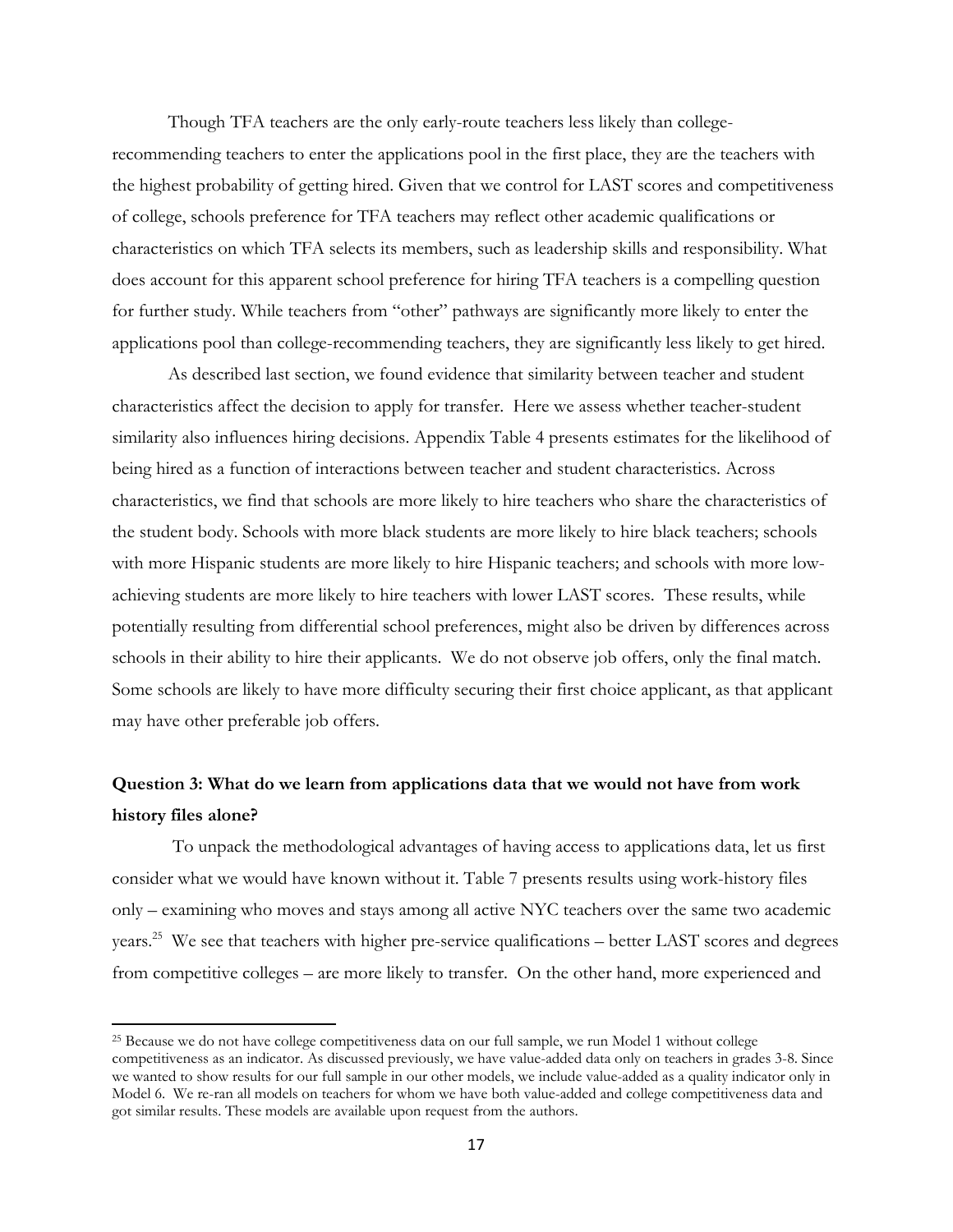more effective teachers are less likely to transfer, though the effect of teacher effectiveness is nonsignificant.<sup>26</sup>

 We also find that the likelihood of transfer is not significantly different for black and Hispanic teachers than it is for white ones. However, the direction of our coefficients are in keeping with prior research that has found significant differences between these groups – namely, white teachers are more likely to transfer than black or Hispanic teachers from the same school. Finally, consistent with our review of the literature, our results indicate that teachers from early-entry pathways into teaching are significantly more likely to transfer than are college-recommending teachers. This is true for all but TFA teachers who are significantly less likely to transfer, again probably reflecting TFA's policy of placing teachers in difficult-to-staff schools and requiring two years of service. The likelihood of transferring is particularly high for Teaching Fellows. Being from this preparation pathway increases the odds of transferring by almost as much as being a first year teacher.

These results provide information about which teachers are more likely to transfer. What we don't know from the work-history files is the extent to which teacher or school preferences drive these results. We might inappropriately speculate from the results in Table 7that schools prefer hiring ineffective or inexperienced teachers. Our analyses of applications data reveal, however, that schools are much more likely to hire teachers who demonstrate higher quality on these practicebased measures. In fact, by differentiating school and teacher preferences using applications data, we find a demand among schools for teachers exhibiting quality on both practice-based measures and pre-service qualifications. The fact that pre-service qualifications predict transferring while practice-based quality predict staying is explained by teacher preferences (supply) to enter the jobs market rather than school preferences (demand) for certain teachers. Regardless of how quality is signaled, higher quality teachers are more likely to get hired than lower quality ones; teachers who appear higher on pre-service qualifications and lower on practice-based quality are more likely to transfer because these groups are significantly more likely to request transfers in the first place.

Looking beyond these two sets of teacher quality measures, our analyses of applications data shed light on the relationships between other teacher characteristics that could proxy for quality and

<sup>&</sup>lt;sup>26</sup> These results are consistent with prior work in the direction of the effect, though other studies have found the effect on teacher effectiveness to be statistically significant. One possible explanation is that here we are considering only two years of data. By contrast, Boyd et. al. (2007) looked across a six year period and focused on new teachers. They found that the effect is particularly strong for first year teachers. Because the effect likely diminishes with experience, the nonsignificant estimate in this current study may also reflect that we include teachers across the experience spectrum.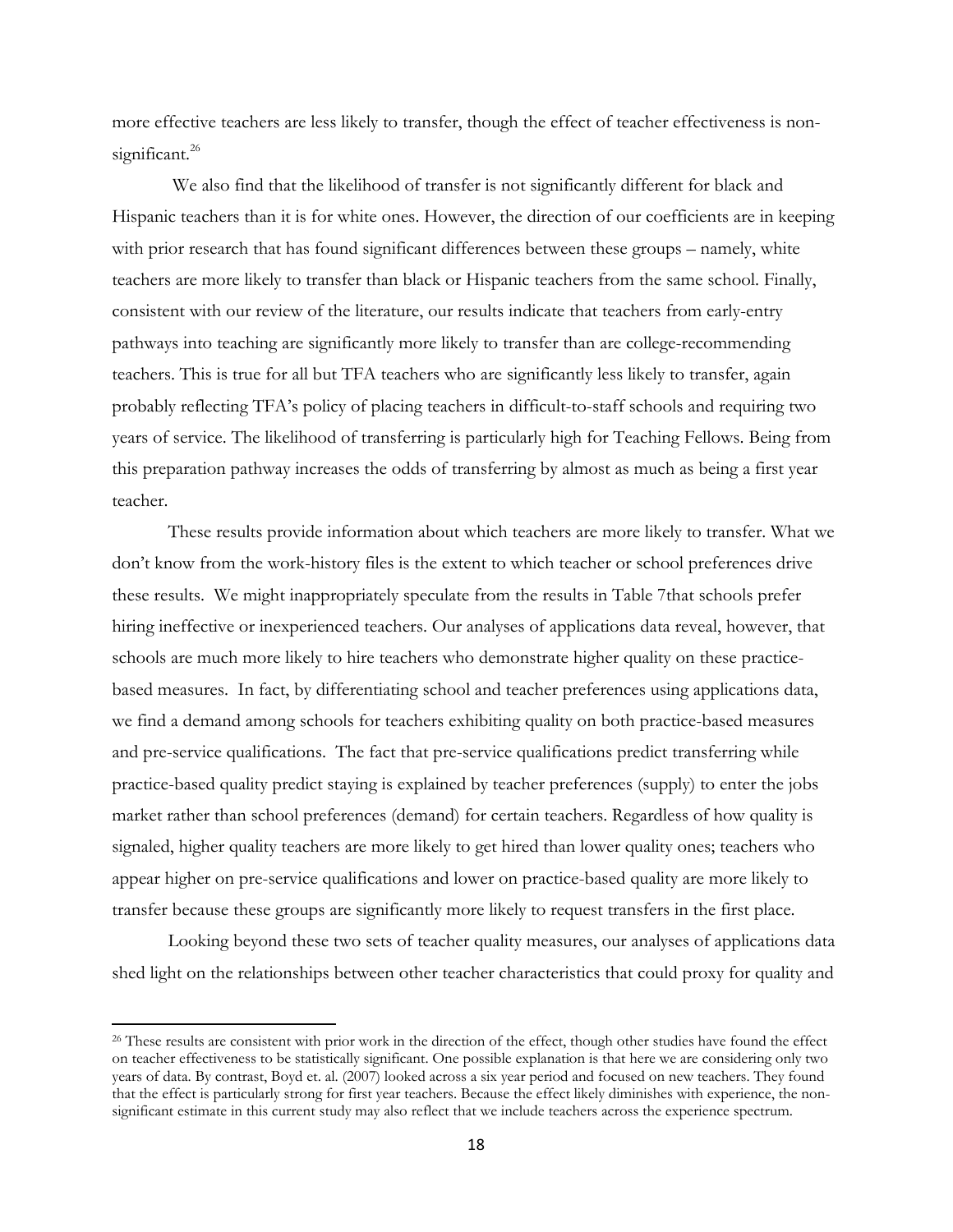likelihood of transfer. In particular, our analysis of work-history files reveals no significant differences in likelihood of transfer across teacher race. One might falsely conclude from our work history data that there are no differences in hiring by teacher race when, in fact, strong differences on both the supply and demand sides become evident when analyzing applications data. We find that black and Hispanic teachers are significantly less likely than white teachers to request transfer. At the same time, among teachers who enter the applications pool, black and Hispanic teachers are significantly more likely than white teachers to get hired. Because the weak supply of black and Hispanic teachers is cancelled out by the greater demand for them, work history files do not reveal significant differences in transferring by race. These differences were evident only upon inspecting applications data.

Finally, our analysis of work-history files indicates that teachers from Teaching Fellows are more likely to transfer than teachers from college-recommending programs, while TFA teachers are actually less likely to transfer. Without the applications data, however, we cannot be sure whether early-entry teachers are more likely to transfer because they are more likely to choose to enter the applications pool or because schools prefer to hire them. We find that a combination of supply and demand side explanations account for this variation by preparation route. Given that there is significantly higher supply and demand for Teaching Fellows, it is no surprise that Teaching Fellows have the highest likelihood of transferring (the odds are 1.3 to 1.4 times greater than collegerecommending teachers). Demand-side explanations seem to account for the relatively higher likelihood of transfer among TFA teachers. Our analysis of applications-for-transfer data reveal that, among all preparation routes, TFA teachers are in highest demand (according to our estimates of who gets hired) – a finding that was hidden when examining work history files alone. Despite being in high demand, TFA teachers are the least likely to transfer because they are the least likely to enter the applications pool in the first place.

#### **DISCUSSION**

This study contributes to a recent and growing body of research examining the relationship between teacher quality and career pathways. Consistent with prior work, we find that this relationship depends upon the dimension of quality under study. In particular, pre-service qualifications (LAST teacher certification exam scores and being from a competitive college) predict greater teacher migration while practice-based quality measures (teaching experience and value-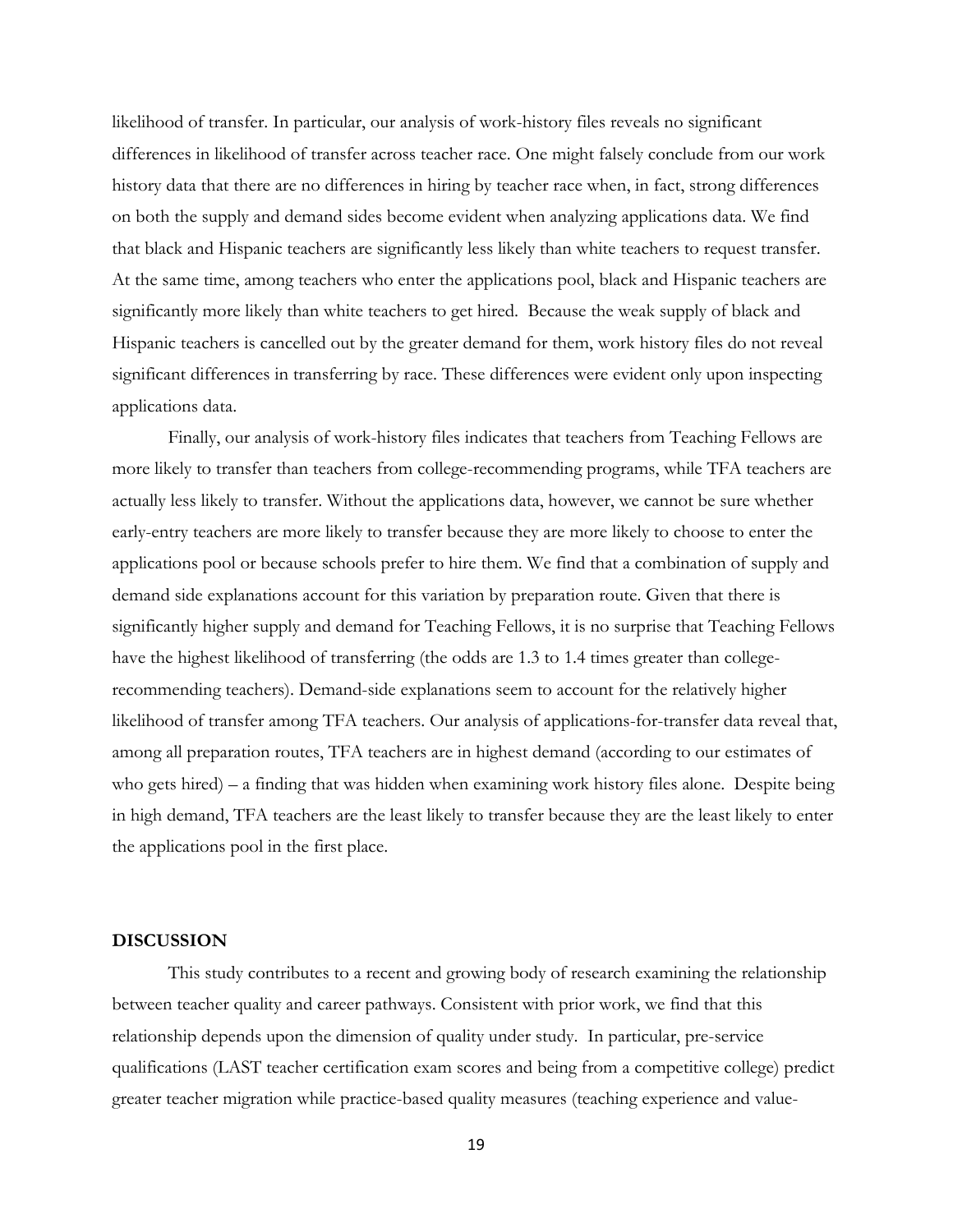added to student achievement) predict lower teacher migration. Our research adds to prior work in pulling apart the role of teacher preferences from the role of school preferences in explaining the driving mechanisms behind this observed difference in transfer patterns by type of quality. We find that schools are significantly more likely to hire teachers across all four dimensions of teacher quality. Thus, differences in transfer patterns exist not because of school preferences but because teachers with external qualifications are more likely to enter the jobs market, while more experienced and more effective teachers are less likely to do so.

In addition to examining quality as defined above, this study addresses two additional measures that may proxy for quality, teachers' race or ethnicity and their preparation pathway into the profession. While these two characteristics are not direct measures of quality they may represent qualities that schools look for in hiring decisions. The over-representation of white teachers relative to student demographics suggests that non-white teachers may be in demand. Similarly, the differences in preparation or recruitment and selection methods across pathways suggest that schools may seek out teachers from particular pathways. Prior studies that control for school, district, and other teacher characteristics find that black and Hispanic teachers are more likely to stay in schools from year-to-year than are white teachers.<sup>27</sup> Among transferring teachers, one possible explanation is that black and Hispanic teachers are less likely to apply for transfer; another explanation might be that they are requesting transfers at similar rates, but school hiring practices give white teachers preference. Our analysis of applications data provides support for the former, supply-side explanation and evidence against the latter, demand-side explanation. Black and Hispanic teachers are significantly less likely than white teachers to enter the applications pool to begin with; however, when black and Hispanic teachers enter the applications pool they are far more likely to get hired.

 While prior work typically finds that teachers from early-entry pathways leave teaching at higher rates than do teachers from college-recommending programs, we know less about whether teachers from early-entry pathways are more likely to apply for transfer or, when they do apply, whether they are more likely to get hired. Applications data reveal that Teaching Fellows are more likely to apply for transfer than are college-recommending teachers, while TFA teachers - who have committed to stay in schools for two years - are not. On the other hand, schools are more likely to

<sup>&</sup>lt;sup>27</sup> The coefficients of our estimates of the effect of race in our work history files reveal are in the same direction as prior work, i.e. black and Hispanic teachers are less likely to transfer, but the estimates are non-significant. One possible reason for why our estimates are non-significant may be that we have limited our focus to teacher transfer, while much of the prior work looks at turnover more generally (including both transfer and attrition).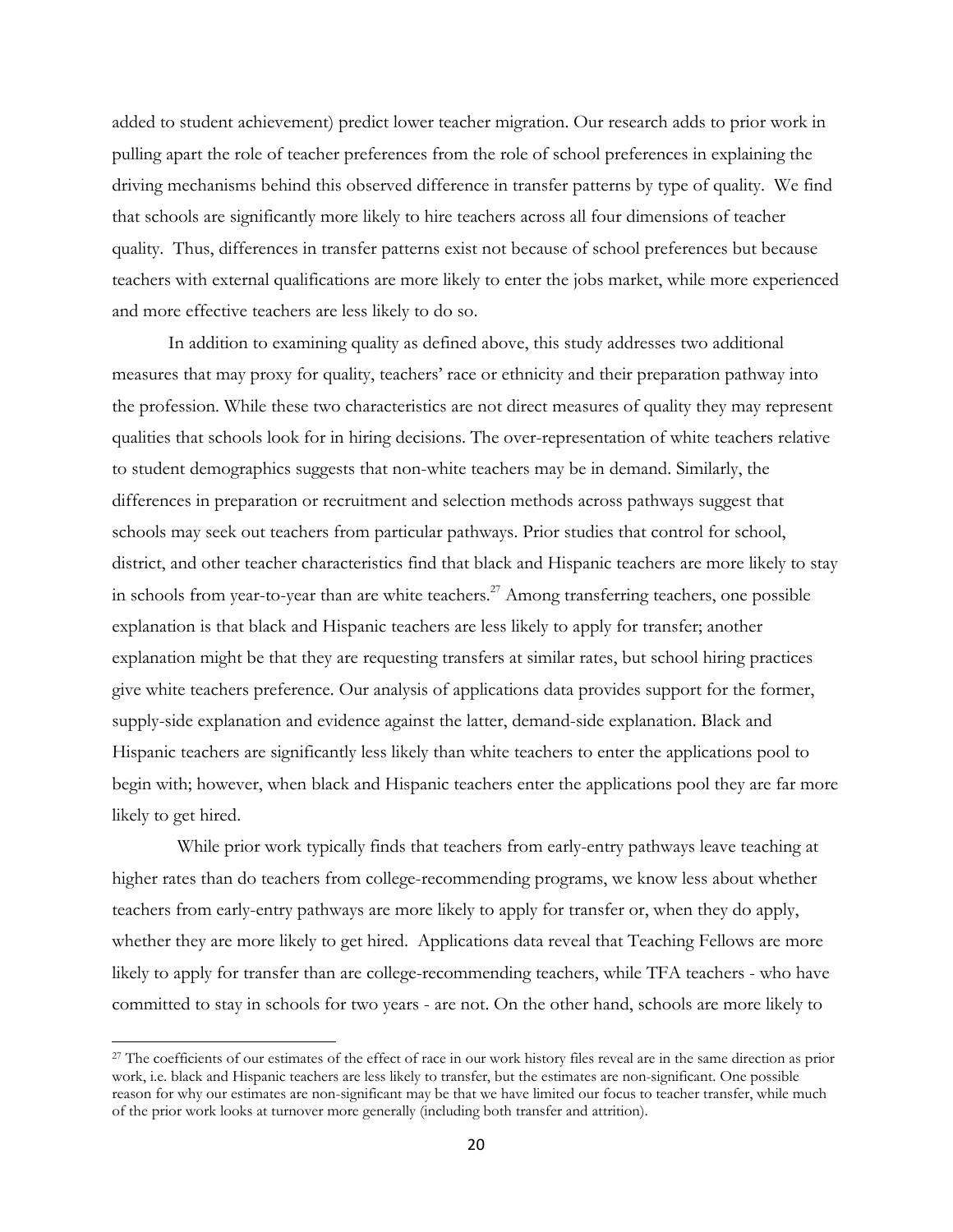hire early-entry teachers than those from a college-recommending pathway, especially TFA corps members. Given that our models include school fixed-effects, differential applying by preparation pathway away from and to different kinds of schools cannot explain observed pathway effects. Since these models also control for other teacher characteristics - including various measures of teacher quality, race, age, gender - differential sorting of different kinds of teachers into various pathways based on these measured characteristics cannot account for these pathway effects either.

Our study also makes methodological contributions. Most notably, we are aware of no other study that has used applications data to examine the relationship between teacher characteristics and transfer. We have made the case that using applications data has many advantages over using work history files alone. Perhaps most significant, applications data allows us to get closer to estimating both teacher and school preferences, and thus move away from speculation on what is driving patterns in teacher migration.

Our analyses of applications data also has implications for how to improve on this work. In particular, gaining access to information on which teachers received job offers, in addition to hiring information, would improve future efforts to model school preferences for teachers. Moreover, knowing which schools teachers chose out of those that made job offers to them would help our estimates of teacher preferences for certain kinds of schools. In trying to model the preferences of certain kinds of teachers to apply for transfer, one of our biggest obstacles has been separating out teachers' preferences to leave from schools' tendencies to push out certain kinds of teachers. We have made significant headway by identifying and dropping teachers that have been excessed. However, there are certainly other, more subtle and difficult-to-observe, ways that schools may push out teachers. Identifying these, collecting data on them, and controlling for them would make us more certain that we are estimating preferences among certain kinds of teachers rather than differential pushing out of certain kinds of teachers by schools. Another way to build on this work would be to study other measures of teacher quality beyond those included here. For example, researchers are currently developing standards-based instruments of teacher practice that may better measure teacher quality or, at least, may provide measures of aspects of teacher quality not captured by the variables included in this study (Grossman et. al., 2010). Future studies might examine whether scores on these instruments are similarly associated with transferring and hiring behaviors. Finally, our preliminary analyses suggest that similarity between teacher and student body may help to explain applications and hiring processes. We intend to examine this process in greater detail in a separate study.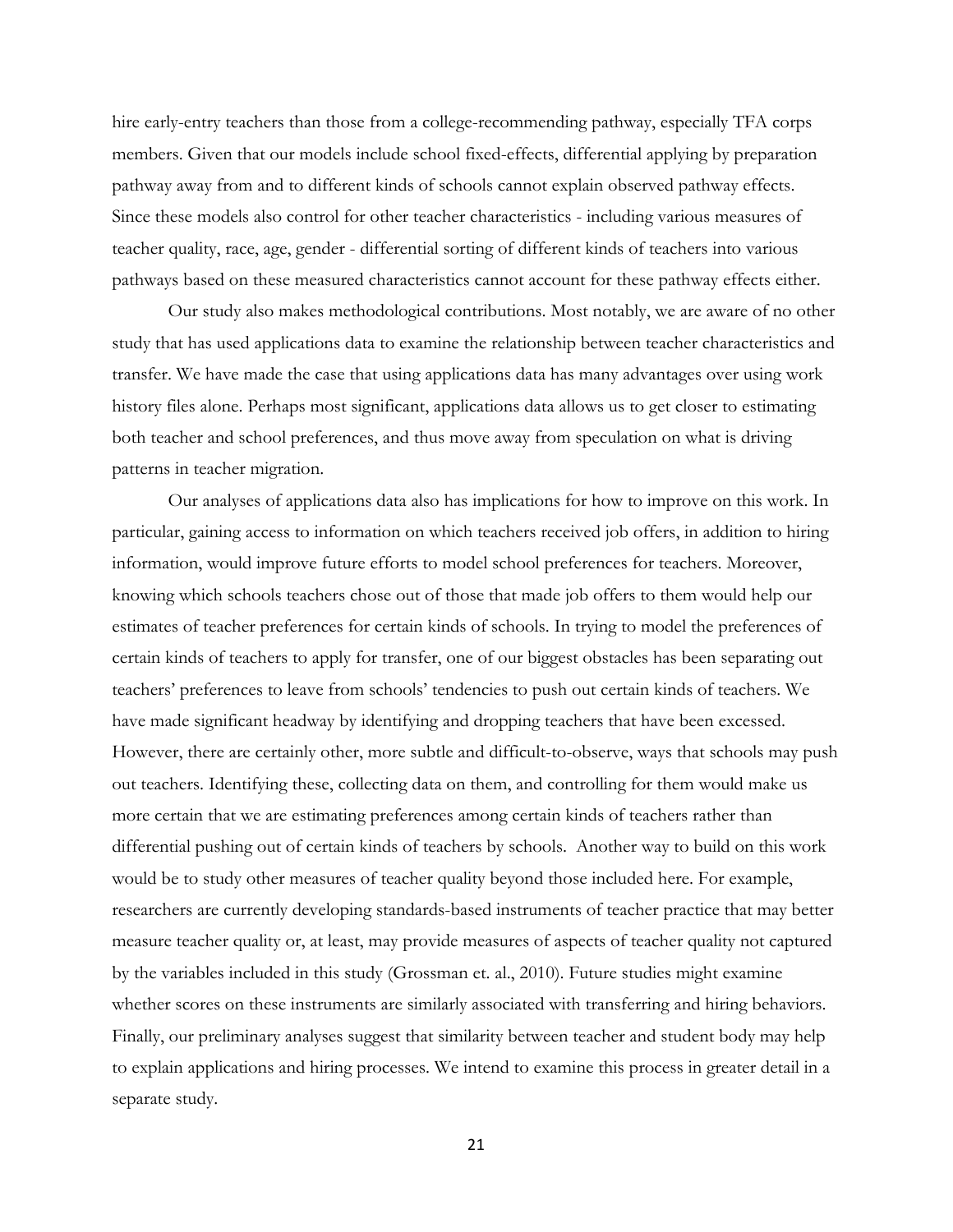Disentangling supply from demand in teacher transfers has the potential to inform policy. Knowing what kinds of teachers try to leave schools and what kinds of teachers schools want to hire can help target policy to attract and retain better quality teachers. As described above, our access to applications data accompanied a substantial change in transfer policy in New York from senioritybased transfers to an open-market process. Our results demonstrate that, under this new system, schools are selecting higher quality teachers – imperfectly measured, but measured on multiple dimensions – from the pool of teachers available to them. The results also show that teachers who are more effective, holding all else equal, are less likely to seek transfer. These results suggests some positive dynamics in an open-market system. For example, schools appear to be choosing, on average, in the best interest of their students instead of for some alternative goal that would lead them to choose less-effective teachers. However, this study is not an evaluation of seniority-based or market-based transfer policies. While hiring on quality under a market-based system may benefit the individual school, it may well have unintended negative consequences for the system as a whole. In particular, low-performing or otherwise difficult-to-staff schools may lose effective teachers who find it easier to transfer to more appealing schools in a market-based system. In other work, we are examining whether the policy changes have resulted in differential sorting of high quality teachers away from lower-performing schools, as well as assessing the effects that the migration patterns on student achievement at different schools. The current paper is not a direct evaluation, but instead it is a source of information on the factors driving teachers' and schools' decisions. Understanding these preferences can aid in the design of policies aimed to retain the best teachers in schools they are needed the most.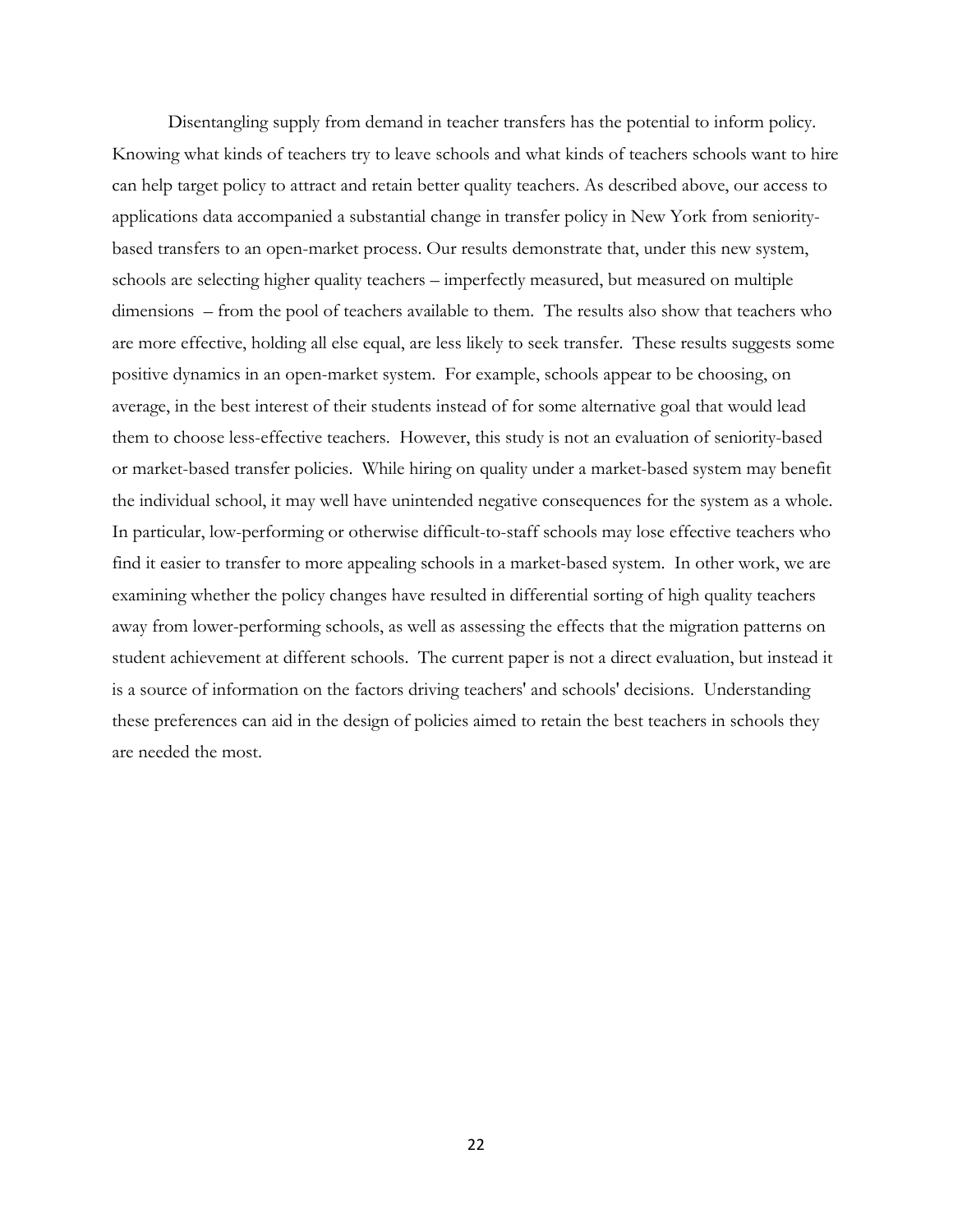# **TABLES**

|                                                                | Overall                                | <b>Appliers</b> | <b>Movers</b> |  |  |  |
|----------------------------------------------------------------|----------------------------------------|-----------------|---------------|--|--|--|
| # of Active Teachers                                           | 80,898                                 | 11,076          | 4,693         |  |  |  |
|                                                                | <b>Teacher Demographic Information</b> |                 |               |  |  |  |
| Proportion Female                                              | 0.75                                   | 0.71            | 0.70          |  |  |  |
| Proportion White                                               | 0.62                                   | 0.59            | 0.56          |  |  |  |
| Proportion Black                                               | 0.19                                   | 0.21            | 0.23          |  |  |  |
| Proportion Hispanic                                            | 0.13                                   | 0.12            | 0.14          |  |  |  |
| Proportion Other, non-white                                    | 0.06                                   | 0.08            | 0.08          |  |  |  |
| Age (mean)                                                     | 41.33                                  | 38.55           | 37.45         |  |  |  |
|                                                                | <b>Teacher Preparation Route</b>       |                 |               |  |  |  |
| Proportion College-Recommending                                | 0.43                                   | 0.36            | 0.32          |  |  |  |
| Proportion TF                                                  | 0.12                                   | 0.18            | 0.23          |  |  |  |
| Proportion TFA                                                 | 0.02                                   | 0.01            | 0.02          |  |  |  |
| Proportion Temporary License                                   | 0.22                                   | 0.22            | 0.22          |  |  |  |
| Proportion Other Path                                          | 0.21                                   | 0.23            | 0.21          |  |  |  |
| <b>Teacher Pre-Service and Practice-Based Quality Measures</b> |                                        |                 |               |  |  |  |
| Proportion Most Comp College                                   | 0.33                                   | 0.38            | 0.41          |  |  |  |
| LAST (mean)                                                    | 247.83                                 | 249.81          | 252.84        |  |  |  |
| Experience (mean)                                              | 7.49                                   | 5.26            | 5.08          |  |  |  |
| Math Value-Added (mean)                                        | $-0.35$                                | $-0.36$         | $-0.34$       |  |  |  |

# **TABLE 1: Descriptive statistics on active teachers in NYC**

**TABLE 2: School characteristics (School-level averages over 2003-2006)**

| Variable                   | <b>Observations</b> | Mean  | <b>SD</b> |
|----------------------------|---------------------|-------|-----------|
| Proportion Elementary      | 1366                | 0.54  | 0.50      |
| Proportion Middle School   | 1366                | 0.20  | 0.39      |
| Proportion High School     | 1366                | 0.26  | 0.44      |
| $\%$ Female                | 1360                | 49.82 | 7.43      |
| % Black                    | 1360                | 36.29 | 28.77     |
| % Hispanic                 | 1360                | 40.15 | 25.58     |
| % Asian                    | 1360                | 10.86 | 15.57     |
| $%$ ELL                    | 1297                | 13.23 | 13.72     |
| $%$ Free Lunch             | 1304                | 69.68 | 22.84     |
| Attendance Rate            | 1304                | 90.31 | 5.81      |
| Proportion New (1998)      | 1366                | 0.34  | 0.47      |
| $%$ Faculty 5+ Yrs Exp     | 1351                | 47.54 | 18.73     |
| Enrollment/100             | 1360                | 7.46  | 6.16      |
| % Special Ed               | 1294                | 4.56  | 4.30      |
| Suspensions/Enrollment     | 1349                | 0.05  | 0.09      |
| Proportion High Crime      | 1225                | 0.27  | 0.44      |
| % Level 1 Math Achievement | 900                 | 14.51 | 12.79     |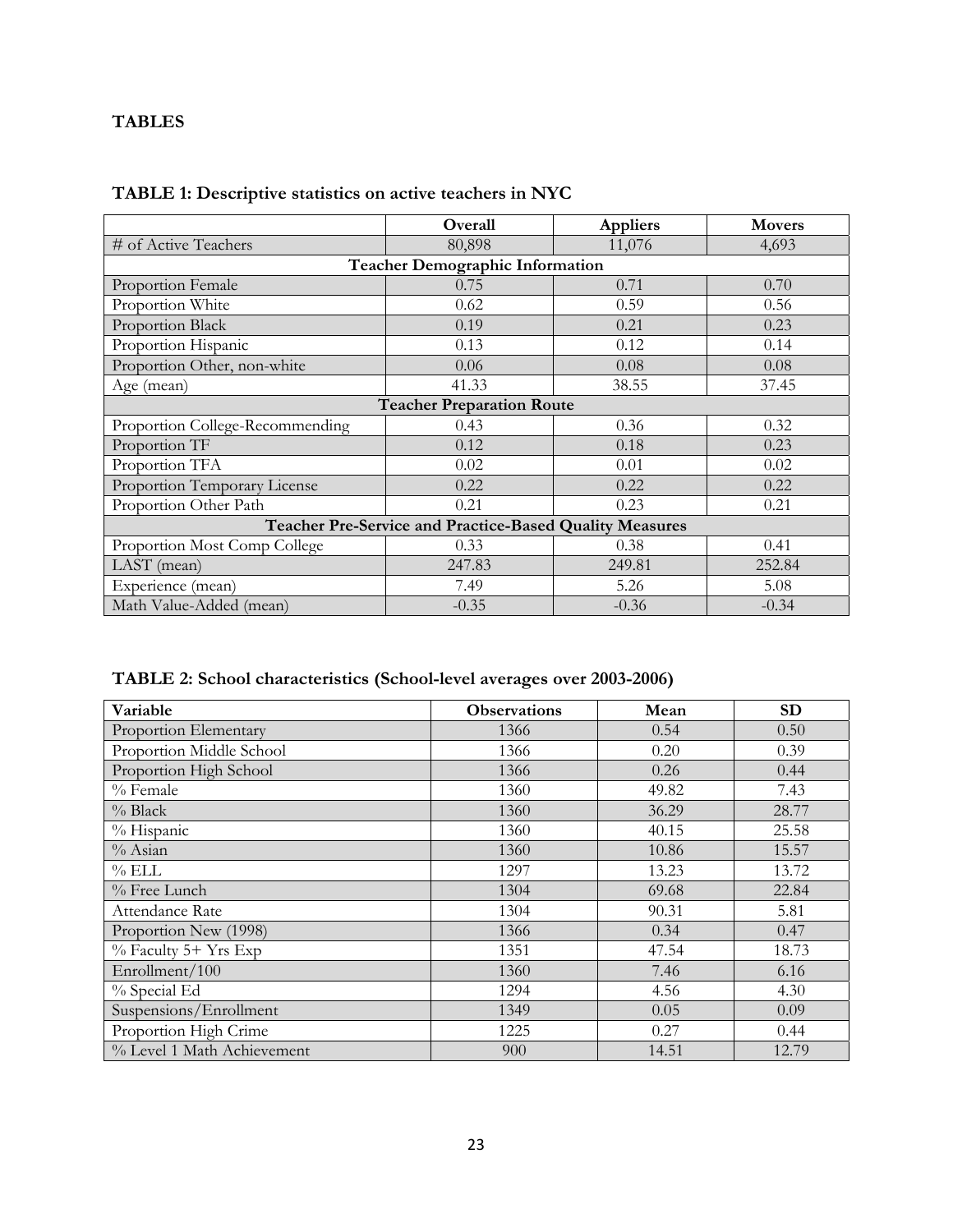|                                               |                                | <b>School Characteristics</b> |                 |          |                   |  |  |  |
|-----------------------------------------------|--------------------------------|-------------------------------|-----------------|----------|-------------------|--|--|--|
|                                               | <b>Teacher Characteristics</b> | % Black                       | % Hispanic      | $%$ Free | % Lowest-         |  |  |  |
|                                               |                                | <b>Students</b>               | <b>Students</b> | Lunch    | <b>Level Math</b> |  |  |  |
|                                               | White Teachers                 | 27.48                         | 38.44           | 63.96    | 13.31             |  |  |  |
| Teacher                                       | <b>Black Teachers</b>          | 55.81                         | 33.92           | 75.89    | 19.49             |  |  |  |
| Race/Ethnicity                                | Hispanic Teachers              | 26.94                         | 57.10           | 77.51    | 16.86             |  |  |  |
|                                               | Other Teachers                 | 31.19                         | 38.90           | 68.63    | 15.19             |  |  |  |
|                                               | College-Rec.                   | 30.41                         | 37.55           | 66.64    | 12.73             |  |  |  |
| Teacher                                       | <b>Teaching Fellows</b>        | 37.36                         | 48.34           | 75.28    | 19.07             |  |  |  |
| Preparation                                   | <b>TFA</b>                     | 37.77                         | 57.06           | 84.03    | 23.32             |  |  |  |
| Pathway                                       | Temp. License                  | 36.56                         | 42.19           | 70.60    | 18.35             |  |  |  |
|                                               | Other                          | 35.09                         | 38.77           | 67.47    | 15.63             |  |  |  |
|                                               | Least Competitive              | 34.42                         | 38.58           | 69.31    | 15.28             |  |  |  |
| <b>Barron's College</b><br>Rating             | Less Competitive               | 34.66                         | 39.48           | 70.12    | 14.79             |  |  |  |
|                                               | Competitive                    | 28.77                         | 40.43           | 65.25    | 14.21             |  |  |  |
|                                               | Most Competitive               | 31.62                         | 42.97           | 66.61    | 14.86             |  |  |  |
|                                               | Quartile 1 (Low)               | 37.89                         | 41.77           | 74.26    | 16.62             |  |  |  |
| <b>LAST</b> Score                             | Quartile 2                     | 34.79                         | 39.83           | 70.46    | 15.09             |  |  |  |
|                                               | Quartile 3                     | 32.64                         | 40.78           | 68.06    | 15.18             |  |  |  |
|                                               | Quartile 4 (High)              | 32.60                         | 43.55           | 67.53    | 16.31             |  |  |  |
|                                               | Quartile 1 (Low)               | 34.55                         | 42.86           | 70.63    | 16.12             |  |  |  |
| Teaching                                      | Quartile 2                     | 33.97                         | 40.19           | 69.26    | 15.48             |  |  |  |
| Experience                                    | Quartile 3                     | 32.94                         | 38.89           | 67.77    | 14.39             |  |  |  |
|                                               | Quartile 4 (High)              | 31.57                         | 37.63           | 65.59    | 14.40             |  |  |  |
|                                               | Quartile 1 (Low)               | 27.93                         | 39.94           | 71.20    | 17.21             |  |  |  |
| <b>Math Value-</b><br><b>Added to Student</b> | Quartile 2                     | 32.14                         | 39.67           | 71.57    | 16.34             |  |  |  |
| Achievement                                   | Quartile 3                     | 35.75                         | 39.46           | 73.33    | 15.22             |  |  |  |
|                                               | Quartile 4 (High)              | 38.22                         | 40.45           | 75.78    | 13.60             |  |  |  |

**TABLE 3: Characteristics of current school placements by teacher characteristics**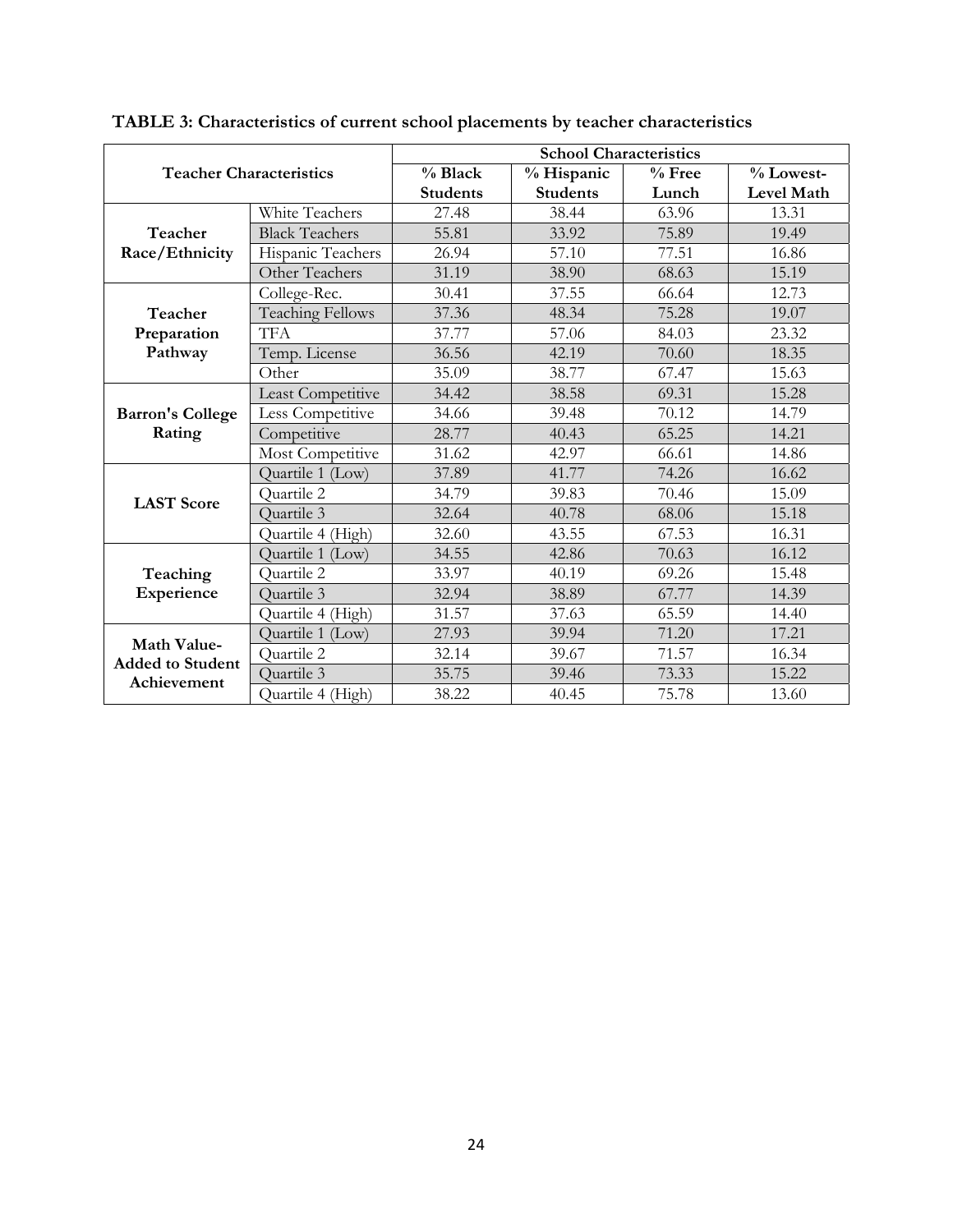**VARIABLES Log(applicants away/enrollment) Log(applicants to/vacancies)** | Model 1 | Model 2 | Model 2 | Model 2 | Model 2 Middle School 0.3847\*\*\* 0.5398~ -0.4258\*\*\* 0.4183  $(0.0668)$   $(0.3072)$   $(0.0777)$   $(0.3899)$ High School 0.0303 0.3029 0.0254 0.6662  $(0.0898)$   $(0.3452)$   $(0.0997)$   $(0.4230)$ Other Non-Elementary  $0.5491$  0.7780\*  $0.8834*$  -0.5647  $(0.3605)$   $(0.3886)$   $(0.3885)$   $(0.4364)$ % Black Students  $(0.0072*** \t 0.0020 \t -0.0059** \t -0.0047*$  $(0.0017)$   $(0.0020)$   $(0.0019)$   $(0.0022)$ % Hispanic Students  $0.0059**$  0.0008  $\downarrow 0.0039$  -0.0039 -0.0039  $(0.0020)$   $(0.0023)$   $(0.0022)$   $(0.0025)$ % Asian Students 0.0027 0.0018 0.0041 0.0044  $(0.0024)$   $(0.0027)$   $(0.0025)$   $(0.0029)$ % ELL Students  $-0.0040 \sim 0.0010 = 0.0008 = 0.0028$  $(0.0021)$   $(0.0041)$   $(0.0026)$   $(0.0047)$ % Free Lunch  $(0.0082***$   $(0.0100***$   $-0.0041*$   $-0.0062*$  $(0.0017)$   $(0.0022)$   $(0.0019)$   $(0.0025)$ Attendance Rate  $\Big| 0.0193** \Big| 0.0682*** \Big| 0.0042 \Big| 0.0369$  $(0.0063)$   $(0.0189)$   $(0.0075)$   $(0.0227)$ New School (1998) 0.1289 0.1232 0.0021 -0.0399  $\vert$  (0.1144)  $\vert$  (0.1711)  $\vert$  (0.1306) (0.2034) % Teachers 5+ Experience  $-0.0132***$   $-0.0164***$  0.0002 0.0057\*  $(0.0017)$   $(0.0024)$   $(0.0019)$   $(0.0028)$ Enrollment/100  $-0.0271***$   $-0.0492***$   $-0.0161**$   $-0.0079$  $(0.0044)$   $(0.0093)$   $(0.0049)$   $(0.0110)$ New School \* Enrollment | -0.0081 | -0.0161 | 0.0092 | 0.0256  $(0.0178)$   $(0.0239)$   $(0.0201)$   $(0.0279)$ % Special Ed Students 0.0105~ 0.0048 -0.0054 -0.0074  $(0.0056)$   $(0.0080)$   $(0.0072)$   $(0.0096)$ Suspensions/enrollment 0.9158\*\*\* 1.3717\*\* 0.3633 0.1143  $(0.2590)$   $(0.5258)$   $(0.3102)$   $(0.8852)$ School Crime (Highest 25%) | 0.0896  $\vert$  -0.0526  $\vert$  -0.2500\*\*  $\vert$  -0.3181\*\*  $(0.0691)$   $(0.0855)$   $(0.0780)$   $(0.1007)$ % Level 1 in Math 0.0090\* -0.0063  $(0.0037)$   $(0.0044)$  $8<sup>th</sup>$  grade exam dummy  $-0.2999$   $-0.7166$   $-0.7166$  $(0.3065)$  (0.3885) Constant 1.4412 3.9871\*\*\* 7.5599\*\*\*  $(0.6490)$  (1.8123)  $(0.7553)$  (2.1658) Observations 1108 802 1012 731

**TABLE 4: Modeling requests for transfer to and away from schools as a function of school characteristics (School-level)** 

Adj. R-squared 1 0.4381 0.4207 0.1971 0.2466 R-squared 10.4462 0.4337 0.1842 0.2276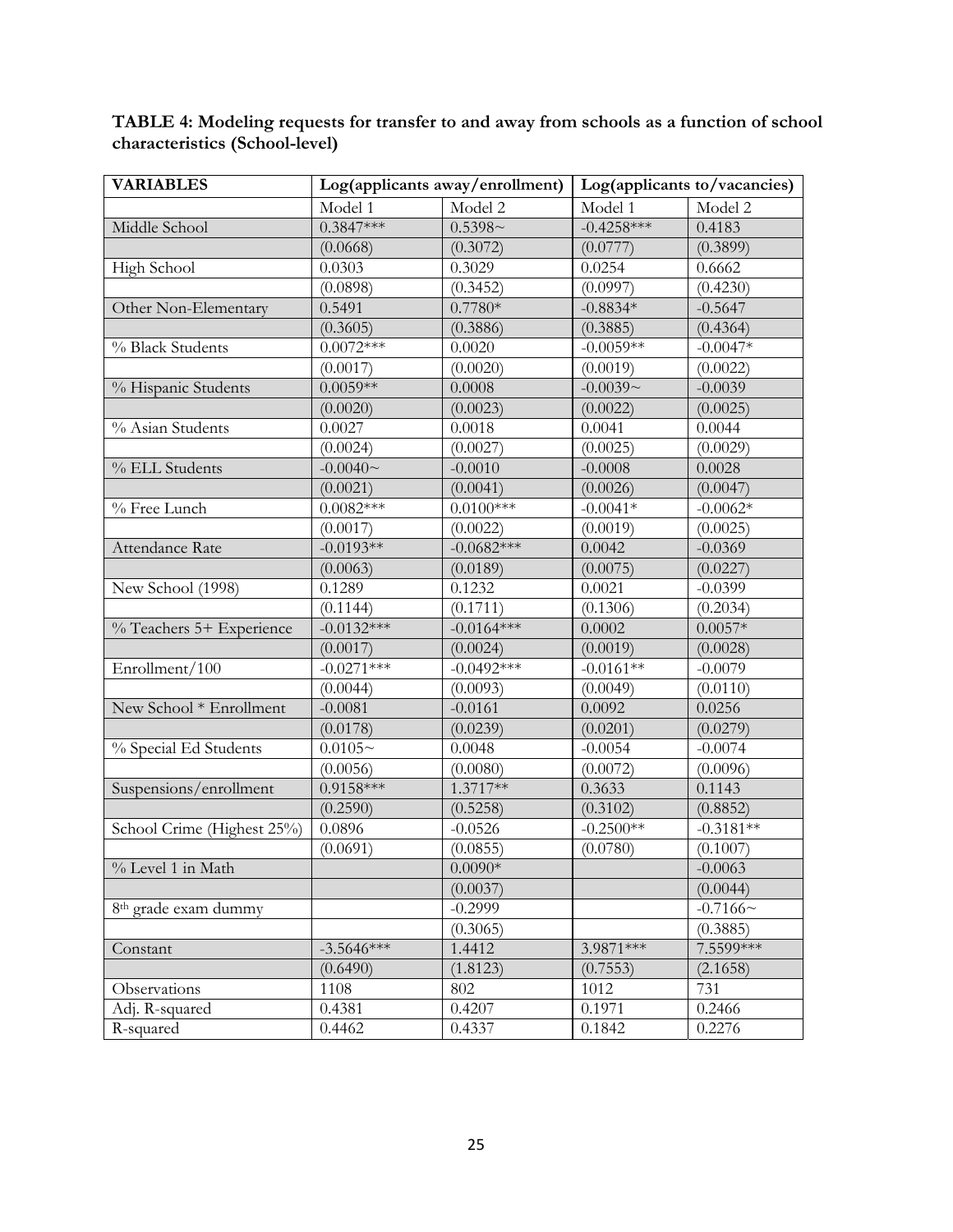**TABLE 5: Modeling who applies for transfer as a function of teacher characteristics (Fixed effects on current school; estimates as odds ratios)** 

|                                                                                                   | Model 1     | Model 2     | Model 3     | Model 4     | Model 5        |  |  |
|---------------------------------------------------------------------------------------------------|-------------|-------------|-------------|-------------|----------------|--|--|
| Female                                                                                            | 0.9714      | 0.9844      | 0.9815      | 0.9822      | 0.9643         |  |  |
|                                                                                                   | (0.0261)    | (0.0307)    | (0.0306)    | (0.0306)    | (0.0755)       |  |  |
| <b>Black Teacher</b>                                                                              | $0.7201***$ | $0.7525***$ | $0.7270***$ | $0.7277***$ | $0.7107***$    |  |  |
|                                                                                                   | (0.0246)    | (0.0297)    | (0.0286)    | (0.0287)    | (0.0648)       |  |  |
| Hispanic Teacher                                                                                  | $0.8149***$ | $0.8401***$ | $0.8032***$ | $0.8034***$ | $0.6516***$    |  |  |
|                                                                                                   | (0.0309)    | (0.0355)    | (0.0339)    | (0.0339)    | (0.0683)       |  |  |
| Other, Non-White Teacher                                                                          | $1.2024***$ | 1.0838      | 1.0753      | 1.0765      | 0.8163         |  |  |
|                                                                                                   | (0.0512)    | (0.0624)    | (0.0619)    | (0.0619)    | (0.1201)       |  |  |
| Indicator Year 2                                                                                  | $0.8323***$ | $0.8563***$ | $0.8505***$ | $0.8499***$ | $0.8418**$     |  |  |
|                                                                                                   | (0.0189)    | (0.0223)    | (0.0222)    | (0.0222)    | (0.0502)       |  |  |
| Years Experience                                                                                  | $0.9314***$ | $0.9338***$ |             |             | $0.9221***$    |  |  |
|                                                                                                   | (0.0042)    | (0.0047)    |             |             | (0.0123)       |  |  |
| <b>Teaching Fellow</b>                                                                            | 1.2018 ***  | $1.2409***$ | 1.3646***   | $1.3602***$ | 1.4626 ***     |  |  |
|                                                                                                   | (0.0422)    | (0.0505)    | (0.0551)    | (0.0549)    | (0.1480)       |  |  |
| <b>TFA</b>                                                                                        | $0.2722***$ | $0.4396***$ | $0.4672***$ | $0.4680***$ | $0.5213*$      |  |  |
|                                                                                                   | (0.0276)    | (0.0575)    | (0.0612)    | (0.0613)    | (0.1516)       |  |  |
| Temporary License                                                                                 | 1.0838*     | 1.0909*     | 0.9951      | 1.0005      | $1.1801 \sim$  |  |  |
|                                                                                                   | (0.0380)    | (0.0415)    | (0.0366)    | (0.0369)    | (0.1051)       |  |  |
| Other Path                                                                                        | 1.1287***   | $1.1107**$  | 1.1356**    | $1.1340**$  | 1.1438         |  |  |
|                                                                                                   | (0.0375)    | (0.0435)    | (0.0443)    | (0.0443)    | (0.1158)       |  |  |
| <b>LAST</b>                                                                                       | $1.0020***$ | $1.0025***$ | $1.0026***$ | $1.0026***$ | 1.0012         |  |  |
|                                                                                                   | (0.0005)    | (0.0005)    | (0.0005)    | (0.0005)    | (0.0012)       |  |  |
| Age                                                                                               | 0.9979      | $0.9946***$ | $0.9883***$ | $0.9869***$ | $0.9922*$      |  |  |
|                                                                                                   | (0.0013)    | (0.0015)    | (0.0014)    | (0.0015)    | (0.0038)       |  |  |
| Most Comp College                                                                                 |             | $1.1027**$  | 1.1038**    | $1.1046***$ | 1.2067*        |  |  |
|                                                                                                   |             | (0.0331)    | (0.0332)    | (0.0332)    | (0.0897)       |  |  |
| First Year Dummy                                                                                  |             |             | $1.4551***$ | 0.9938      |                |  |  |
|                                                                                                   |             |             | (0.0574)    | (0.1360)    |                |  |  |
| First Year * Age                                                                                  |             |             |             | $1.0124**$  |                |  |  |
|                                                                                                   |             |             |             | (0.0043)    |                |  |  |
| Teacher Value Added (standardized)                                                                |             |             |             |             | $0.9044**$     |  |  |
|                                                                                                   |             |             |             |             | (0.0343)       |  |  |
| Observations                                                                                      | 88917       | 70440       | 70440       | 70440       | 10660          |  |  |
| chi^2                                                                                             | 1174.8908   | 883.9484    | 776.4900    | 784.8708    | 212.0278       |  |  |
| Number of schools                                                                                 | 1399        | 1352        | 1352        | 1352        | 618            |  |  |
| Pvalue                                                                                            | $\Omega$    | $\Omega$    | $\Omega$    | $\theta$    | $\overline{0}$ |  |  |
| *** p<0.001, ** p<0.01, * p<0.05, ~ p<0.1; standard errors in parentheses; results as odds ratios |             |             |             |             |                |  |  |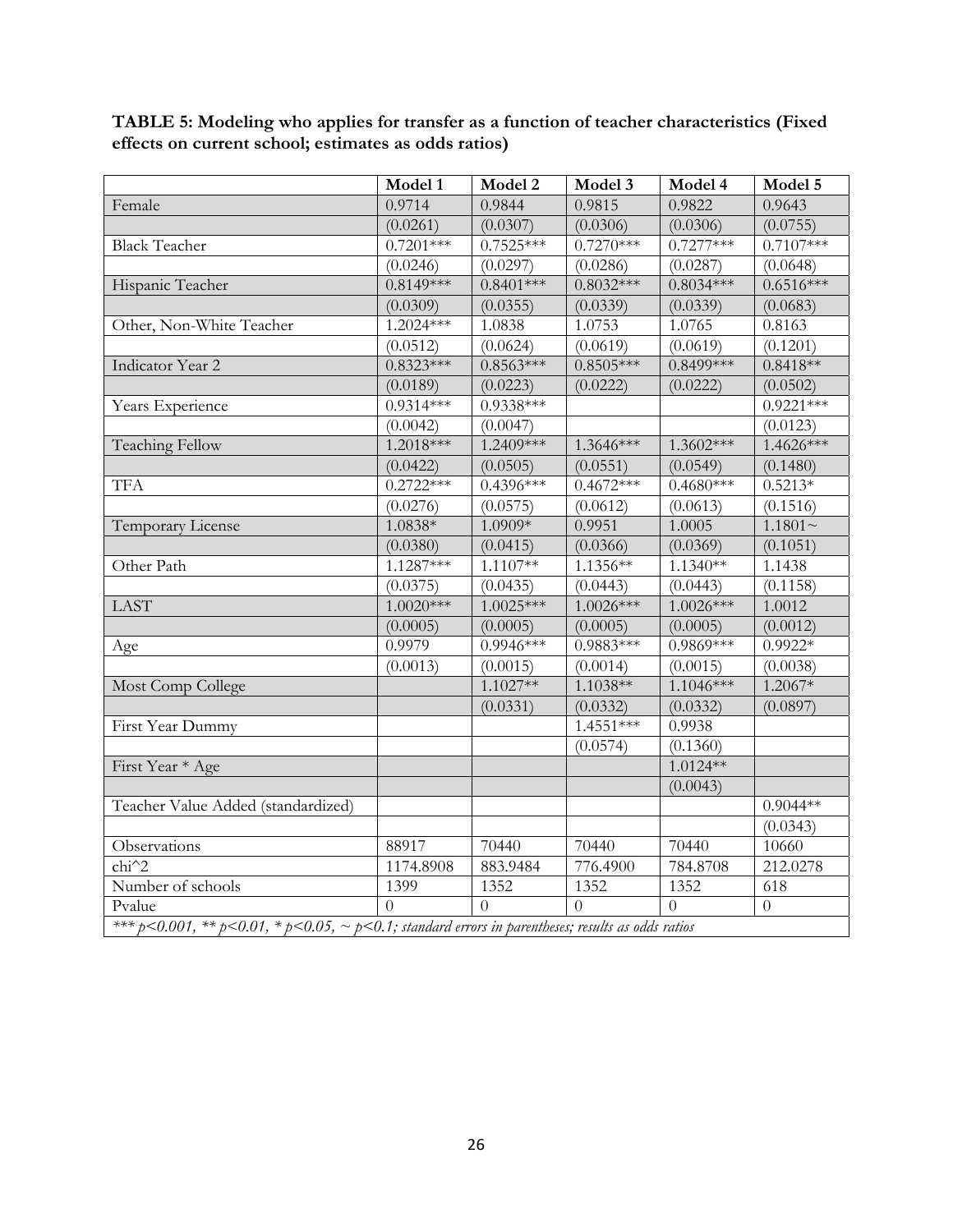**TABLE 6: Modeling the likelihood of being hired as a function of teacher characteristics (Application-level; fixed effects on schools to which teachers apply; estimates as odds ratios)** 

| <b>VARIABLES</b>                                                                                     | Model 1       | Model 2             | Model 3     |
|------------------------------------------------------------------------------------------------------|---------------|---------------------|-------------|
| Female                                                                                               | 1.0596        | 1.0797              | 0.9722      |
|                                                                                                      | (0.0458)      | (0.0543)            | (0.1078)    |
| <b>Black Teacher</b>                                                                                 | $1.3415***$   | $1.3315***$         | $1.2319 -$  |
|                                                                                                      | (0.0707)      | (0.0811)            | (0.1482)    |
| Hispanic Teacher                                                                                     | $1.5125***$   | $1.5253***$         | $1.6136**$  |
|                                                                                                      | (0.0890)      | (0.1006)            | (0.2423)    |
| Other, Non-White Teacher                                                                             | $0.7889***$   | 0.9563              | 0.7836      |
|                                                                                                      | (0.0565)      | (0.0863)            | (0.1403)    |
| Year 2007 indicator                                                                                  | $1.4633***$   | 1.4406***           | $1.3023**$  |
|                                                                                                      | (0.0607)      | (0.0686)            | (0.1283)    |
| Experience                                                                                           | $1.0850***$   | $1.0792***$         | $1.1155***$ |
|                                                                                                      | (0.0074)      | (0.0082)            | (0.0211)    |
| Teaching Fellow                                                                                      | $1.2713***$   | 1.2798 ***          | 1.1240      |
|                                                                                                      | (0.0671)      | (0.0775)            | (0.1484)    |
| <b>TFA</b>                                                                                           | 2.0387***     | $1.6650**$          | 2.6506**    |
|                                                                                                      | (0.2807)      | (0.2852)            | (0.9744)    |
| Temporary License                                                                                    | $1.1080 \sim$ | 1.1307 <sup>~</sup> | 0.9211      |
|                                                                                                      | (0.0674)      | (0.0737)            | (0.1305)    |
| Other Pathway                                                                                        | $0.8658*$     | $0.8201**$          | 0.9463      |
|                                                                                                      | (0.0498)      | (0.0560)            | (0.1368)    |
| <b>LAST</b>                                                                                          | $1.0064***$   | $1.0051***$         | $1.0069***$ |
|                                                                                                      | (0.0008)      | (0.0009)            | (0.0018)    |
| Age                                                                                                  | $0.9646***$   | $0.9667***$         | $0.9677***$ |
|                                                                                                      | (0.0023)      | (0.0028)            | (0.0056)    |
| Most Competitive College                                                                             |               | 1.1060*             |             |
|                                                                                                      |               | (0.0529)            |             |
| Teacher Value-Added (standardized)                                                                   |               |                     | 1.2045***   |
|                                                                                                      |               |                     | (0.0567)    |
| Observations                                                                                         | 103442        | 72341               | 9310        |
| Pvalue                                                                                               | $\Omega$      | $\theta$            | $\theta$    |
| Number of schools                                                                                    | 1024          | 946                 | 410         |
| chi^2                                                                                                | 779.7193      | 463.1385            | 143.6215    |
| *** p<0.001, ** p<0.01, * p<0.05, ~ p<0.1; standard errors below estimates; estimates as odds-ratios |               |                     |             |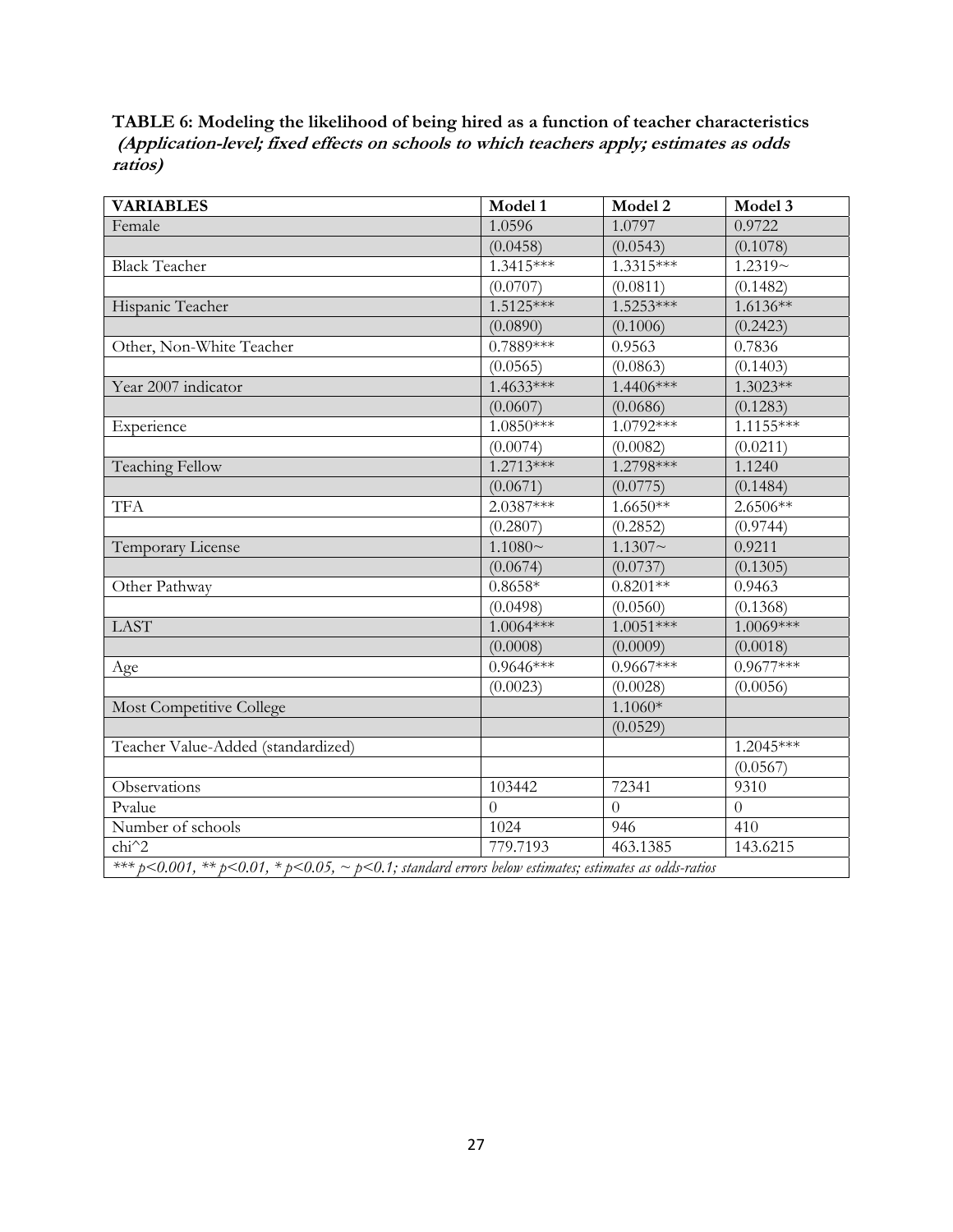|                                                                                                                     | Model 1     | Model 2     | Model 3     | Model 4     | Model 5        |  |  |
|---------------------------------------------------------------------------------------------------------------------|-------------|-------------|-------------|-------------|----------------|--|--|
| Female                                                                                                              | 0.9874      | 1.0235      | 1.0210      | 1.0220      | $0.8415*$      |  |  |
|                                                                                                                     | (0.0327)    | (0.0397)    | (0.0396)    | (0.0396)    | (0.0721)       |  |  |
| <b>Black Teacher</b>                                                                                                | 1.0444      | 1.0491      | 1.0300      | 1.0319      | 1.1076         |  |  |
|                                                                                                                     | (0.0427)    | (0.0501)    | (0.0491)    | (0.0492)    | (0.1118)       |  |  |
| Hispanic Teacher                                                                                                    | 1.0056      | 1.0055      | 0.9785      | 0.9780      | 0.9248         |  |  |
|                                                                                                                     | (0.0469)    | (0.0531)    | (0.0516)    | (0.0515)    | (0.1096)       |  |  |
| Other, Non-White Teacher                                                                                            | $1.2123***$ | $1.2454**$  | 1.2348**    | 1.2376**    | $1.2920 \sim$  |  |  |
|                                                                                                                     | (0.0655)    | (0.0889)    | (0.0882)    | (0.0883)    | (0.1822)       |  |  |
| Year 2007 Indicator                                                                                                 | $1.1107***$ | $1.1023**$  | $1.1130**$  | $1.1116**$  | 1.1112         |  |  |
|                                                                                                                     | (0.0314)    | (0.0358)    | (0.0364)    | (0.0363)    | (0.0751)       |  |  |
| Experience                                                                                                          | $0.9534***$ | $0.9589***$ |             |             | $0.9469***$    |  |  |
|                                                                                                                     | (0.0052)    | (0.0059)    |             |             | (0.0141)       |  |  |
| <b>Teaching Fellow</b>                                                                                              | $1.3209***$ | $1.3068***$ | 1.3893***   | 1.3837***   | $1.3462**$     |  |  |
|                                                                                                                     | (0.0578)    | (0.0672)    | (0.0709)    | (0.0706)    | (0.1548)       |  |  |
| Teach for America                                                                                                   | $0.4745***$ | $0.6289**$  | $0.6597**$  | $0.6608**$  | $0.5769*$      |  |  |
|                                                                                                                     | (0.0517)    | (0.0948)    | (0.0994)    | (0.0997)    | (0.1480)       |  |  |
| Temporary License                                                                                                   | $1.1667***$ | $1.1730***$ | $1.1277**$  | 1.1379**    | $1.2745*$      |  |  |
|                                                                                                                     | (0.0508)    | (0.0553)    | (0.0518)    | (0.0524)    | (0.1348)       |  |  |
| Other Preparation Route                                                                                             | $1.1373**$  | 1.1119*     | 1.1198*     | $1.1163*$   | 1.1644         |  |  |
|                                                                                                                     | (0.0481)    | (0.0560)    | (0.0563)    | (0.0562)    | (0.1303)       |  |  |
| <b>LAST</b>                                                                                                         | 1.0028***   | $1.0022**$  | $1.0022**$  | $1.0022**$  | 1.0018         |  |  |
|                                                                                                                     | (0.0006)    | (0.0007)    | (0.0007)    | (0.0007)    | (0.0014)       |  |  |
| Age                                                                                                                 | $0.9903***$ | $0.9882***$ | $0.9847***$ | $0.9825***$ | $0.9839***$    |  |  |
|                                                                                                                     | (0.0017)    | (0.0019)    | (0.0018)    | (0.0019)    | (0.0044)       |  |  |
| Most Competitive College                                                                                            |             | $1.1293**$  | $1.1304**$  | $1.1310**$  |                |  |  |
|                                                                                                                     |             | (0.0426)    | (0.0426)    | (0.0427)    |                |  |  |
| First Year Teacher                                                                                                  |             |             | 1.4498***   | 0.7881      |                |  |  |
|                                                                                                                     |             |             | (0.0730)    | (0.1349)    |                |  |  |
| First Year * Age                                                                                                    |             |             |             | 1.0199***   |                |  |  |
|                                                                                                                     |             |             |             | (0.0053)    |                |  |  |
| Teacher Value-Added (standardized)                                                                                  |             |             |             |             | 0.9472         |  |  |
|                                                                                                                     |             |             |             |             | (0.0395)       |  |  |
| Observations                                                                                                        | 83265       | 64078       | 64078       | 64078       | 10676          |  |  |
| chi^2                                                                                                               | 443.4306    | 315.6424    | 320.0849    | 333.7515    | 82.6130        |  |  |
| Number of schools                                                                                                   | 1309        | 1231        | 1231        | 1231        | 538            |  |  |
| Pvalue                                                                                                              | 0           | $\Omega$    | $\Omega$    | $\Omega$    | $\overline{0}$ |  |  |
| *** p<0.001, ** p<0.01, * p <sup>&lt;0.05</sup> , ~ p<0.1; standard errors in parentheses; estimates as odds ratios |             |             |             |             |                |  |  |

**TABLE 7: Modeling the likelihood of transfer as a function of teacher characteristics (Fixed effects on current school; estimates as odds ratios)**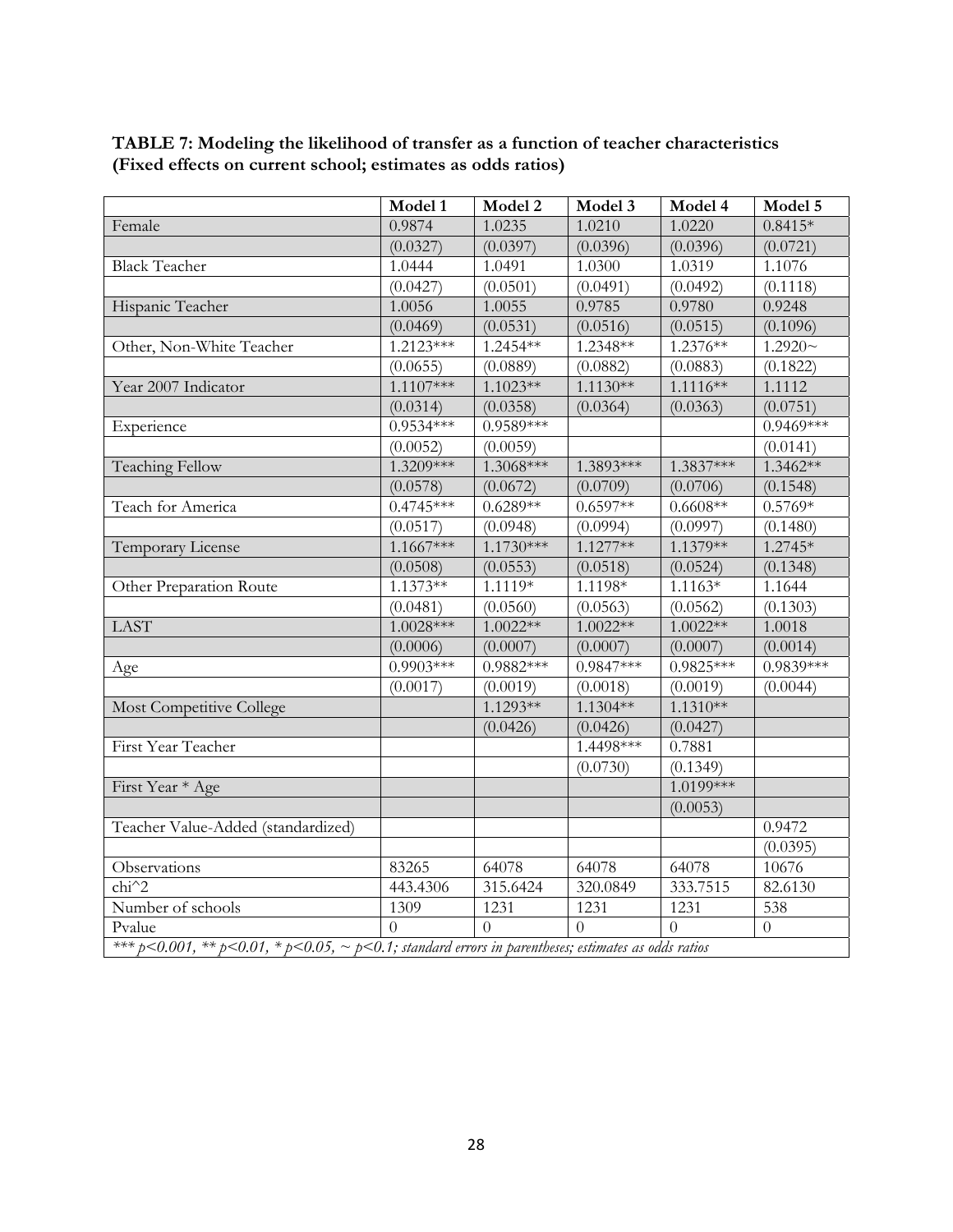## **APPENDICES**

### **APPENDIX TABLES**

# **TABLE 1: Modeling who applies for transfer as a function of teacher characteristics (Fixed effects on current school; estimates as odds ratios) – By School Level**

|                                    |              | Elementary   |             | Middle       | High         |
|------------------------------------|--------------|--------------|-------------|--------------|--------------|
| <b>Teacher Characteristics</b>     | Model 1      | Model 2      | Model 3     | Model 4      | Model 5      |
| Female                             | 0.9193       | 0.9057       | 1.0666      | 1.0615       | 0.9826       |
|                                    | (0.0526)     | (0.0977)     | (0.0620)    | (0.1273)     | (0.0531)     |
| <b>Black Teacher</b>               | $0.6917***$  | $0.7135**$   | $0.7377***$ | $0.6817*$    | $0.8393*$    |
|                                    | (0.0428)     | (0.0832)     | (0.0581)    | (0.1070)     | (0.0678)     |
| Hispanic Teacher                   | $0.8318**$   | $0.7107**$   | $0.7755**$  | $0.5329**$   | 0.9825       |
|                                    | (0.0510)     | (0.0899)     | (0.0691)    | (0.1058)     | (0.0870)     |
| Other, Non-White Teacher           | $1.1856\sim$ | 0.9470       | 0.9371      | $0.6062*$    | 1.1186       |
|                                    | (0.1031)     | (0.1809)     | (0.1159)    | (0.1484)     | (0.1220)     |
| Indicator Year 2                   | $0.7813***$  | $0.7895**$   | $0.8431**$  | 0.8871       | 0.9205       |
|                                    | (0.0304)     | (0.0586)     | (0.0452)    | (0.0950)     | (0.0487)     |
| Years Experience                   | $0.9328***$  | $0.9295***$  | $0.9348***$ | $0.9177***$  | $0.9391***$  |
|                                    | (0.0071)     | (0.0153)     | (0.0100)    | (0.0223)     | (0.0097)     |
| <b>Teaching Fellow</b>             | 1.3939***    | $1.5511***$  | $1.2032*$   | $1.3793\sim$ | 1.1614~      |
|                                    | (0.0871)     | (0.1985)     | (0.0994)    | (0.2393)     | (0.0946)     |
| <b>TFA</b>                         | $0.3628***$  | $0.4829\sim$ | $0.4698***$ | $0.4931$ ~   | 0.6003       |
|                                    | (0.0743)     | (0.2071)     | (0.0928)    | (0.2085)     | (0.2354)     |
| Temporary License                  | 1.1017       | $1.2625*$    | 0.9791      | 0.9272       | $1.1730*$    |
|                                    | (0.0651)     | (0.1391)     | (0.0754)    | (0.1523)     | (0.0912)     |
| Other Path                         | $1.1303*$    | 1.1125       | 1.0902      | 1.1219       | 1.0536       |
|                                    | (0.0652)     | (0.1396)     | (0.0905)    | (0.2067)     | (0.0870)     |
| <b>LAST</b>                        | $1.1046***$  | 1.0468       | $1.0574 -$  | 1.0019       | $1.0643\sim$ |
|                                    | (0.0269)     | (0.0493)     | (0.0350)    | (0.0649)     | (0.0366)     |
| Age                                | $0.9838***$  | $0.9846**$   | 1.0004      | 1.0015       | $1.0060*$    |
|                                    | (0.0025)     | (0.0050)     | (0.0031)    | (0.0063)     | (0.0029)     |
| Most Comp College                  | $1.0872$ ~   | $1.1946\sim$ | 1.1428*     | $1.2382 -$   | 1.0444       |
|                                    | (0.0509)     | (0.1118)     | (0.0689)    | (0.1605)     | (0.0611)     |
| Teacher Value Added (standardized) |              | 0.9412       |             | $0.8070**$   |              |
|                                    |              | (0.0422)     |             | (0.0622)     |              |
| Observations                       | 35135        | 7330         | 13179       | 3061         | 16427        |
| chi^2                              | 659.1815     | 147.2906     | 208.8652    | 86.3841      | 90.9227      |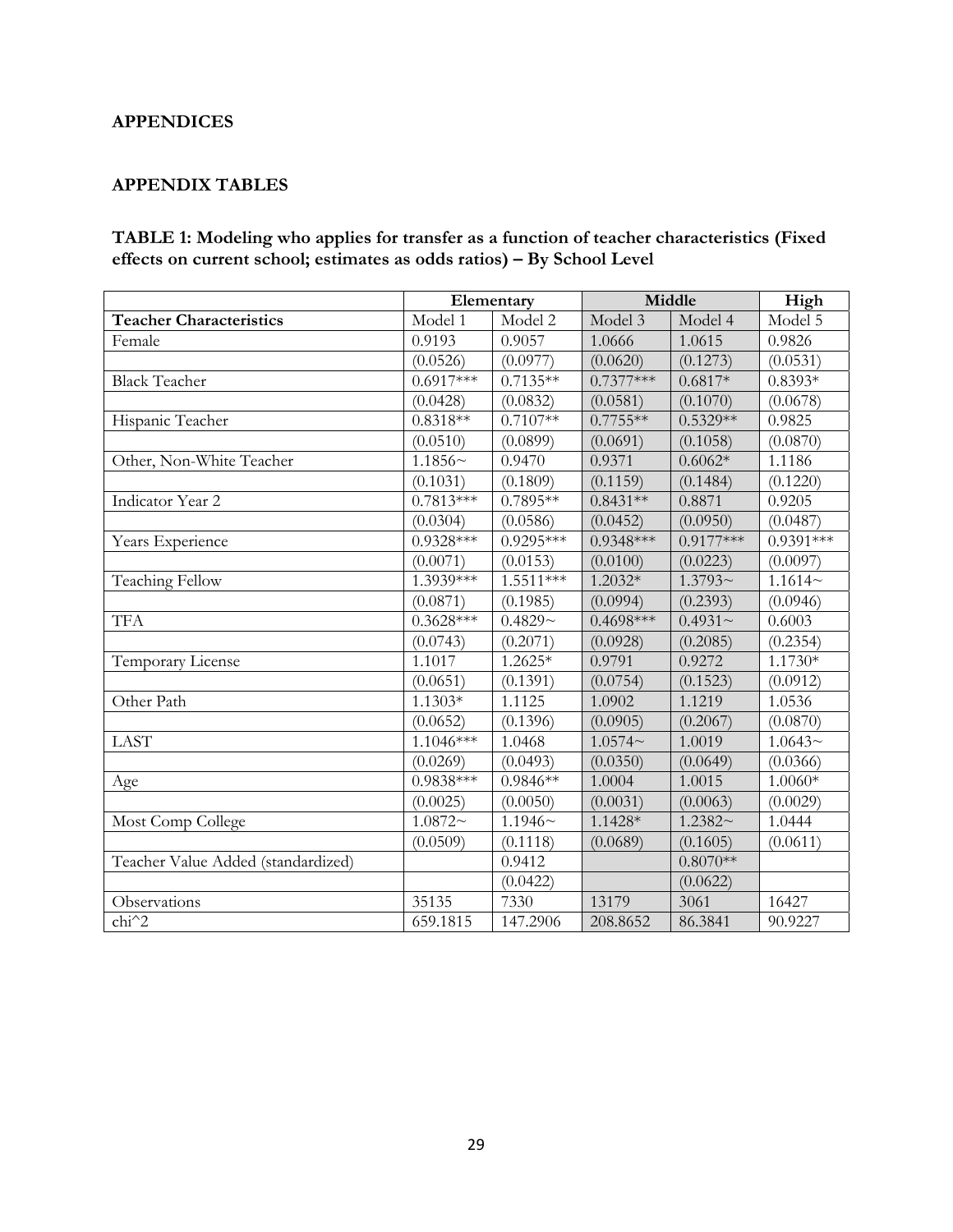**APPENDIX TABLE 2: Modeling who applies for transfer as a function of teacher characteristics (Fixed effects on current school; excessed teachers & closing schools dropped; estimates as odds ratios)** 

|                                                                                                   | Model 1      | Model 2     | Model 3        | Model 4        | Model 5        |
|---------------------------------------------------------------------------------------------------|--------------|-------------|----------------|----------------|----------------|
| Female                                                                                            | 0.9632       | 0.9804      | 0.9790         | 0.9798         | 0.9545         |
|                                                                                                   | (0.0265)     | (0.0312)    | (0.0312)       | (0.0312)       | (0.0763)       |
| <b>Black Teacher</b>                                                                              | $0.7253***$  | $0.7566***$ | $0.7323***$    | $0.7332***$    | $0.7243***$    |
|                                                                                                   | (0.0254)     | (0.0305)    | (0.0295)       | (0.0295)       | (0.0672)       |
| Hispanic Teacher                                                                                  | $0.8146***$  | $0.8338***$ | $0.7958***$    | $0.7961***$    | $0.6501***$    |
|                                                                                                   | (0.0315)     | (0.0359)    | (0.0343)       | (0.0343)       | (0.0697)       |
| Other, Non-White Teacher                                                                          | $1.1847***$  | 1.0682      | 1.0606         | 1.0615         | 0.7978         |
|                                                                                                   | (0.0515)     | (0.0627)    | (0.0622)       | (0.0623)       | (0.1197)       |
| Indicator Year 2                                                                                  | $0.8145***$  | $0.8391***$ | $0.8331***$    | $0.8324***$    | $0.8399**$     |
|                                                                                                   | (0.0189)     | (0.0222)    | (0.0222)       | (0.0222)       | (0.0509)       |
| Years Experience                                                                                  | $0.9300***$  | $0.9324***$ |                |                | $0.9183***$    |
|                                                                                                   | (0.0043)     | (0.0048)    |                |                | (0.0125)       |
| <b>Teaching Fellow</b>                                                                            | $1.1901***$  | $1.2292***$ | $1.3543***$    | 1.3492***      | 1.3905**       |
|                                                                                                   | (0.0423)     | (0.0507)    | (0.0554)       | (0.0552)       | (0.1429)       |
| <b>TFA</b>                                                                                        | $0.2799***$  | $0.4654***$ | $0.4962***$    | $0.4972***$    | $0.5073*$      |
|                                                                                                   | (0.0283)     | (0.0608)    | (0.0648)       | (0.0649)       | (0.1486)       |
| Temporary License                                                                                 | $1.0841*$    | 1.0863*     | 0.9876         | 0.9938         | $1.1779 -$     |
|                                                                                                   | (0.0390)     | (0.0423)    | (0.0373)       | (0.0376)       | (0.1066)       |
| Other Path                                                                                        | 1.1079**     | 1.0928*     | $1.1205**$     | $1.1187**$     | 1.0973         |
|                                                                                                   | (0.0377)     | (0.0437)    | (0.0446)       | (0.0446)       | (0.1134)       |
| <b>LAST</b>                                                                                       | $1.0023***$  | $1.0026***$ | $1.0027***$    | $1.0027***$    | 1.0017         |
|                                                                                                   | (0.0005)     | (0.0006)    | (0.0006)       | (0.0006)       | (0.0013)       |
| Age                                                                                               | $0.9977\sim$ | $0.9945***$ | $0.9880***$    | $0.9864***$    | $0.9918*$      |
|                                                                                                   | (0.0013)     | (0.0016)    | (0.0015)       | (0.0016)       | (0.0039)       |
| Most Comp College                                                                                 |              | $1.0981**$  | 1.0985**       | 1.0994**       | 1.1985*        |
|                                                                                                   |              | (0.0335)    | (0.0335)       | (0.0336)       | (0.0904)       |
| First Year Dummy                                                                                  |              |             | $1.4461***$    | 0.9553         |                |
|                                                                                                   |              |             | (0.0575)       | (0.1318)       |                |
| First Year * Age                                                                                  |              |             |                | $1.0135**$     |                |
|                                                                                                   |              |             |                | (0.0043)       |                |
| Teacher Value Added (VA)                                                                          |              |             |                |                | $0.6232**$     |
|                                                                                                   |              |             |                |                | (0.1014)       |
| Observations                                                                                      | 86551        | 68711       | 68711          | 68711          | 10361          |
| chi <sup>^2</sup>                                                                                 | 1153.6519    | 876.5948    | 767.3573       | 777.1013       | 209.4378       |
| Pvalue                                                                                            | $\theta$     | $\theta$    | $\overline{0}$ | $\overline{0}$ | $\overline{0}$ |
| Number of schools                                                                                 | 1371         | 1328        | 1328           | 1328           | 599            |
| *** p<0.001, ** p<0.01, * p<0.05, ~ p<0.1; standard errors in parentheses; results as odds ratios |              |             |                |                |                |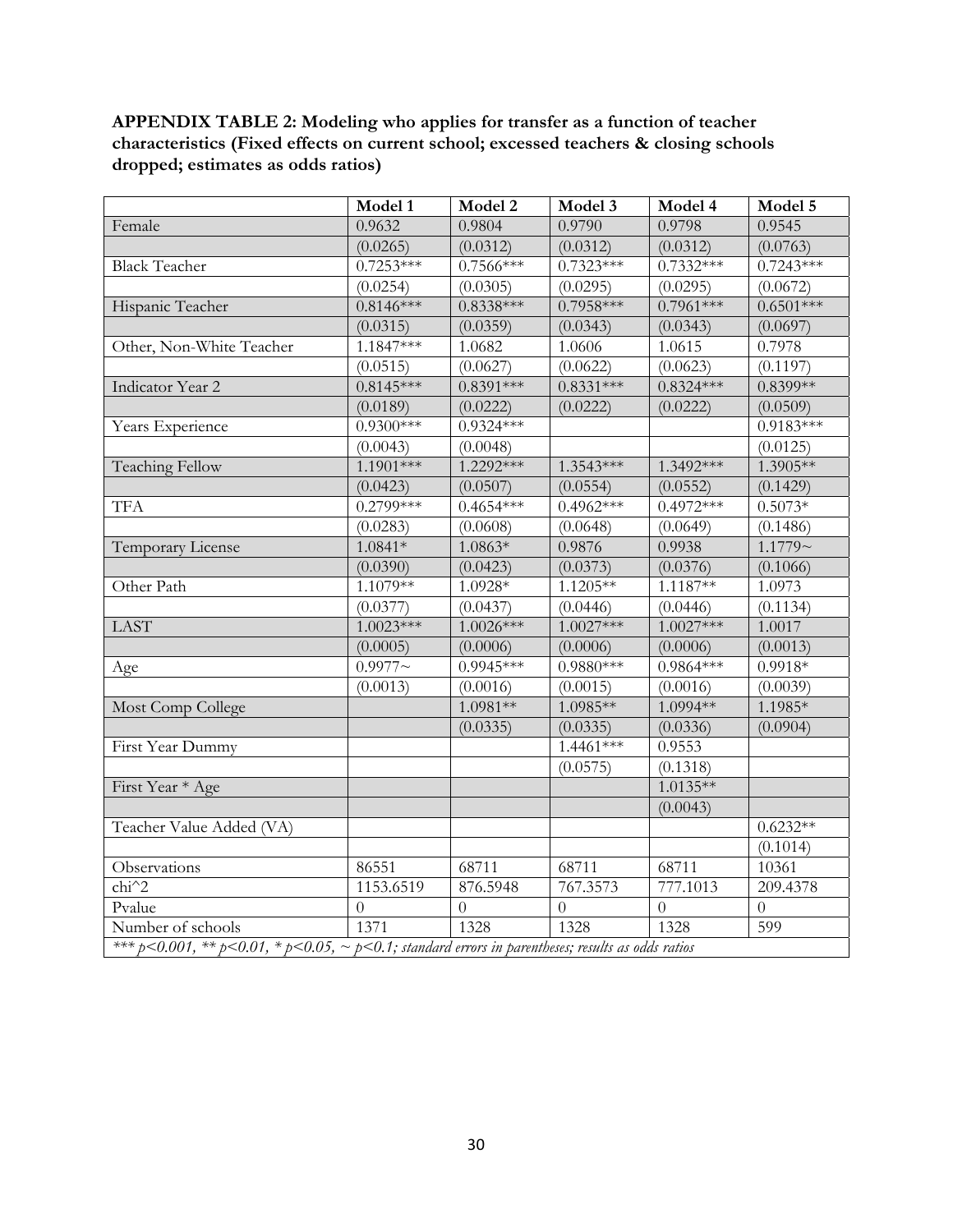**APPENDIX TABLE 3: Modeling the likelihood of being hired as a function of teacher characteristics (application-level; school fixed-effects; estimates as odds ratios) – By School Level** 

|                                    |               | Elementary  |              | Middle       | High        |
|------------------------------------|---------------|-------------|--------------|--------------|-------------|
| <b>Teacher Characteristics</b>     | Model 1       | Model 2     | Model 3      | Model 4      | Model 5     |
| Female                             | 1.0427        | 0.8314      | $1.2644\sim$ | 1.0030       | 0.9506      |
|                                    | (0.1021)      | (0.1324)    | (0.1560)     | (0.2388)     | (0.0774)    |
| <b>Black Teacher</b>               | 1.0570        | 0.9313      | 1.6905***    | $2.2144**$   | 1.3407*     |
|                                    | (0.1126)      | (0.1617)    | (0.2348)     | (0.5626)     | (0.1552)    |
| Hispanic Teacher                   | 1.3178**      | 1.3511      | $1.3358$ ~   | $2.4931**$   | 1.8870***   |
|                                    | (0.1410)      | (0.2776)    | (0.2313)     | (0.8770)     | (0.2280)    |
| Other, Non-White Teacher           | 0.9004        | 0.8351      | 0.7810       | 0.9595       | 1.2793      |
|                                    | (0.1320)      | (0.2332)    | (0.1874)     | (0.3702)     | (0.1949)    |
| Indicator Year 2                   | $1.5357***$   | 1.6928***   | 1.5459***    | 0.8882       | $1.3651***$ |
|                                    | (0.1190)      | (0.2295)    | (0.1836)     | (0.1977)     | (0.1151)    |
| Years Experience                   | $1.0680***$   | $1.1281***$ | $1.0564**$   | 1.1596***    | 1.1151***   |
|                                    | (0.0130)      | (0.0276)    | (0.0219)     | (0.0503)     | (0.0156)    |
| <b>Teaching Fellow</b>             | 1.0895        | 0.9091      | 1.1103       | $1.7615\sim$ | $1.5551***$ |
|                                    | (0.1105)      | (0.1646)    | (0.1759)     | (0.5715)     | (0.1716)    |
| <b>TFA</b>                         | 1.6543        | 1.3979      | 3.1028***    | 9.9770**     | 0.8647      |
|                                    | (0.5198)      | (0.8212)    | (0.9383)     | (7.1732)     | (0.3474)    |
| Temporary License                  | 1.0696        | 0.7711      | $1.6732**$   | 1.4108       | 0.9821      |
|                                    | (0.1170)      | (0.1478)    | (0.2662)     | (0.4496)     | (0.1210)    |
| Other Path                         | $0.8015*$     | 0.9932      | 0.9871       | 1.5461       | 0.8183      |
|                                    | (0.0872)      | (0.1862)    | (0.1733)     | (0.5573)     | (0.1048)    |
| <b>LAST</b>                        | $1.0026 \sim$ | $1.0071**$  | $1.0037 -$   | 1.0056       | 1.0094***   |
|                                    | (0.0015)      | (0.0025)    | (0.0022)     | (0.0038)     | (0.0018)    |
| Age                                | $0.9757***$   | $0.9735***$ | $0.9580***$  | $0.9535***$  | $0.9641***$ |
|                                    | (0.0048)      | (0.0079)    | (0.0069)     | (0.0129)     | (0.0048)    |
| Most Comp College                  | $1.1460 \sim$ |             | 1.1077       |              | 1.0363      |
|                                    | (0.0938)      |             | (0.1292)     |              | (0.0882)    |
| Teacher Value Added (standardized) |               | $1.2313***$ |              | 1.0309       |             |
|                                    |               | (0.0756)    |              | (0.1103)     |             |
| Observations                       | 31714         | 5648        | 9398         | 1506         | 23555       |
| chi^2                              | 109.5102      | 65.2445     | 132.7638     | 70.2471      | 208.1277    |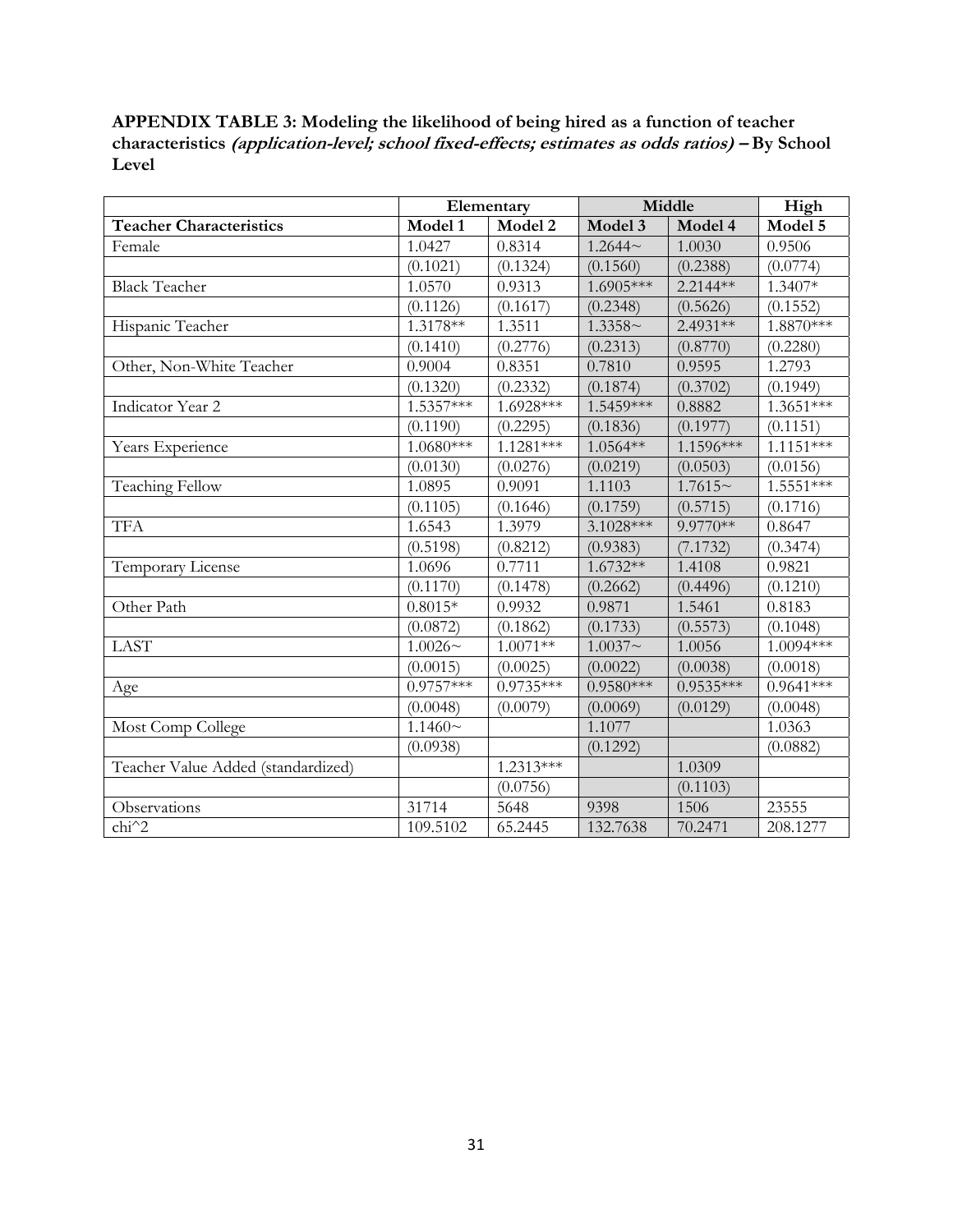**Appendix Table 4: Likelihood of Applying for Transfer and of Being Hired as a Function of Interactions Between Teacher Characteristics and Student Characteristics (School fixedeffects; estimates as odds ratios)** 

|                                  | Likelihood of Applying |             |             | <b>Likelihood of Being Hired</b> |             |              |
|----------------------------------|------------------------|-------------|-------------|----------------------------------|-------------|--------------|
| <b>Teacher Characteristics:</b>  | Model 1                | Model 2     | Model 3     | Model 1                          | Model 2     | Model 3      |
| Female                           | 0.9824                 | 0.9792      | 0.9608      | 1.0677                           | 1.0704      | 1.1788*      |
|                                  | (0.0319)               | (0.0317)    | (0.0400)    | (0.0585)                         | (0.0586)    | (0.0980)     |
| <b>Black Teacher</b>             | $1.3401***$            | $0.7442***$ | $0.6921***$ | $0.4936***$                      | $1.3327***$ | 1.1410       |
|                                  | (0.1041)               | (0.0307)    | (0.0346)    | (0.0626)                         | (0.0881)    | (0.1035)     |
| Hispanic Teacher                 | $0.8544***$            | $1.2667*$   | $0.8021***$ | $1.4480***$                      | 0.8257      | $1.1910\sim$ |
|                                  | (0.0373)               | (0.1174)    | (0.0419)    | (0.1036)                         | (0.1296)    | (0.1183)     |
| Other, Non-White Teacher         | 1.0776                 | 1.0927      | 1.0705      | 0.9883                           | 0.9849      | 0.8295       |
|                                  | (0.0641)               | (0.0648)    | (0.0790)    | (0.0943)                         | (0.0940)    | (0.1106)     |
| Indicator Year 2                 | $0.8202***$            | $0.8201***$ | $0.7898***$ | 1.4859***                        | $1.4845***$ | 1.7076***    |
|                                  | (0.0221)               | (0.0221)    | (0.0256)    | (0.0749)                         | (0.0748)    | (0.1183)     |
| Years Experience                 | $0.9328***$            | $0.9326***$ | $0.9319***$ | 1.0835***                        | $1.0839***$ | 1.0700***    |
|                                  | (0.0050)               | (0.0050)    | (0.0059)    | (0.0089)                         | (0.0089)    | (0.0120)     |
| <b>Teaching Fellow</b>           | $1.2303***$            | $1.2345***$ | 1.2942***   | $1.2514***$                      | $1.2518***$ | 1.2162*      |
|                                  | (0.0518)               | (0.0519)    | (0.0666)    | (0.0822)                         | (0.0820)    | (0.1095)     |
| <b>TFA</b>                       | $0.4493***$            | $0.4357***$ | $0.4558***$ | $1.7162**$                       | 1.7078**    | $2.1907**$   |
|                                  | (0.0589)               | (0.0572)    | (0.0682)    | (0.3102)                         | (0.3088)    | (0.5349)     |
| Temporary License                | $1.1002*$              | $1.1016*$   | 1.0678      | 1.1021                           | 1.1017      | 1.2253*      |
|                                  | (0.0437)               | (0.0437)    | (0.0508)    | (0.0775)                         | (0.0776)    | (0.1167)     |
| Other Path                       | 1.0990*                | 1.0994*     | $1.1443**$  | $0.8458*$                        | $0.8464*$   | 0.9243       |
|                                  | (0.0448)               | (0.0447)    | (0.0552)    | (0.0618)                         | (0.0618)    | (0.0889)     |
| <b>LAST</b>                      | $1.0821***$            | $1.0800***$ | $1.1370***$ | $1.0047***$                      | $1.0048***$ | $1.0064**$   |
|                                  | (0.0183)               | (0.0182)    | (0.0356)    | (0.0010)                         | (0.0010)    | (0.0020)     |
| Age                              | $0.9949**$             | $0.9950**$  | $0.9898***$ | $0.9664***$                      | $0.9665***$ | $0.9713***$  |
|                                  | (0.0016)               | (0.0016)    | (0.0020)    | (0.0030)                         | (0.0030)    | (0.0041)     |
| Most Comp College                | 1.0934**               | 1.0929**    | 1.0924*     | $1.1115*$                        | $1.1035 -$  | $1.1991*$    |
|                                  | (0.0340)               | (0.0340)    | (0.0414)    | (0.0576)                         | (0.0570)    | (0.0853)     |
| Black Teacher * % Black Ss       | $0.9886***$            |             |             | $1.0231***$                      |             |              |
|                                  | (0.0013)               |             |             | (0.0024)                         |             |              |
| Hispanic Teacher * % Hispanic Ss |                        | $0.9923***$ |             |                                  | $1.0120***$ |              |
|                                  |                        | (0.0016)    |             |                                  | (0.0028)    |              |
| LAST * % Lowest-Achieving Ss     |                        |             | $0.9978 -$  |                                  |             | $0.9996***$  |
|                                  |                        |             | (0.0012)    |                                  |             | (0.0001)     |
| Observations                     | 65464                  | 65464       | 46490       | 66510                            | 66510       | 36999        |
| $Chi^2$                          | 933                    | 881         | 786         | 502                              | 417         | 208          |
| Number of Schools                | 1210                   | 1210        | 805         | 836                              | 836         | 519          |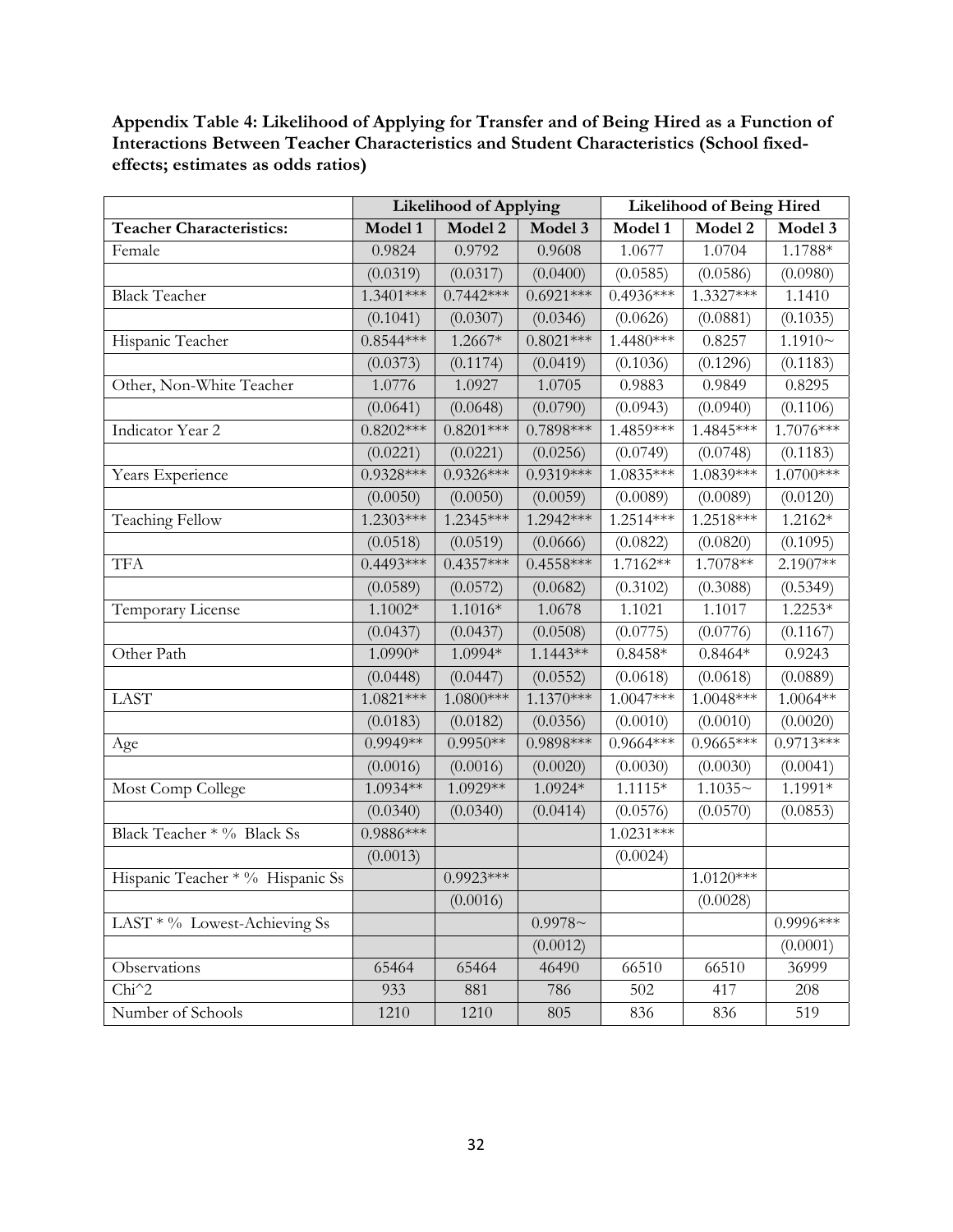# **APPENDIX FIGURES**



## **FIGURE A: Histograms of Teacher Quality Measures**

**Figure B1a: Applicants per Vacancy (School-level)** 

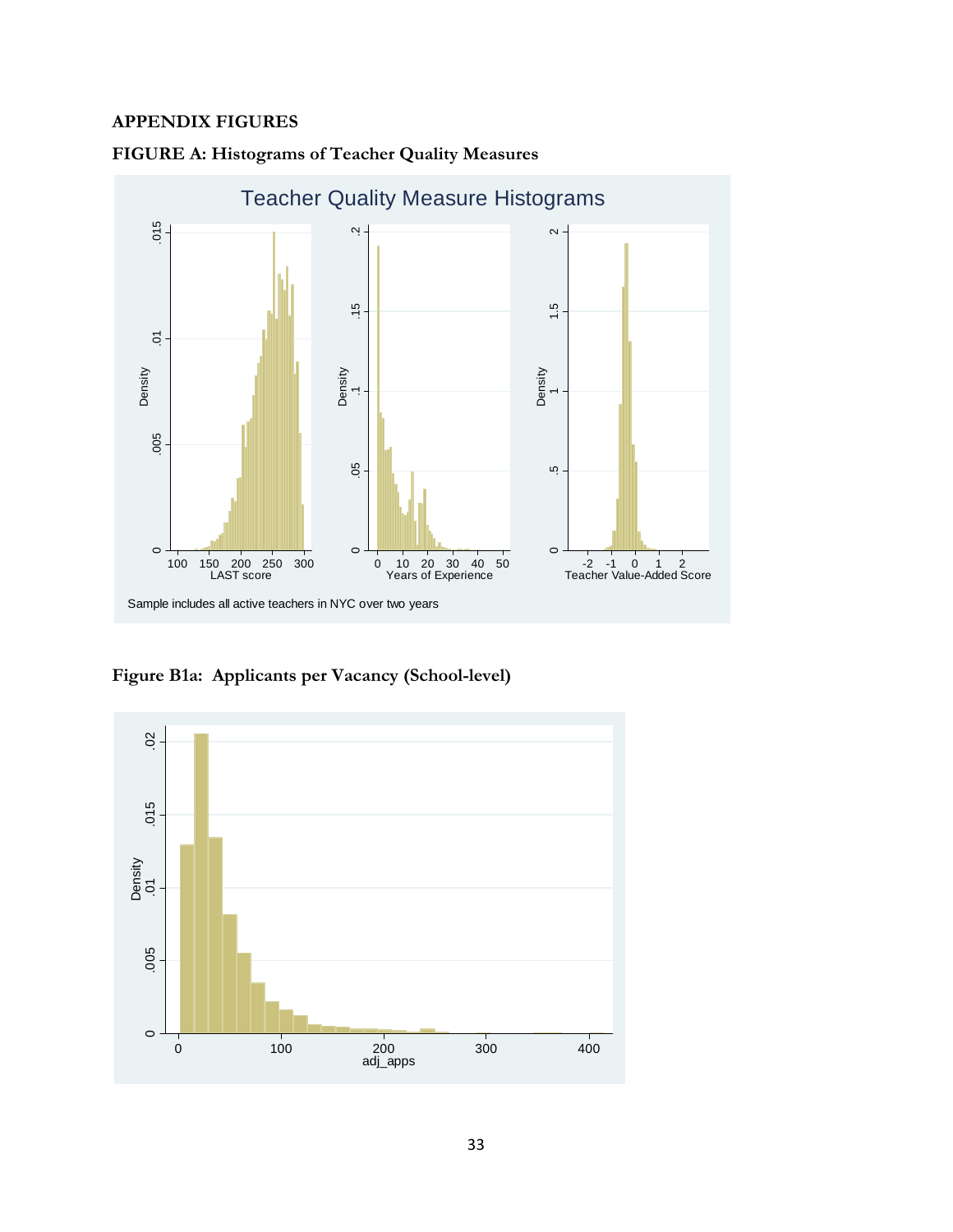

**Figure B1b: Residuals from multivariate model for Applicants per Vacancy (School-level)** 

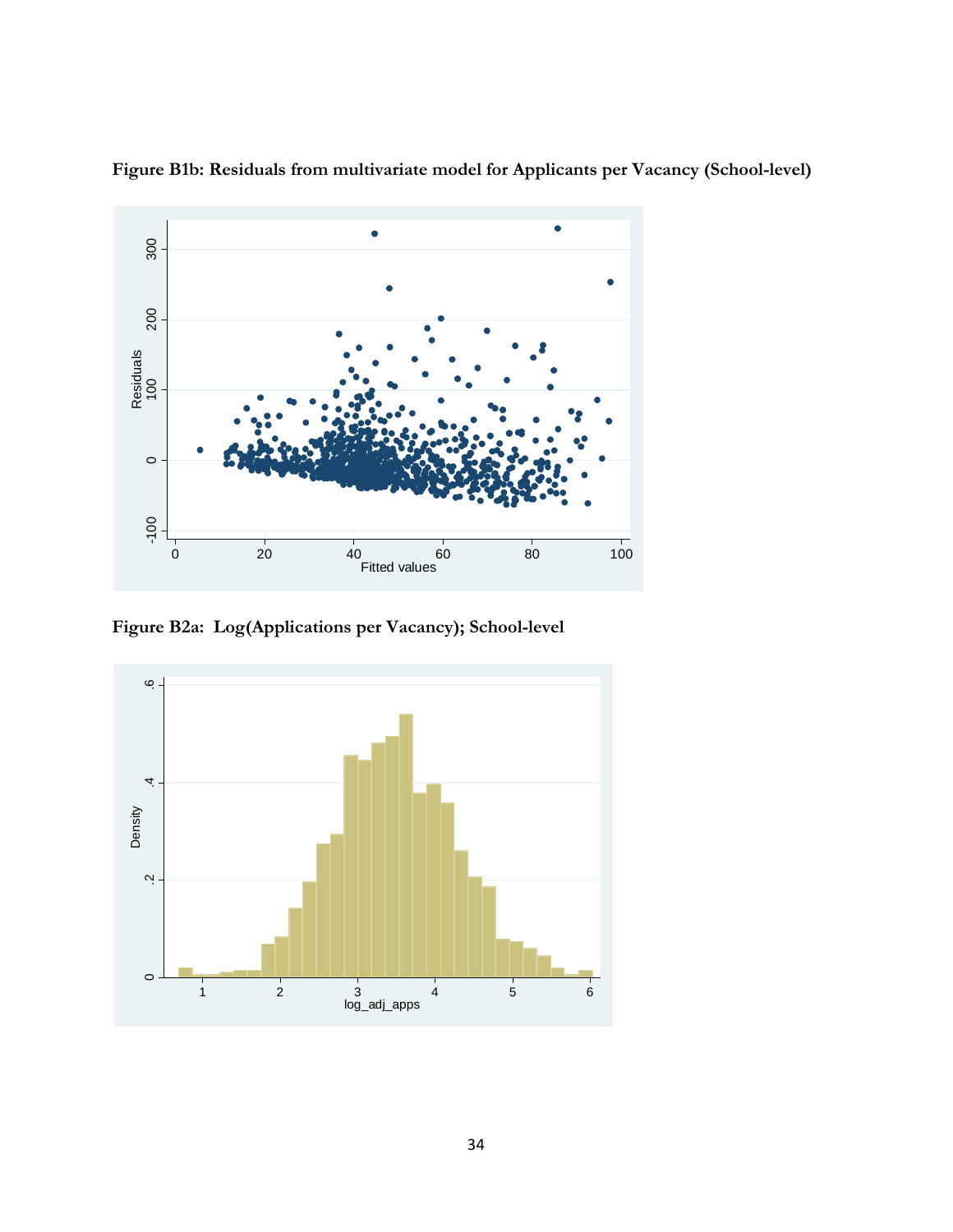**Figure B2b: Residuals from multivariate model for Log(Applications per Vacancy); Schoollevel** 



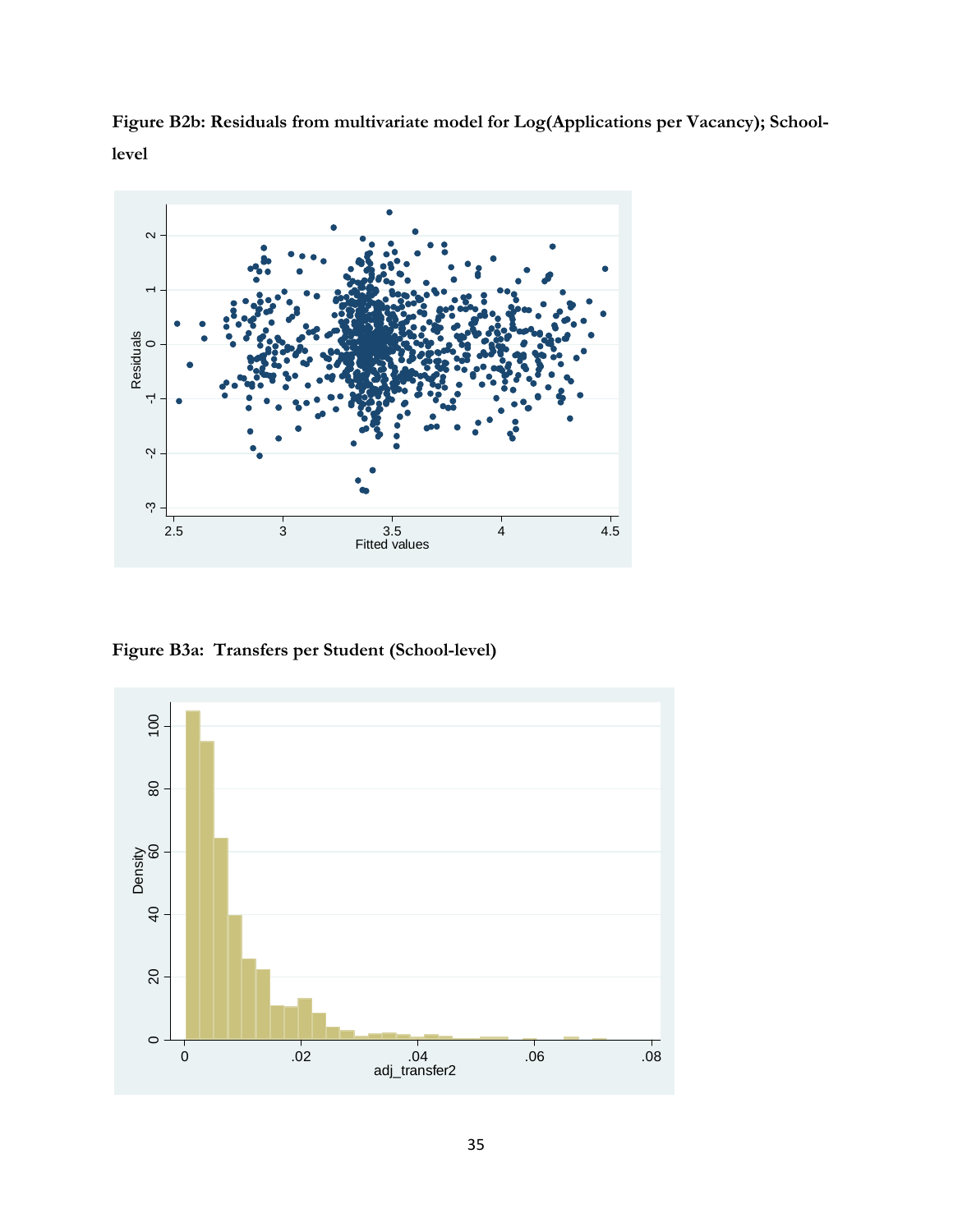**Figure B3b: Residuals from multivariate model for Transfer Requests per Student (Schoollevel)** 



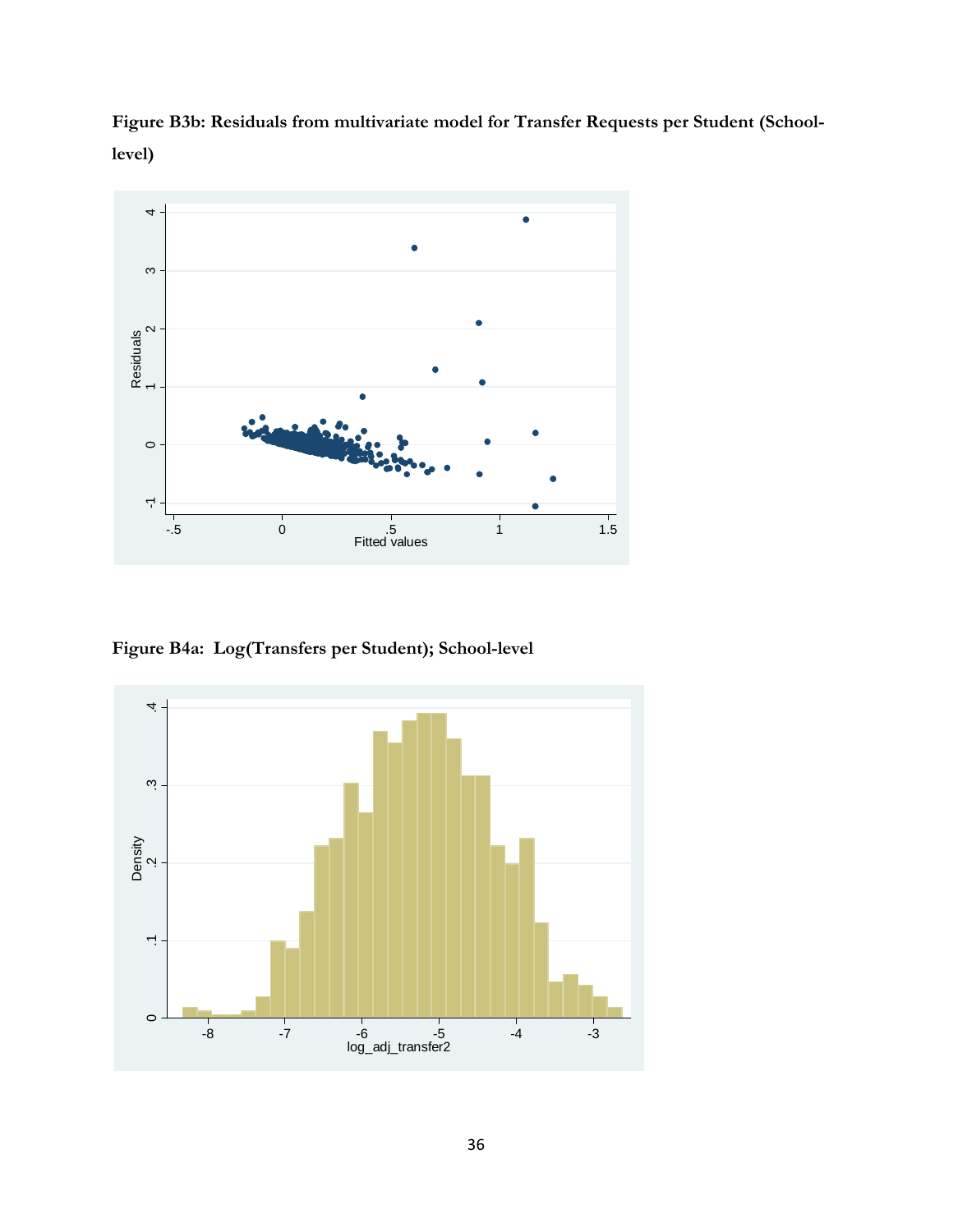**Figure B4b: Residuals from multivariate model for Log(Transfer Requests per Student); School-level** 

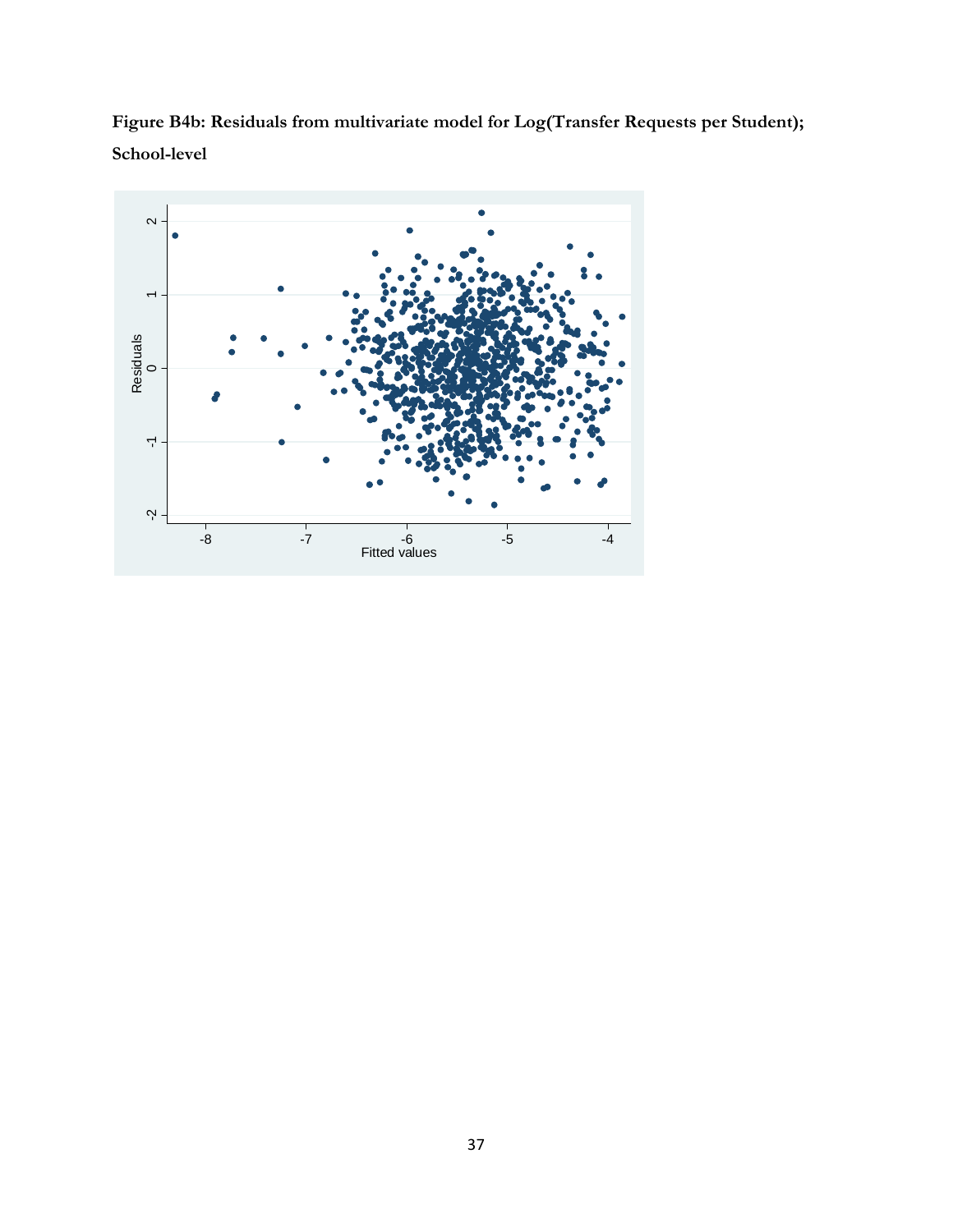### **REFERENCES**

Boyd, D., Grossman, P., Lankford, H., Loeb, S. and Wyckoff, J. (2006). How changes in entry requirements alter the teacher workforce and affect student achievement. *Education Finance and Policy*, 1(2), 176-216.

Boyd, D., Lankford, H., Loeb, S. and Wyckoff, J. (2005). Explaining the short careers of highachieving teachers in schools with low-performing students. *American Economic Review Proceedings*, 95(2), 166-171. (An expanded version of this paper is available at www.teacherpolicyresearch.org)

Boyd, D., Grossman, P., Lankford, H., Loeb, S. and Wyckoff, J. (2007). Who leaves? Teacher attrition and student achievement. Working paper available at www.teacherpolicyresearch.org.

Boyd, D., Lankford, H., Loeb, S. and Wyckoff, J. (2009). Analyzing Determinants of the Matching of Public School Teachers to Jobs: Estimating Compensating Differentials in Imperfect Labor Markets. Working paper available at www.teacherpolicyresearch.org.

CTB/McGraw-Hill (2006). *New York State Testing Program 2006: Mathematics, Grades 3-8.* Technical Report. Monterey, CA.

Daly, T., Keeling, D., Grainger, R., & Grundies, A. (2008). *Mutual benefits: New York City's shift to mutual consent in teacher hiring.* The New Teacher Project policy brief downloaded February, 2009 from http://www.tntp.org/publications/Mutual\_Benefits.html.

Dee, T. (2004). Teachers, Race and Student Achievement in a Randomized Experiment. *Review of Economics and Statistics,* 86(1), 195-210.

Feng, L. (2009). Opportunity wages, classroom characteristics, and teacher mobility. *Southern Economic Journal*, Vol.75, No. 4, 1165-1190.

Fisk, C. P., Prowda, P., & Beaudin, B. (2001). Are we keeping the best and brightest? A study of beginning teacher attrition in Connecticut. Paper presented at the American Educational Research Association Annual Meeting, Seattle, April 10–14.

Fowler, R. C. (2003). The Massachusetts signing bonus program for new teachers: A model of teacher preparation worth copying? Retrieved March 31, 2009 from http://epaa.asu.edu/epaa/v11n13/.

Goldhaber, D., Gross, P., & Player, D. (2007). Are public schools really losing their "best"? Assessing the career transitions of teachers and their implications for the quality of the teacher workforce. CALDER working paper.

Grossman, P., Loeb, S., Cohen, J., Hammerness, K., Boyd, D., Wyckoff, J., Lankford, H. (2010). Measure For Measure: The Relationship Between Measures of Instructional Practice in Middle School English Language Arts and Teachers' Value-Added Scores. Working Paper.

Hanushek, E., Kain, J., & Rivkin, S. (2004). Why public schools lose teachers. *Journal of Human Resources,* 39(2), 326-254.